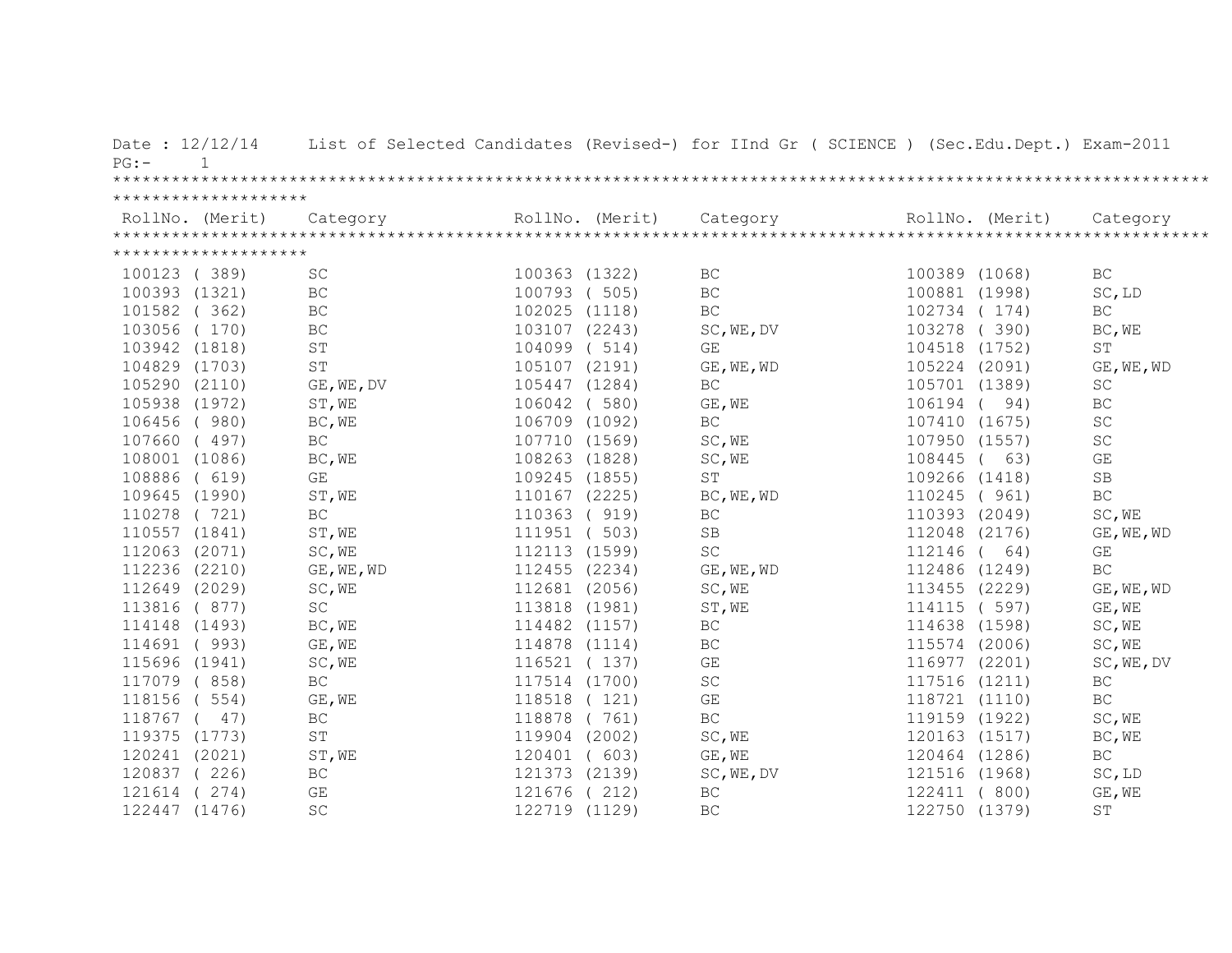| 125035 | (1134) | BC                  | 125261<br>551)   | BC, WE              | 126360 (1741)    | <b>SC</b>               |  |  |  |
|--------|--------|---------------------|------------------|---------------------|------------------|-------------------------|--|--|--|
| 126378 | (1325) | $\operatorname{BC}$ | 126389<br>(1908) | BC, WE, LD          | 127127<br>(461)  | $\rm SB$                |  |  |  |
| 127223 | 31)    | GE, WE              | 127323<br>(1374) | BC, WE              | 127896<br>(413)  | $\operatorname{BC}$     |  |  |  |
| 127967 | (1799) | ST                  | 128186<br>532)   | GE                  | 129267 (1162)    | BC                      |  |  |  |
| 129521 | 568)   | GE                  | 129591<br>698)   | BC                  | 130396 (1894)    | BC, WE, DV              |  |  |  |
| 130484 | 177)   | $\operatorname{BC}$ | 130731<br>917)   | BC                  | 131086 (1674)    | SC                      |  |  |  |
| 131310 | (1775) | ST                  | 131647<br>381)   | $\operatorname{BC}$ | 132414<br>(642)  | GE                      |  |  |  |
| 132679 | (815)  | GE                  | 132774<br>(1953) | SC, WE              | 133226 (1048)    | SC                      |  |  |  |
| 133978 | (1623) | SC                  | 134670<br>(1073) | BC                  | 134904 (1834)    | $\operatorname{ST}$     |  |  |  |
| 134976 | (1651) | SC                  | 135002<br>377)   | BC                  | 135266 (1832)    | ST                      |  |  |  |
| 135696 | (1556) | SC                  | 137124<br>(1555) | ST, WE              | 137171 (1543)    | $\operatorname{ST}$     |  |  |  |
| 138837 | 74)    | BC                  | 139822<br>(1333) | SC                  | 139955<br>44)    | BC                      |  |  |  |
| 140068 | (1506) | BC, WE              | 140342<br>(1132) | BC                  | 142145<br>(1594) | $\operatorname{SC}$     |  |  |  |
| 142348 | 60)    | GE, WE              | 142726<br>(1631) | SC                  | 143964 (2003)    | ST, WE                  |  |  |  |
| 144230 | 154)   | GE                  | 144237<br>713)   | BC                  | 144426<br>(1626) | SC                      |  |  |  |
| 144488 | 525)   | $\operatorname{BC}$ | 145104<br>(1698) | ${\tt ST}$          | 145457<br>(1951) | SC, WE                  |  |  |  |
| 146224 | 469)   | BC                  | 146315<br>(1511) | $\operatorname{SC}$ | 146866<br>(655)  | BC                      |  |  |  |
| 147059 | 954)   | BC, WE              | 147305<br>(1584) | SC                  | 147726<br>540)   | $\mathbb{G}\mathcal{E}$ |  |  |  |
| 148461 | (1361) | SB                  | 149137<br>(1739) | ST                  | 150088<br>(193)  | GE, WE                  |  |  |  |
| 150758 | (1016) | $\operatorname{BC}$ | 151706<br>311)   | $\mbox{SB}$         | 152373<br>(1871) | ST                      |  |  |  |
| 153445 | (901)  | $\operatorname{BC}$ | 154138<br>(1148) | BC                  | 154400<br>(1009) | BC, WE                  |  |  |  |
| 154617 | (2190) | ST, WE, WD          | 154741<br>(1449) | BC, WE              | 155334 (1242)    | <b>SB</b>               |  |  |  |
| 155374 | 260)   | BC                  | 156250<br>211)   | GE                  | 156763 (1985)    | SC, WE                  |  |  |  |
| 157278 | (1466) | $\operatorname{ST}$ | 157359<br>944)   | BC, WE              | 157563 (1961)    | SC, WE                  |  |  |  |
| 158024 | (1294) | $\operatorname{BC}$ | 158240<br>(1965) | ST, WE              | 158405 (1946)    | ST, WE                  |  |  |  |
| 159522 | 781)   | BC                  | 161542<br>988)   | GE, WE              | 161962<br>(194)  | BC                      |  |  |  |
|        |        |                     |                  |                     |                  |                         |  |  |  |

From Roll No. 100123 To 161962 Page No.-> 1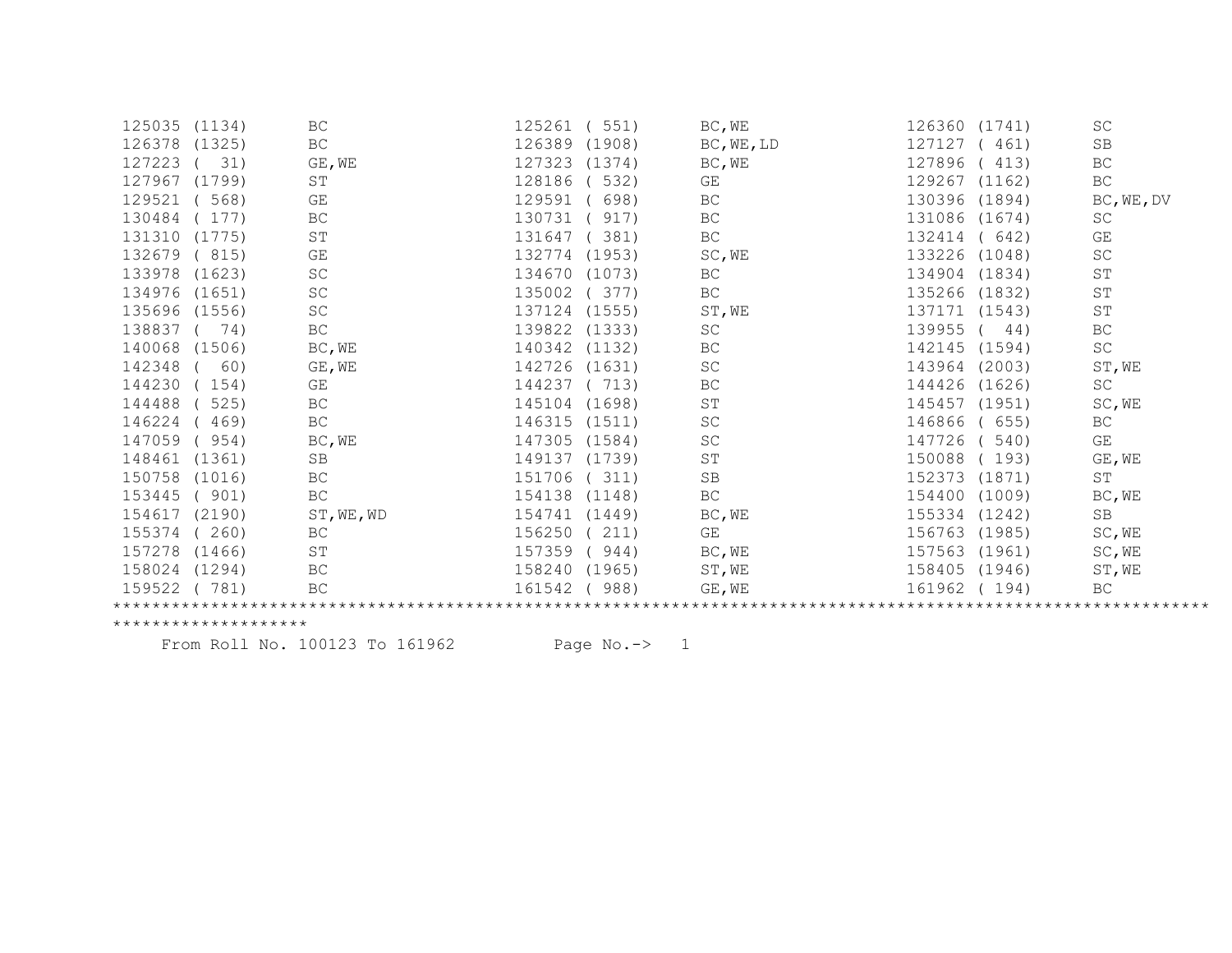| Date: 12/12/14<br>2<br>$PG:$ - |                         |               |                 | List of Selected Candidates (Revised-) for IInd Gr ( SCIENCE ) (Sec.Edu.Dept.) Exam-2011 |                 |                      |
|--------------------------------|-------------------------|---------------|-----------------|------------------------------------------------------------------------------------------|-----------------|----------------------|
|                                |                         |               |                 |                                                                                          |                 |                      |
| ********************           |                         |               |                 |                                                                                          |                 |                      |
|                                |                         |               | RollNo. (Merit) |                                                                                          | RollNo. (Merit) |                      |
|                                |                         |               |                 |                                                                                          |                 |                      |
| ********************           |                         |               |                 |                                                                                          |                 |                      |
| 162543 (591)                   | BC                      | 163316 (1475) |                 | $\operatorname{SC}$                                                                      | 164400 (1417)   | BC, WE               |
| 165982 (737)                   | GE, WE                  | 166179 (2214) |                 | GE, WE, WD                                                                               | 166365 (946)    | BC, WE               |
| 166848 (2204)                  | BC, WE, WD              | 167330 (307)  |                 | BC                                                                                       | 167658 (942)    | $\operatorname{BC}$  |
| 167855 (965)                   | BC                      | 168029 (707)  |                 | GE                                                                                       | 177763 (387)    | GE                   |
| 177832 (2010)                  | TSP-ST                  | 178415 (2107) |                 | TSP-ST                                                                                   | 178713 (2020)   | TSP-ST               |
| 178881 (2147)                  | TSP-ST, WE              | 178988 (1768) |                 | TSP-SC                                                                                   | 179087 (1248)   | $\operatorname{BC}$  |
| 179619 (1541)                  | TSP-ST                  | 180137 (2051) |                 | TSP-ST                                                                                   | 181141 (2146)   | TSP-ST               |
| 181173 (2184)                  | TSP-ST, WE              |               | 181370 (2135)   | TSP-ST                                                                                   | 181677 (2152)   | TSP-ST               |
| 181829 (1847)                  | TSP-ST                  |               | 182064 (2115)   | TSP-ST                                                                                   | 182087 (2240)   | TSH-ST, WE           |
| 182198 (2111)                  | TSP-ST                  | 182213 (2223) |                 | BC, WE, WD                                                                               | 182277 (1978)   | $GE$ , WE, DV        |
| 182779 (2101)                  | TSP-SC, WE              | 183161 (1939) |                 | TSP-SC, WE                                                                               | 183241 (2092)   | TSP-ST               |
| 183297 (768)                   | GE                      | 183521 (355)  |                 | GE                                                                                       | 184342 (2151)   | TSP-ST               |
| 184451 (2142)                  | TSP-ST                  | 184750 (1929) |                 | TSP-ST                                                                                   | 184884 ( 678)   | <b>BC</b>            |
| 184927 (802)                   | BC                      | 185093 (112)  |                 | BC                                                                                       | 185150 (1907)   | TSP-SC, WE           |
| 185252 (2094)                  | TSP-ST                  | 185791 (561)  |                 | GE                                                                                       | 185898 (2149)   | TSP-ST               |
| 186082 (2015)                  | TSP-ST                  | 186486 (2228) |                 | GE, WE, WD                                                                               | 186759 (2084)   | TSP-ST               |
| 186799 (1464)                  | TSP-SC                  | 186999 (979)  |                 | BC                                                                                       | 187158 (2183)   | TSP-ST, WE           |
| 187244 (2026)                  | TSP-SC, WE              | 187692 (1100) |                 | BC                                                                                       | 188494 (2172)   | TSP-ST, WE           |
| 188513 (1960)                  | BC, WE, LD              | 195081 (855)  |                 | $\operatorname{ST}$                                                                      | 195364 (2171)   | TSP-ST, WE           |
| 195394 (1053)                  | BC                      | 195732 (1452) |                 | $\operatorname{SC}$                                                                      | 195944 (1748)   | $\operatorname{SC}$  |
| 196005 (325)                   | $\mathbb{G}\mathcal{E}$ | 196281 (1535) |                 | $\operatorname{ST}$                                                                      | 196313 (1789)   | $\mbox{ST}$          |
| 196572 (2063)                  | ST, WE                  | 196784 (1683) |                 | $\operatorname{SC}$                                                                      | 197024 (1490)   | $\mbox{S}\,\mbox{T}$ |
| 197032 (1028)                  | BC                      | 197540 (1331) |                 | BC, WE                                                                                   | 197769 (1779)   | ST                   |
| 197878 (1125)                  | BC, WE                  | 198111 (1977) |                 | ST, WE                                                                                   | 198221 (373)    | GE                   |
| 198250 (1403)                  | SB                      | 198390 (2185) |                 | TSH-ST                                                                                   | 198532 (1766)   | TSP-SC               |
| 199094 (2120)                  | ST, WE                  | 199372 (1596) |                 | $\mbox{S}\,\mbox{T}$                                                                     | 199814 (1172)   | <b>BC</b>            |
| 200561 (1858)                  | SC, WE                  | 200829 (1637) |                 | $\operatorname{ST}$                                                                      | 201427 (2133)   | BC, WE, DV           |
| 201600 (1681)                  | $\operatorname{SC}$     | 202564 (741)  |                 | $\operatorname{BC}$                                                                      | 205521 ( 616)   | $\operatorname{BC}$  |
| 205724 (1345)                  | $\operatorname{SC}$     | 206231 (385)  |                 | BC                                                                                       | 206332 (1084)   | $\operatorname{BC}$  |
| 206357 (1275)                  | <b>BC</b>               | 206372 (323)  |                 | $\operatorname{BC}$                                                                      | 206378 (1043)   | BC                   |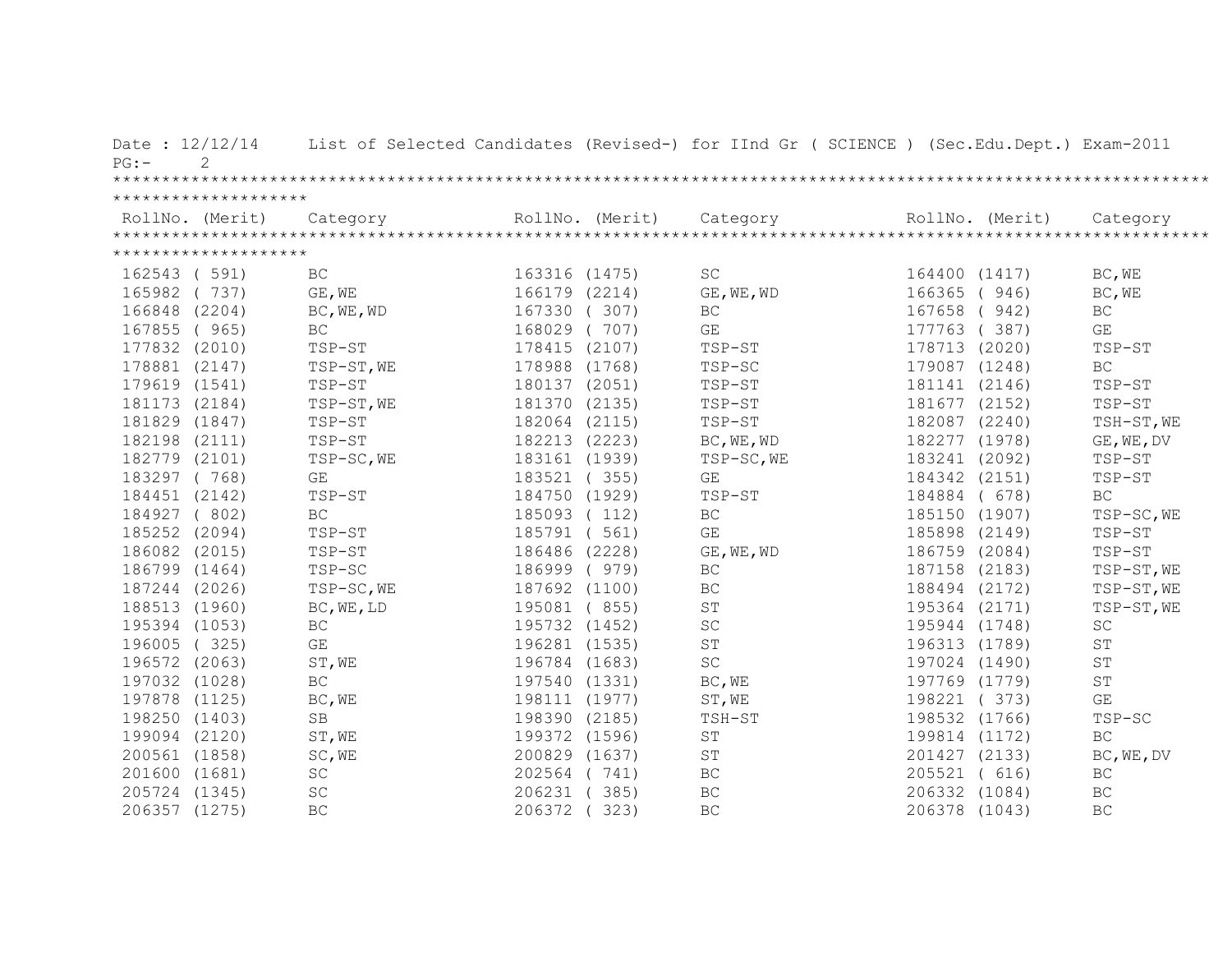| 206517 (1291)    | BC                                                                                                           | (1603)<br>206611 | SC          | (2052)<br>206699 | SC, WE              |  |  |  |  |
|------------------|--------------------------------------------------------------------------------------------------------------|------------------|-------------|------------------|---------------------|--|--|--|--|
| 452)             | <b>BC</b>                                                                                                    | 206774<br>86)    | BC          | 206783<br>(960)  | BC.                 |  |  |  |  |
| 101)             | $\operatorname{BC}$                                                                                          | 207245<br>(1083) | BC          | 207253<br>(1605) | SC                  |  |  |  |  |
| (1562)           | SC                                                                                                           | 207534<br>507)   | BC          | (1023)<br>207727 | BC                  |  |  |  |  |
|                  | BC                                                                                                           | 208321<br>975)   | BC          | 208615<br>578)   | GE                  |  |  |  |  |
| 708)             | SC                                                                                                           | 208779<br>(1264) | BC          | 209135<br>(474)  | SC                  |  |  |  |  |
| (912)            | <b>BC</b>                                                                                                    | 209449<br>(1240) | BC          | 209631<br>(1040) | <b>BC</b>           |  |  |  |  |
| (1656)           | ST                                                                                                           | 209769<br>(1037) | ST          | 209873<br>(426)  | BC, WE              |  |  |  |  |
| 984)             | $\operatorname{BC}$                                                                                          | 210839<br>92)    | BC          | 211063<br>688)   | BC                  |  |  |  |  |
|                  | SC                                                                                                           | 213845<br>(1395) | BC, WE      | 213879<br>(1702) | SC                  |  |  |  |  |
| (872)            | $\operatorname{BC}$                                                                                          | 213920<br>664)   | SB          | 213977<br>(462)  | <b>BC</b>           |  |  |  |  |
|                  | SC, WE                                                                                                       | 215342<br>(2033) | BC, LD      | 215534 (1750)    | SC                  |  |  |  |  |
| 667)             | GE                                                                                                           | 215869<br>237)   | GE          | 216265<br>(1496) | BC, WE              |  |  |  |  |
| 281)             | BC                                                                                                           | 217738<br>318)   | GE, WE      | 217975 (1260)    | BC                  |  |  |  |  |
| 150)             | <b>SB</b>                                                                                                    | 218270<br>(1425) | SC          | 218544<br>(916)  | $\operatorname{BC}$ |  |  |  |  |
| 492)             | $\operatorname{BC}$                                                                                          | 219564<br>940)   | SC          | 219620 (1566)    | $\operatorname{SC}$ |  |  |  |  |
| 298)             | SC                                                                                                           | 222109<br>876)   | BC          | 222274<br>(459)  | GE                  |  |  |  |  |
|                  | BC, LD                                                                                                       | 223306<br>22)    | BC          | 223429<br>(859)  | $\operatorname{BC}$ |  |  |  |  |
| 371)             | BC                                                                                                           | 223623<br>(1155) | BC          | 223814<br>(1691) | SC                  |  |  |  |  |
| (182             | GE                                                                                                           | 224408<br>286)   | BC          | 225200<br>(1074) | SC                  |  |  |  |  |
| (1507)           | BC, WE                                                                                                       | 225308<br>669)   | BC          | 225494<br>(920)  | $\operatorname{SC}$ |  |  |  |  |
| (1657)           | SC                                                                                                           | 226328<br>990)   | SB          | 226396<br>(2154) | $GE$ , WE, WD       |  |  |  |  |
|                  | SC, WE                                                                                                       | 227227<br>(2187) | BC, WE, WD  | 227308<br>(2217) | GE, WE, WD          |  |  |  |  |
| (726)            | GE, WE                                                                                                       | 227752<br>26)    | GE          | 228348<br>(782)  | GE                  |  |  |  |  |
|                  | $\operatorname{BC}$                                                                                          | (1070)<br>228541 | BC, WE      | 228596<br>(423)  | GE                  |  |  |  |  |
|                  | SC                                                                                                           | 228857<br>(2219) | $BC$ , $EX$ | 229005<br>909)   | GE, WE              |  |  |  |  |
|                  |                                                                                                              |                  |             |                  |                     |  |  |  |  |
| 207345<br>207780 | (1293)<br>212496 (1607)<br>214332 (2036)<br>222993 (2077)<br>226899 (1776)<br>228383 (1078)<br>228674 (1642) |                  |             |                  |                     |  |  |  |  |

From Roll No. 162543 To 229005 Page No.-> 2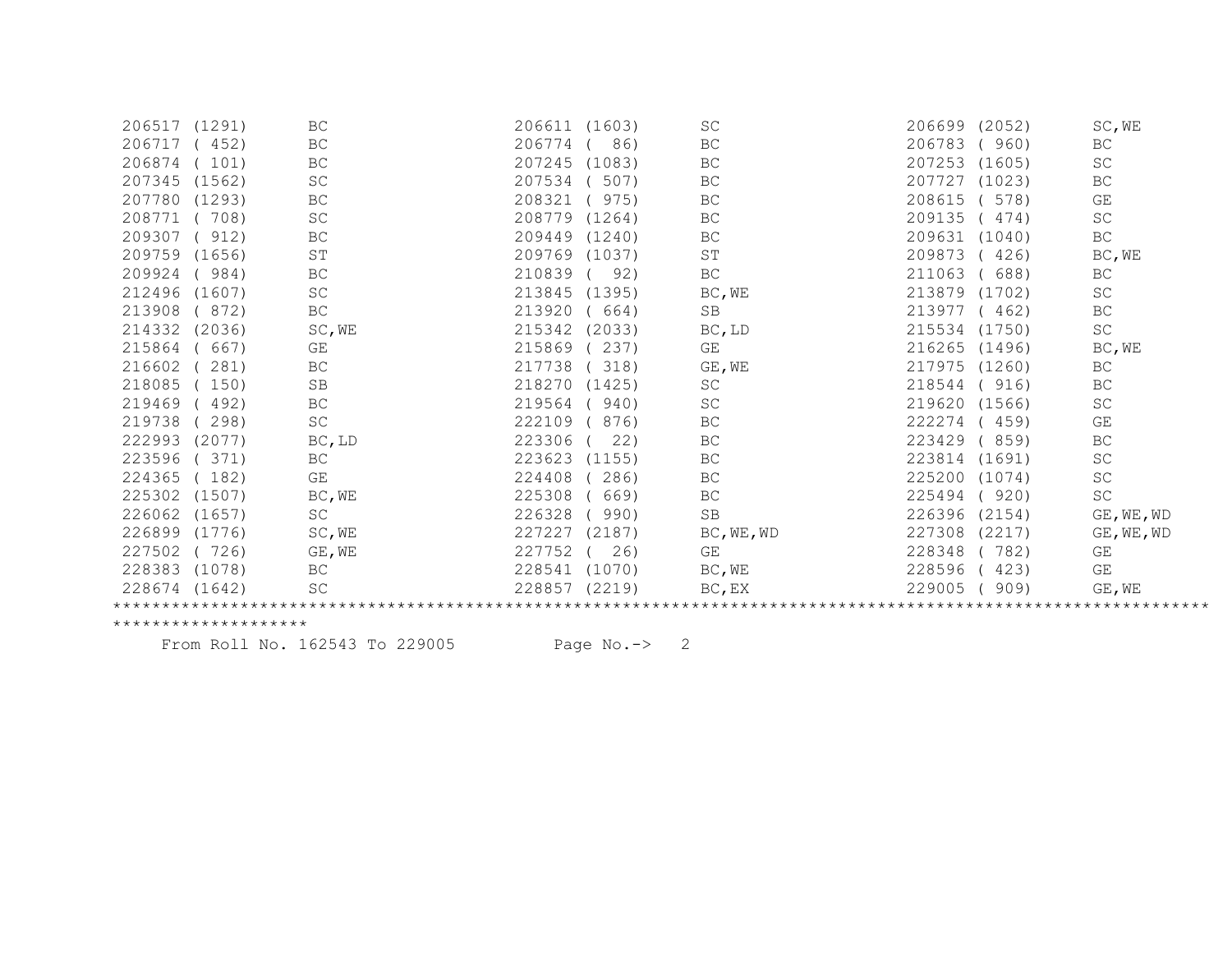| Date: 12/12/14<br>3<br>$PG: -$ |                      |                 |     | List of Selected Candidates (Revised-) for IInd Gr ( SCIENCE ) (Sec.Edu.Dept.) Exam-2011 |                 |                         |
|--------------------------------|----------------------|-----------------|-----|------------------------------------------------------------------------------------------|-----------------|-------------------------|
|                                |                      |                 |     |                                                                                          |                 |                         |
| ********************           |                      |                 |     |                                                                                          |                 |                         |
|                                |                      | RollNo. (Merit) |     |                                                                                          | RollNo. (Merit) |                         |
|                                |                      |                 |     |                                                                                          |                 |                         |
| ********************           |                      |                 |     |                                                                                          |                 |                         |
| 229072 (833)                   | GE, WE               | 230232 (1079)   |     | GE, WE                                                                                   | 230593 (181)    | BC                      |
| 230770 (2197)                  | GE, WE, WD           | 231114 (118)    |     | $\mathbb{G}\mathcal{E}$                                                                  | 231941 (333)    | BC                      |
| (338)<br>232170                | GE                   | 232575 ( 608)   |     | $\mathbb{G}\mathcal{E}$                                                                  | 232915 (1572)   | $\operatorname{SC}$     |
| 233566 ( 614)                  | GE                   | 233721 (1597)   |     | SC                                                                                       | 234477 (1121)   | BC                      |
| 234749 (1117)                  | $\operatorname{BC}$  | 235525 (283)    |     | $\mathbb{G}\mathcal{E}$                                                                  | 235593 (375)    | $\mathbb{G}\mathcal{E}$ |
| 235596 (<br>5)                 | $\operatorname{BC}$  | 235731 (846)    |     | $\operatorname{BC}$                                                                      | 235991 (720)    | GE                      |
| 236670 (1873)                  | $\mbox{S}\,\mbox{T}$ | 236782 (        | 23) | $\operatorname{SC}$                                                                      | 236816 (290)    | $\mathbb{G}\mathcal{E}$ |
| 236830 (1223)                  | $\operatorname{SC}$  | 236929 (523)    |     | $\operatorname{BC}$                                                                      | 236975 (1302)   | $\operatorname{BC}$     |
| 237395 (1462)                  | SC                   | 237941 (2164)   |     | GE, WE, WD                                                                               | 238354 ( 631)   | $\mathbb{G}\mathcal{E}$ |
| 238960 (1715)                  | $\operatorname{SC}$  | 240123 (167)    |     | GE                                                                                       | 240507 (1726)   | SC, WE                  |
| 240639 (2192)                  | GE, WE, WD           | 241010 (848)    |     | $\operatorname{BC}$                                                                      | 245927 (807)    | GE                      |
| 246332 (248)                   | BC                   | 247060 (1574)   |     | SC                                                                                       | 247251 (209)    | GE                      |
| 247377 (590)                   | GE                   | 247617 (1020)   |     | GE, WE                                                                                   | 247630 (206)    | GE                      |
| 248601 (2196)                  | GE, WE, WD           | 248832 (1632)   |     | $\operatorname{ST}$                                                                      | 249294 ( 25)    | BC, WE                  |
| 250231 (231)                   | GE, WE               | 250414 (2025)   |     | BC, LD                                                                                   | 251003 (122)    | BC                      |
| 251016 (1407)                  | BC, WE               | 251208 (546)    |     | $\operatorname{BC}$                                                                      | 251239 (2045)   | SC, WE                  |
| 251353 (2058)                  | SC, WE               | 251401 (903)    |     | GE, WE                                                                                   | 251971 (1714)   | $\operatorname{SC}$     |
| 252703 (1761)                  | ST, WE               | 253950 (2173)   |     | GE, WE, WD                                                                               | 254241 (545)    | BC.                     |
| 254299 (1491)                  | $\operatorname{SC}$  | 254718 (428)    |     | GE                                                                                       | 255068 (1677)   | $\operatorname{SC}$     |
| 255077 (888)                   | BC, WE               | 255208 (1613)   |     | SC, WE                                                                                   | 255465 (1944)   | SC, WE                  |
| 255732 (468)                   | GE                   | 255747 (306)    |     | GE, WE                                                                                   | 255963 (1358)   | ST                      |
| 256562 (1436)                  | BC, WE               | 260044 (360)    |     | GE, WE                                                                                   | 260061 (1484)   | BC, WE                  |
| 260264 (116)                   | GE                   | 260391 (1443)   |     | $\operatorname{SC}$                                                                      | 260564 (408)    | $\operatorname{BC}$     |
| 260971 (579)                   | <b>BC</b>            | 260990 (1280)   |     | $\operatorname{BC}$                                                                      | 261271 (1993)   | SC, WE                  |
| 261466 (1330)                  | BC, WE               | 262124 (1989)   |     | SC, WE                                                                                   | 262391 (294)    | GE, WE                  |
| 262425 (1089)                  | BC, WE               | 262568 (1501)   |     | BC, WE                                                                                   | 262958 (1311)   | <b>BC</b>               |
| 263518 (1980)                  | SC, WE               | 263916 (776)    |     | $\operatorname{BC}$                                                                      | 264035 (915)    | BC                      |
| 264442 (436)                   | $\operatorname{BC}$  | 264533 (37)     |     | $\operatorname{BC}$                                                                      | 264565 (1404)   | BC, WE                  |
| 264649 (864)                   | $\operatorname{BC}$  | 265888 (1372)   |     | BC, WE                                                                                   | 265924 (871)    | GE, WE                  |
| 266180 (826)                   | GE                   | 266474 ( 751)   |     | BC                                                                                       | 266584 (1842)   | ST                      |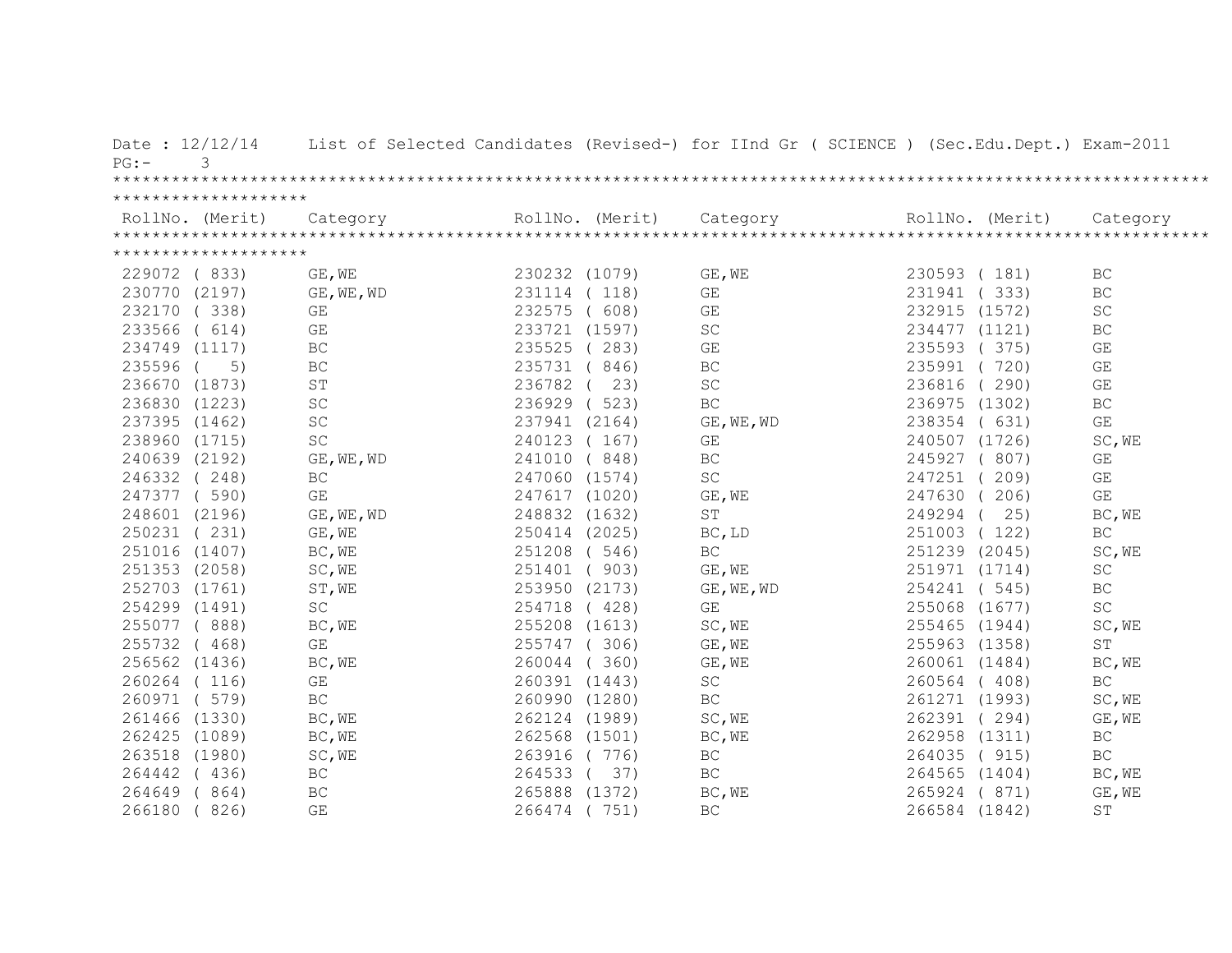| 266594 (1468)    | BC, WE              | 266598<br>(2067) | SC, WE     | 266620<br>727)   | GE                  |
|------------------|---------------------|------------------|------------|------------------|---------------------|
| 266673<br>(1614) | <b>SC</b>           | 266763<br>219)   | <b>BC</b>  | 266969<br>(1327) | <b>BC</b>           |
| 267387<br>28)    | GE, WE              | 267495<br>316)   | GE         | 267843<br>(1055) | $\operatorname{BC}$ |
| 267921<br>558)   | GE                  | 268043<br>585)   | GE         | 268718<br>(645)  | GE, WE              |
| 268734<br>869)   | <b>GE</b>           | 268782<br>(1256) | BC         | 269052<br>(159)  | GE                  |
| 269107<br>(1910) | SC, WE              | 269226<br>516)   | BC         | 269323<br>(853)  | GE                  |
| 269501<br>(681)  | $\operatorname{BC}$ | 269757<br>168)   | BC         | 270031 (1069)    | BC, WE              |
| 270598<br>931)   | BC                  | 270708<br>(1896) | GE, WE, LD | 271046<br>(1664) | <b>SC</b>           |
| 271060<br>319)   | BC                  | 271218<br>(1457) | BC, WE     | 271495 (1561)    | SC                  |
| 271831<br>(2205) | BC, WE, WD          | 272134<br>733)   | <b>BC</b>  | 272155 (2188)    | BC, WE, WD          |
| 272160<br>(2238) | BC, WE, WD          | 272383<br>(2244) | GE, WE, WD | 272961<br>(2246) | BC, WE, WD          |
| 273484<br>166)   | BC                  | 274227<br>444)   | BC         | 562)<br>274427   | BC                  |
| 274631<br>120)   | GE                  | 274877<br>(1230) | BC         | 274957<br>774)   | $\operatorname{BC}$ |
| 275281<br>308)   | $\operatorname{BC}$ | 275362<br>856)   | BC         | 275394<br>220)   | BC                  |
| 275552<br>380)   | GE                  | 275784<br>(1041) | GE, WE     | 275900<br>628)   | BC                  |
| 275935<br>(1836) | SC, WE              | 276168<br>905)   | BC         | 276343<br>163)   | GE                  |
| 280664<br>(1725) | ST                  | 280712<br>(1650) | ST         | 280933<br>301)   | BC, WE              |
| 281144<br>852)   | GE                  | 281188<br>(2044) | ST, WE     | 281595<br>(1188) | <b>BC</b>           |
| 282462<br>411)   | $\operatorname{BC}$ | 282727<br>(1602) | SC         | 282893 (2232)    | $GE$ , $WE$ , $WD$  |
| 283228<br>76)    | GE                  | 283295<br>124)   | GE         | 283566<br>33)    | BC, WE              |
| 283771<br>(1786) | $\operatorname{ST}$ | 284100<br>359)   | GE, WE     | 284190<br>59)    | BC                  |
| 284268<br>(1955) | ST, LD              | 284307<br>(1546) | ST         | 284542<br>729)   | GE, WE              |
| 284968<br>275)   | BC                  | 285553<br>(1621) | ST         | 285559<br>(1736) | ST                  |
| 285932<br>843)   | BC, WE              | 286920<br>(1499) | BC, WE     | 290324<br>(653)  | GE                  |
| 290385<br>(1367) | BC, WE              | 290707<br>(845)  | GE         | 290877<br>(2167) | BC, WE, WD          |
| 291751<br>(152)  | <b>BC</b>           | 292680 (2230)    | GE, WE, WD | 293568<br>(498)  | $\operatorname{BC}$ |
|                  |                     |                  |            |                  |                     |

From Roll No. 229072 To 293568 Page No.-> 3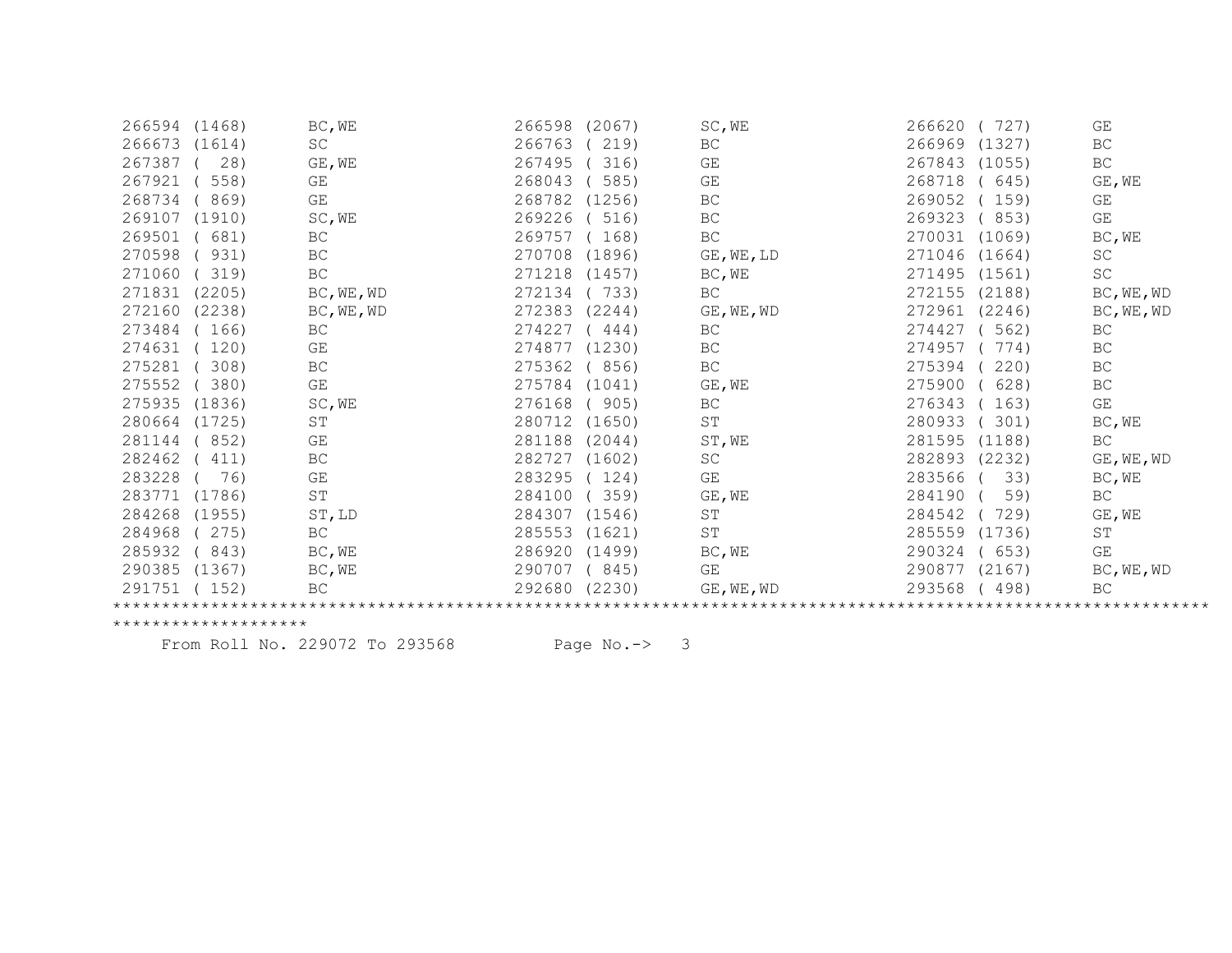| Date: 12/12/14<br>$\overline{4}$<br>$PG:$ – |                         |               |                 | List of Selected Candidates (Revised-) for IInd Gr ( SCIENCE ) (Sec.Edu.Dept.) Exam-2011 |                 |                         |
|---------------------------------------------|-------------------------|---------------|-----------------|------------------------------------------------------------------------------------------|-----------------|-------------------------|
|                                             |                         |               |                 |                                                                                          |                 |                         |
| ********************                        |                         |               |                 |                                                                                          |                 |                         |
| RollNo. (Merit)                             | Category                |               | RollNo. (Merit) | Category                                                                                 | RollNo. (Merit) | Category                |
|                                             |                         |               |                 |                                                                                          |                 |                         |
| ********************                        |                         |               |                 |                                                                                          |                 |                         |
| 295125 (1098)                               | BC                      | 295189 (2060) |                 | GE, LD                                                                                   | 296157 (1822)   | ST, WE                  |
| 296198 (1096)                               | BC                      | 300104 (1049) |                 | BC, WE                                                                                   | 300375 (830)    | BC                      |
| 300496 (1303)                               | BC                      | 300605 (1635) |                 | $\operatorname{SC}$                                                                      | 300782<br>(331) | BC, WE                  |
| 300933 (1271)                               | <b>BC</b>               | 300970 ( 75)  |                 | GE                                                                                       | 301342 (1087)   | BC, WE                  |
| 301555 (245)                                | $\operatorname{BC}$     | 301681 (1156) |                 | BC                                                                                       | 301693 (700)    | GE                      |
| 301712 (742)                                | GE, WE                  |               | 302535 (1008)   | BC                                                                                       | 302770<br>(324) | GE                      |
| 302951 (1659)                               | ST                      | 303256 (814)  |                 | BC                                                                                       | 303476 (443)    | GE                      |
| 304298 (740)                                | GE                      | 304463        | 48)             | BC                                                                                       | 304818 ( 599)   | BC                      |
| 304840 (<br>69)                             | $\operatorname{BC}$     |               | 304902 (402)    | $\mathbb{G}\mathcal{E}$                                                                  | 305148 (369)    | $\operatorname{BC}$     |
| 305193 (<br>17)                             | $\operatorname{BC}$     |               | 305852 (139)    | GE, WE                                                                                   | 305885 (205)    | $\operatorname{BC}$     |
| 305957 (293)                                | $\operatorname{BC}$     |               | 306097 (1328)   | BC, WE                                                                                   | 306146 (1729)   | $\operatorname{SC}$     |
| 306485 (883)                                | GE                      |               | 306493 (930)    | BC                                                                                       | 306632 (1105)   | BC                      |
| 306698 (1115)                               | BC, WE                  |               | 306766 (247)    | BC                                                                                       | 306875 (748)    | BC                      |
| 307215 (805)                                | $\operatorname{SC}$     |               | 307362 ( 588)   | BC                                                                                       | 307552 (1399)   | $\operatorname{SC}$     |
| 308027 (1712)                               | SC                      |               | 308232 (486)    | BC                                                                                       | 308355 (2157)   | GE, WE, WD              |
| 308694 (1178)                               | $\operatorname{SC}$     | 308956 (1251) |                 | BC                                                                                       | 308969 (1864)   | ST                      |
| 309252 (330)                                | $\operatorname{BC}$     | 309373 (      | 56)             | BC                                                                                       | 309538 (1525)   | SC                      |
| 309595 (555)                                | BC, WE                  | 309600 (477)  |                 | $\operatorname{BC}$                                                                      | 309842 (924)    | $\operatorname{BC}$     |
| 310236 (1497)                               | BC, WE                  | 310700 (407)  |                 | BC, WE                                                                                   | 310803 (191)    | GE                      |
| 310834 (<br>50)                             | BC                      | 310950        | 73)             | GE                                                                                       | 311351 (335)    | BC                      |
| 311740 (114)                                | $\operatorname{BC}$     |               | 312427 (1177)   | $\operatorname{BC}$                                                                      | 312606 (1392)   | BC, WE                  |
| 312824 (1158)                               | BC, WE                  |               | 313495 (295)    | BC                                                                                       | 313715 (2161)   | BC, WE, DV              |
| 313748 ( 968)                               | BC                      | 314052 (1104) |                 | BC, WE                                                                                   | 314669 (1012)   | $\operatorname{SC}$     |
| 314737 (1218)                               | $\operatorname{BC}$     | 320331 (2001) |                 | ST, WE                                                                                   | 320569 (1856)   | ST                      |
| 321061 (252)                                | GE, WE                  | 321120 (1963) |                 | SC, WE                                                                                   | 321473 (1824)   | ST                      |
| 321736 (140)                                | $\mathbb{G}\mathcal{E}$ |               | 321798 (1548)   | SB                                                                                       | 321974<br>93)   | $\mathbb{G}\mathcal{E}$ |
| 322451 (536)                                | GE, WE                  |               | 322885 (392)    | $\operatorname{SC}$                                                                      | 322892 (1227)   | $\operatorname{BC}$     |
| 323757 (1090)                               | <b>ST</b>               | 323954 (1859) |                 | $\operatorname{ST}$                                                                      | 323983 (1477)   | $\operatorname{ST}$     |
| 324163 (2000)                               | ST, WE                  | 324274 (1414) |                 | $\operatorname{SC}$                                                                      | 324359 (753)    | $\operatorname{BC}$     |
| 324570 (1638)                               | ST                      | 324891 ( 672) |                 | $\mathbb{G}\mathcal{E}$                                                                  | 324968<br>71)   | GE                      |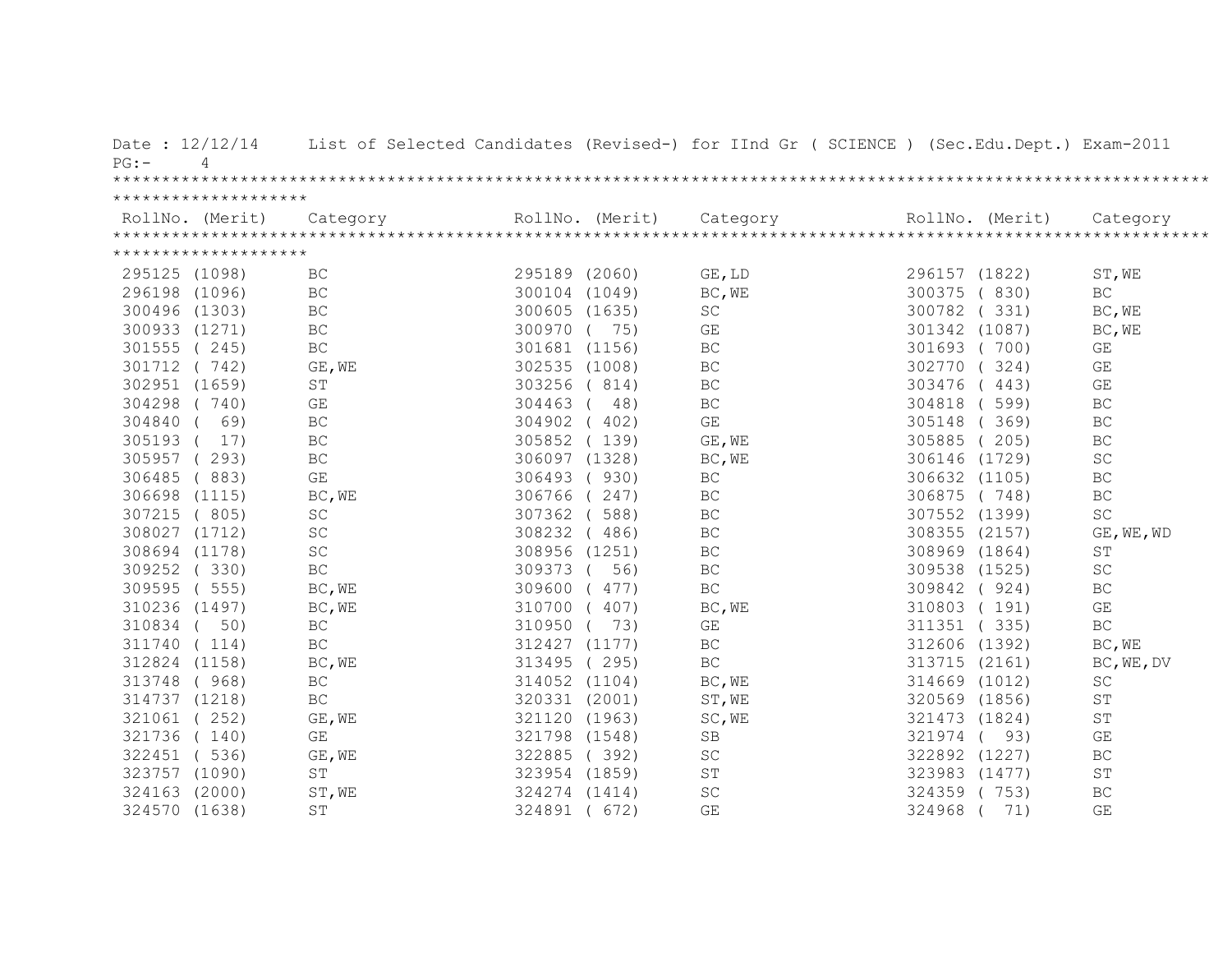| 325255 (1809) |        | ST                  | 325826<br>(816)  | $\mathbb{G}\mathcal{E}$ | 325990 (1639)    | <b>SC</b>  |
|---------------|--------|---------------------|------------------|-------------------------|------------------|------------|
| 326110        | (1534) | <b>SB</b>           | 326580<br>(1816) | BC, LD                  | 326814<br>(829)  | GE         |
| 326865        | (1866) | $\operatorname{ST}$ | 326875<br>(1540) | SC                      | 327200 (1937)    | ST, WE     |
| 327269        | (1891) | SC, WE              | 327329<br>694)   | GE                      | 327592<br>(198)  | <b>BC</b>  |
| 327863        | (1583) | ST                  | 327920<br>285)   | GE                      | 328147 (1784)    | ST         |
| 328243        | 99)    | BC                  | 328539<br>(1604) | $\operatorname{ST}$     | 328541 (1533)    | <b>ST</b>  |
| 328631        | (1690) | SC                  | 328772<br>(1827) | ST, WE                  | 328912 (1831)    | <b>ST</b>  |
| 329121        | (1933) | ST, WE              | 330094<br>792)   | GE                      | 330224<br>(1351) | ST, LD     |
| 330347        | 236)   | GE                  | 330461<br>670)   | GE                      | 330704<br>(552)  | GE         |
| 330775        | 697)   | <b>GE</b>           | 331171<br>(2073) | ST, WE                  | 331202<br>(1647) | SC, WE     |
| 331892        | 353)   | SB                  | 332189<br>640)   | GE                      | 332206<br>(2035) | ST, WE     |
| 332674        | 386)   | GE                  | 332714<br>772)   | GE                      | 332930<br>(832)  | GE         |
| 333046        | (1222) | SB                  | 333214<br>535)   | GE                      | 333218<br>110)   | GE         |
| 333752 (1710) |        | SC                  | 334024<br>(1538) | ST                      | 334418<br>55)    | ST         |
| 334611        | (1780) | <b>ST</b>           | 335052<br>(1385) | ST                      | 335273<br>(1097) | SC         |
| 335477        | (2096) | ST, WE              | 335479<br>(1839) | ST                      | 335551 (1758)    | $SB$ , LD  |
| 335847 (1853) |        | $\operatorname{ST}$ | 335980<br>(1711) | ST                      | 336015 (1679)    | SC         |
| 336019 (1488) |        | BC, WE              | 336074<br>(1783) | ST                      | 336215 (1803)    | ST, WE     |
| 336679        | (277)  | SC                  | 337197<br>(1119) | $\operatorname{SB}$     | 337214 (1509)    | ST         |
| 337475        | (1080) | GE, WE              | 337772<br>(1453) | $\operatorname{SC}$     | 338163<br>(767)  | GE         |
| 338325        | (256)  | GE                  | 338331<br>(1628) | ST                      | 338694<br>(1747) | SC         |
| 339056 (1419) |        | ST                  | 339413<br>(1813) | ST                      | 339601<br>(1893) | ST, WE     |
| 340556        | (1860) | <b>ST</b>           | 340630<br>(1423) | SB                      | 340843<br>(473)  | GE, WE     |
| 341237        | (1781) | $\operatorname{ST}$ | 341243<br>(1315) | SB                      | 341704<br>(1442) | <b>ST</b>  |
| 342523        | (1958) | SB, LD              | 342759<br>(1867) | ST                      | 345159 (2250)    | GE, WE, WD |
| 345539 (1312) |        | BC                  | 345568<br>(2074) | GE, WE, WD              | 346044<br>235)   | GE         |
|               |        |                     |                  |                         |                  |            |

From Roll No. 295125 To 346044 Page No.-> 4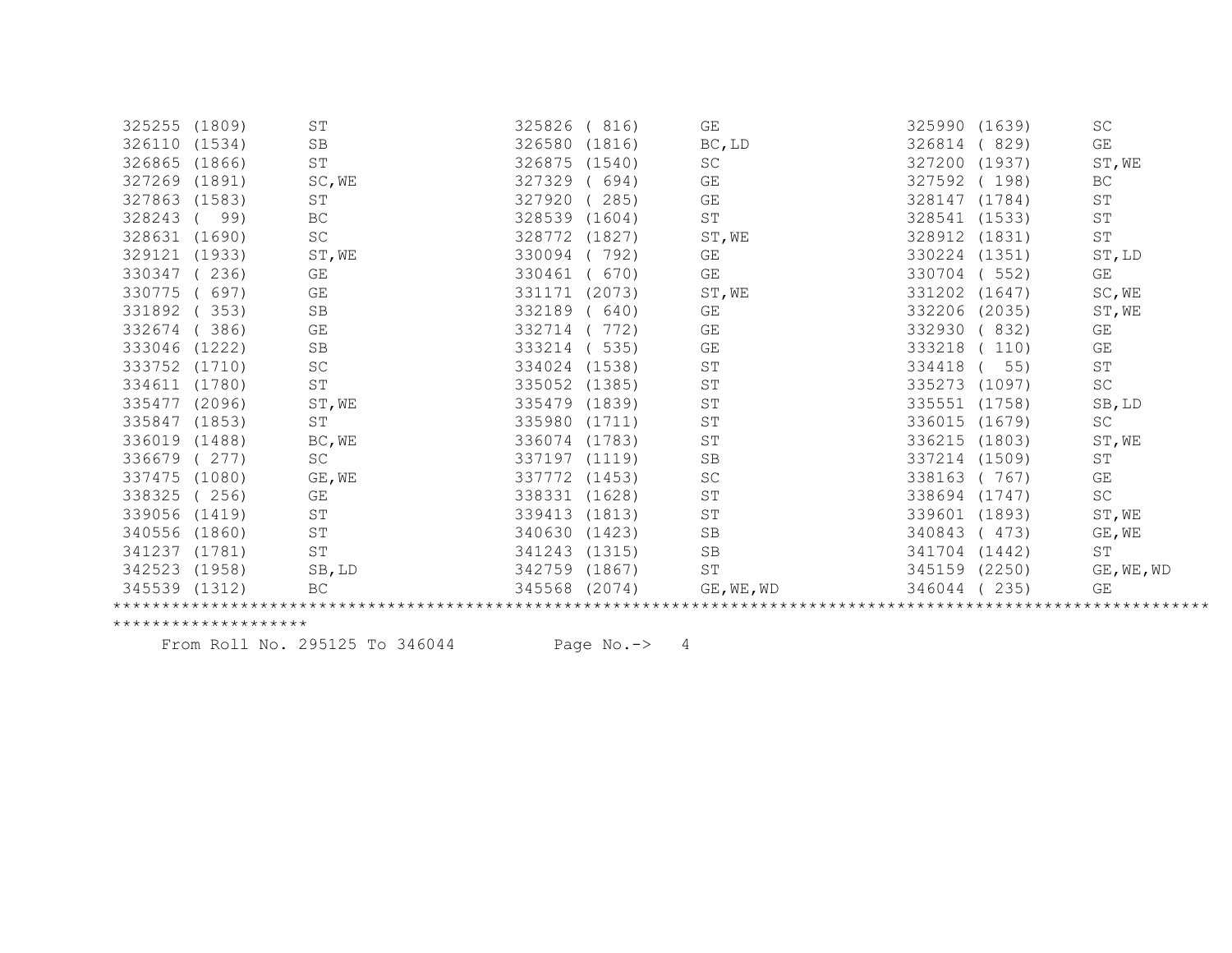| Date: 12/12/14<br>$PG:$ -<br>5 |                     |               |                 | List of Selected Candidates (Revised-) for IInd Gr ( SCIENCE ) (Sec.Edu.Dept.) Exam-2011 |               |                 |                     |
|--------------------------------|---------------------|---------------|-----------------|------------------------------------------------------------------------------------------|---------------|-----------------|---------------------|
|                                |                     |               |                 |                                                                                          |               |                 |                     |
| ********************           |                     |               |                 |                                                                                          |               |                 |                     |
| RollNo. (Merit)                | Category            |               | RollNo. (Merit) | Category                                                                                 |               | RollNo. (Merit) | Category            |
|                                |                     |               |                 |                                                                                          |               |                 |                     |
| ********************           |                     |               |                 |                                                                                          |               |                 |                     |
| 346271 (1304)                  | <b>ST</b>           | 347137 (1792) |                 | ST                                                                                       | 347269 (1149) |                 | BC                  |
| 347323 (1790)                  | ST                  | 347555 (725)  |                 | $\mathbb{G}\mathcal{E}$                                                                  | 347660 (1010) |                 | GE, WE              |
| 347794 (2014)                  | ST, LD              | 348186 (1411) |                 | $\operatorname{SB}$                                                                      | 348330        | (904)           | GE, WE              |
| 348900 (1778)                  | ST                  | 349283 (801)  |                 | $\mathbb{G}\mathcal{E}$                                                                  | 349317 (1927) |                 | SC, WE              |
| 349375 ( 41)                   | GE                  | 349734        | 36)             | $\mathbb{G}\mathcal{E}$                                                                  | 350182 (1035) |                 | BC                  |
| 350313 (1645)                  | ST                  | 350346 (127)  |                 | GE                                                                                       | 350677 (873)  |                 | GE                  |
| 350774 (1829)                  | $\operatorname{ST}$ | 350941 (2054) |                 | ST, WE                                                                                   | 351313 (1771) |                 | $\operatorname{ST}$ |
| 351431 (1648)                  | SC                  | 352212 (2022) |                 | GE, LD                                                                                   | 355200 (1876) |                 | TSP-SC              |
| 355890 (1983)                  | $TSP-ST$            | 355995 (2182) |                 | TSP-ST, WE                                                                               | 356269 (255)  |                 | <b>BC</b>           |
| 356980 (2138)                  | TSP-ST, WE          | 357020 (638)  |                 | SB                                                                                       | 357045 (2130) |                 | TSP-ST              |
| 357145 (1923)                  | TSP-SC              | 357688 (2076) |                 | TSP-ST                                                                                   | 359281 (1887) |                 | TSP-ST              |
| 359371 (2145)                  | TSP-ST              | 359680 (1940) |                 | TSP-ST                                                                                   | 359917 (1027) |                 | <b>SB</b>           |
| 360103 (2168)                  | TSP-ST, WE          | 360257 (2119) |                 | TSP-ST                                                                                   | 360395 (929)  |                 | BC                  |
| 360466 (2148)                  | TSP-ST              | 360594 (1971) |                 | GE, WE, DV                                                                               | 360649 (1808) |                 | TSP-SC, WE          |
| 361756 (2144)                  | TSP-ST              | 362989 (2140) |                 | TSP-ST                                                                                   | 362991 (1644) |                 | TSP-SC              |
| 363291 (396)                   | <b>BC</b>           | 363343 (2117) |                 | TSP-ST                                                                                   | 363906 (1124) |                 | TSP-SC, WE          |
| 363963 (2082)                  | TSP-ST              | 365186 (2098) |                 | TSP-ST                                                                                   | 365505 (2132) |                 | TSP-ST              |
| 365526 (2122)                  | TSP-ST              | 365721 (683)  |                 | $\operatorname{BC}$                                                                      | 365727 (202)  |                 | GE                  |
| 366115 (267)                   | BC, WE              | 366166 (2129) |                 | TSP-ST                                                                                   | 366189 (2170) |                 | TSP-ST, WE          |
| 366400 (2125)                  | TSP-ST              | 366531 (2180) |                 | TSP-ST, WE                                                                               | 366591 (1253) |                 | $\operatorname{BC}$ |
| 367021 (2127)                  | TSP-ST              | 367172 (2166) |                 | TSP-ST, WE                                                                               | 370221 (441)  |                 | $\operatorname{BC}$ |
| 370489 (2090)                  | BC, LD              | 370518 (1381) |                 | BC, WE                                                                                   | 370668 (1204) |                 | $\operatorname{BC}$ |
| 370812 (1950)                  | SC, WE              | 371087 (1147) |                 | $\operatorname{BC}$                                                                      | 371231 (      | 268)            | $\operatorname{BC}$ |
| 371362 ( 77)                   | BC                  | 371409 (2199) |                 | GE, WE, WD                                                                               | 371507 (526)  |                 | GE, WE, WD          |
| 371785 (803)                   | BC                  | 371999 (2227) |                 | GE, WE, WD                                                                               | 372458        | (228)           | GE                  |
| 372811 ( 12)                   | GE                  | 372876 (799)  |                 | BC                                                                                       | 373264 (1088) |                 | BC                  |
| 373402 ( 641)                  | $\operatorname{BC}$ | 373410 (230)  |                 | $\operatorname{BC}$                                                                      | 373466 (705)  |                 | GE, WE              |
| 373509 (531)                   | $\operatorname{BC}$ | 373622 (364)  |                 | $\operatorname{BC}$                                                                      | 373657 (1920) |                 | BC, LD              |
| 374140<br>(271)                | SC                  | 374251 (1046) |                 | $\operatorname{SC}$                                                                      | 374442        | (604)           | <b>BC</b>           |
| 374456<br>(138)                | GE                  | 374649 (1272) |                 | BC, WE                                                                                   | 374666        | (345)           | GE                  |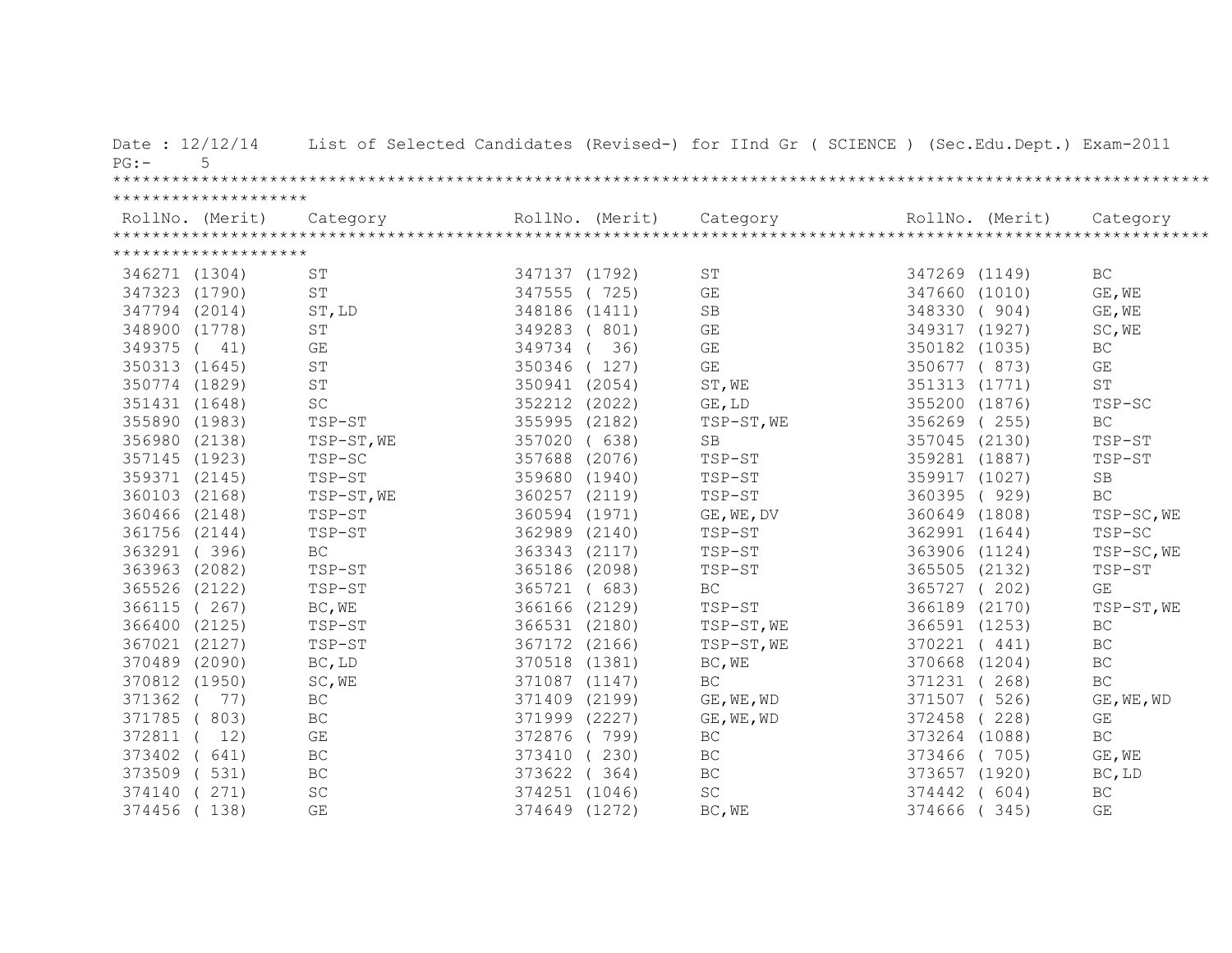| 374825<br>813)       | GE                  | 375374 (1126)    | BC                  | 375720<br>490)   | BC                  |
|----------------------|---------------------|------------------|---------------------|------------------|---------------------|
| 375760<br>379)       | <b>BC</b>           | 376015<br>(1018) | BC, WE              | 376442<br>906)   | <b>BC</b>           |
| 376596<br>(1718)     | $\operatorname{SC}$ | 377026<br>383)   | BC                  | 377193<br>(1195) | <b>BC</b>           |
| 377529<br>(1056)     | BC, WE              | 378036 (2023)    | SC, WE              | 378965<br>(1034) | BC                  |
| 378999<br>(1609)     | $\operatorname{SC}$ | 379363<br>684)   | GE, WE              | 379378<br>778)   | GE, WE              |
| 379420<br>(1226)     | $\operatorname{BC}$ | 379674<br>(1708) | SC, WE              | 380096<br>207)   | GE                  |
| 380282<br>97)        | GE                  | 380420<br>340)   | BC                  | 380637<br>142)   | BC                  |
| 380745<br>233)       | GE                  | 381279<br>493)   | BC                  | 381662<br>186)   | GE                  |
| 382226<br>(1196)     | $\operatorname{BC}$ | 382276<br>506    | BC                  | 382328<br>(1886) | BC, LD              |
| 382524<br>(1329)     | BC, WE              | 383627<br>812)   | $\operatorname{BC}$ | 383783<br>(1764) | SC, WE              |
| 383874<br>(793)      | $\operatorname{BC}$ | 383929<br>517)   | GE, WE              | 384330<br>(1169) | <b>BC</b>           |
| 384540<br>(865)      | SC                  | 384614<br>430)   | GE                  | 384677<br>448)   | <b>BC</b>           |
| 384768<br>(1931)     | BC, LD              | 384991<br>925)   | $\operatorname{BC}$ | 385102<br>326)   | $\operatorname{BC}$ |
| 385982<br>(1593)     | SC                  | 386310<br>(1571) | SC, WE              | 387409<br>153)   | GE, WE              |
| 387436<br>(854)      | <b>BC</b>           | 387586<br>15)    | GE                  | 387588<br>962)   | SC                  |
| 387615<br>(1373)     | SC                  | 387647<br>136)   | GE, WE              | 387771<br>649)   | GE                  |
| 388013<br>(574)      | GE                  | 388308<br>543)   | $\operatorname{BC}$ | 388309<br>938)   | $\operatorname{BC}$ |
| 388395 (1300)        | $\operatorname{BC}$ | 388653<br>(1077) | GE, WE              | 388764<br>265)   | BC                  |
| 389184<br>(2128)     | BC, WE, DV          | 389228<br>(2208) | BC, WE, WD          | 389336 (1495)    | BC, WE              |
| 389850<br>4)         | GE                  | 389915<br>305)   | GE                  | 389959<br>58)    | <b>BC</b>           |
| 390262<br>648)       | BC, WE              | 490188<br>823)   | GE, WE              | 490263<br>(1338) | SC                  |
| 490940<br>(1106)     | $\operatorname{SC}$ | 491941<br>172)   | BC                  | 492268<br>32)    | BC                  |
| 492332<br>(1478)     | SC                  | 492359<br>(1582) | SC                  | 492451<br>(1014) | BC, WE              |
| 492556<br>(348)      | $\operatorname{BC}$ | 828)<br>492644   | GE                  | 492817<br>(1281) | BC, WE              |
| 492916 (1624)        | SC                  | 493055<br>(1472) | <b>SC</b>           | 493191<br>8)     | GE                  |
| 495035 (<br>11)      | GE                  | 495051<br>(185)  | GE                  | 495459<br>(819)  | BC                  |
|                      |                     |                  |                     |                  |                     |
| ******************** |                     |                  |                     |                  |                     |

From Roll No. 346271 To 495459 Page No.-> 5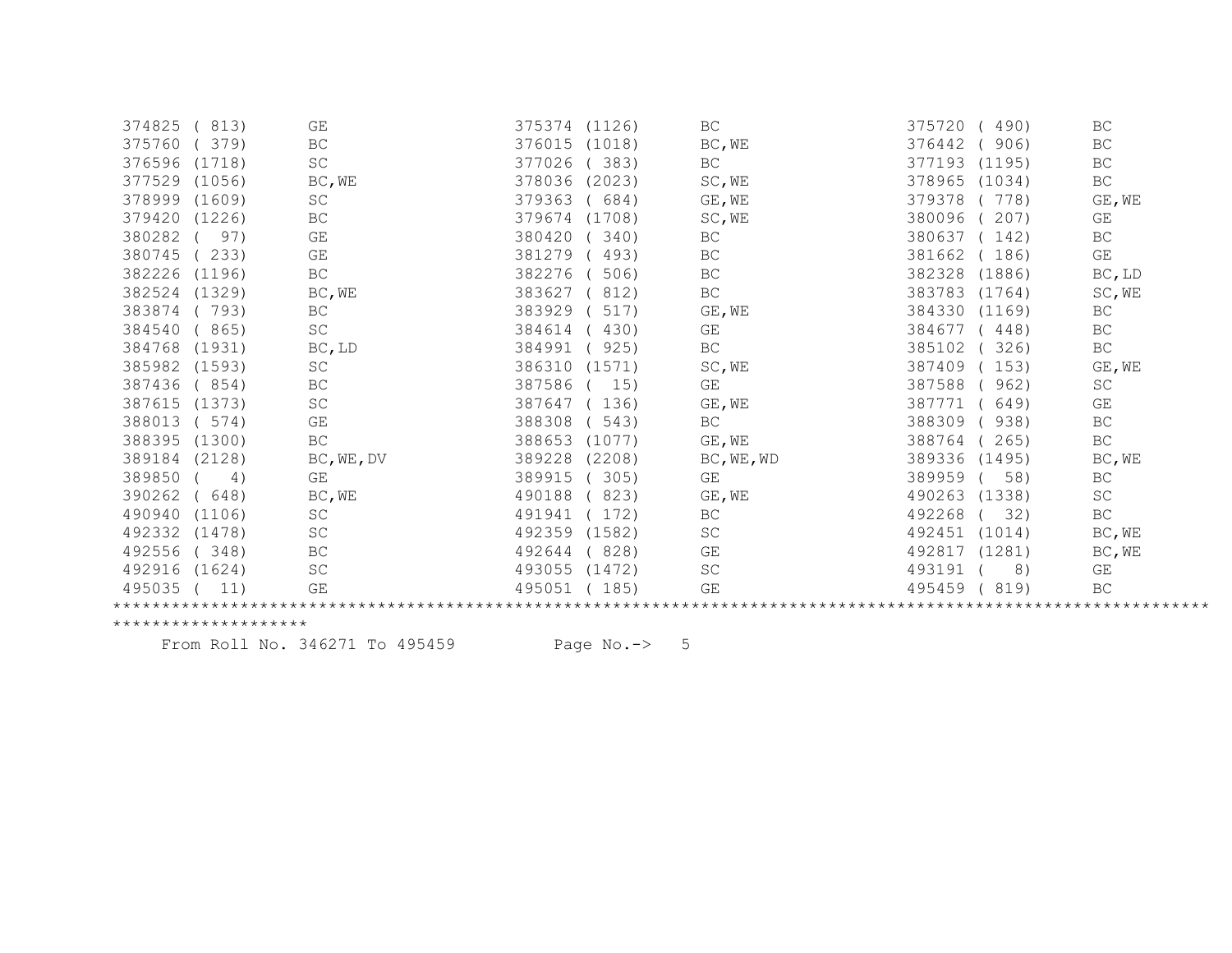| Date: $12/12/14$<br>$6 \overline{6}$<br>$PG:$ - |                     |                 | List of Selected Candidates (Revised-) for IInd Gr ( SCIENCE ) (Sec.Edu.Dept.) Exam-2011 |                 |       |                     |
|-------------------------------------------------|---------------------|-----------------|------------------------------------------------------------------------------------------|-----------------|-------|---------------------|
|                                                 |                     |                 |                                                                                          |                 |       |                     |
| ********************                            |                     |                 |                                                                                          |                 |       |                     |
| RollNo. (Merit)                                 | Category            | RollNo. (Merit) | Category                                                                                 | RollNo. (Merit) |       | Category            |
|                                                 |                     |                 |                                                                                          |                 |       |                     |
| ********************                            |                     |                 |                                                                                          |                 |       |                     |
| 495471 (105)                                    | BC                  | 495685 (1461)   | SC                                                                                       | 495902 (1553)   |       | <b>SC</b>           |
| 495908 (1755)                                   | <b>SC</b>           | 496294 (1735)   | SC                                                                                       | 496329 (1713)   |       | <b>SC</b>           |
| 496779 (923)                                    | $\operatorname{BC}$ | 496815 (1564)   | $\operatorname{SC}$                                                                      | 497083          | (38)  | $\operatorname{BC}$ |
| 497202 (1406)                                   | SC                  | 497421 (238)    | $\operatorname{BC}$                                                                      | 497437 (1001)   |       | $\operatorname{BC}$ |
| 497583 (156)                                    | $\operatorname{BC}$ | 497743 (151)    | $\operatorname{BC}$                                                                      | 498277          | (762) | BC                  |
| 498861 (433)                                    | $\operatorname{BC}$ | 498900 (2019)   | SC, WE                                                                                   | 498943          | (652) | <b>BC</b>           |
| 499147 (1740)                                   | SC                  | 499770 ( 577)   | BC                                                                                       | 499834 (1716)   |       | <b>ST</b>           |
| 499885 ( 65)                                    | $\operatorname{BC}$ | 499896 (544)    | GE                                                                                       | 500010          | (483) | $\operatorname{BC}$ |
| 500105 (1326)                                   | $\operatorname{BC}$ | 500132 (315)    | BC                                                                                       | 500133 (175)    |       | GE                  |
| 500135 (1266)                                   | $\operatorname{BC}$ | 500234 (539)    | BC                                                                                       | 500430 (1207)   |       | $\operatorname{BC}$ |
| 500756 (1061)                                   | BC                  | 500788 (862)    | GE                                                                                       | 500929 (1570)   |       | SC                  |
| 501327 (898)                                    | $\operatorname{BC}$ | 501515 (1558)   | $\operatorname{SC}$                                                                      | 501547 (999)    |       | BC                  |
| 501789 (30)                                     | GE                  | 505187 (372)    | BC                                                                                       | 505552 (1000)   |       | $\operatorname{BC}$ |
| 505625 (480)                                    | GE                  | 505997 (414)    | GE, WE                                                                                   | 506279 (464)    |       | BC                  |
| 506520 (1022)                                   | $\operatorname{BC}$ | 506815 ( 928)   | BC                                                                                       | 507123 (945)    |       | $\operatorname{BC}$ |
| 507582 (752)                                    | <b>SB</b>           | 507694 (2235)   | GE, WE, WD                                                                               | 507752 (321)    |       | GE                  |
| 508446 (1788)                                   | ST                  | 508494 (650)    | GE                                                                                       | 508513 (1580)   |       | SC                  |
| 508640 (907)                                    | BC, WE              | 508715 (1798)   | $\operatorname{ST}$                                                                      | 508764 (199)    |       | <b>BC</b>           |
| 509007 (1179)                                   | $\operatorname{BC}$ | 509053 (454)    | BC                                                                                       | 509091 (1287)   |       | $\operatorname{BC}$ |
| 509104 (1152)                                   | $\operatorname{SC}$ | 509693 (894)    | BC                                                                                       | 511092 (242)    |       | $\operatorname{BC}$ |
| 511384 (1678)                                   | $\operatorname{SC}$ | 512081 ( 661)   | $\mathbb{G}\mathcal{E}$                                                                  | 512362          | (508) | $\operatorname{BC}$ |
| 512983 (1663)                                   | $\operatorname{SC}$ | 513251 (1160)   | $\operatorname{BC}$                                                                      | 513393 (2053)   |       | SC, WE              |
| 513477 (1278)                                   | $\operatorname{SC}$ | 513807 (1416)   | BC, WE                                                                                   | 513846 ( 817)   |       | GE                  |
| 513849 (1258)                                   | BC, WE              | 513880 (1734)   | $\operatorname{SC}$                                                                      | 515296 (786)    |       | BC, WE              |
| 515685 (201)                                    | $\operatorname{BC}$ | 515689 (395)    | $\operatorname{BC}$                                                                      | 515860          | (696) | SB                  |
| 515938 (1058)                                   | BC, WE              | 515971 ( 91)    | BC, WE                                                                                   | 516226 (2158)   |       | BC, WE, DV          |
| 516230 (1967)                                   | ST, WE              | 516407 (716)    | BC, WE                                                                                   | 516449 (351)    |       | GE                  |
| 516468 (840)                                    | $\operatorname{BC}$ | 516707 ( 902)   | GE, WE                                                                                   | 516846 (129)    |       | BC, WE              |
| 517504 (217)                                    | BC                  | 517675 (2221)   | BC, WE, WD                                                                               | 517723 ( 576)   |       | <b>BC</b>           |
| 518184 (1357)                                   | BC, WE              | 518506 (1214)   | BC, WE                                                                                   | 518632 (1916)   |       | ST, WE              |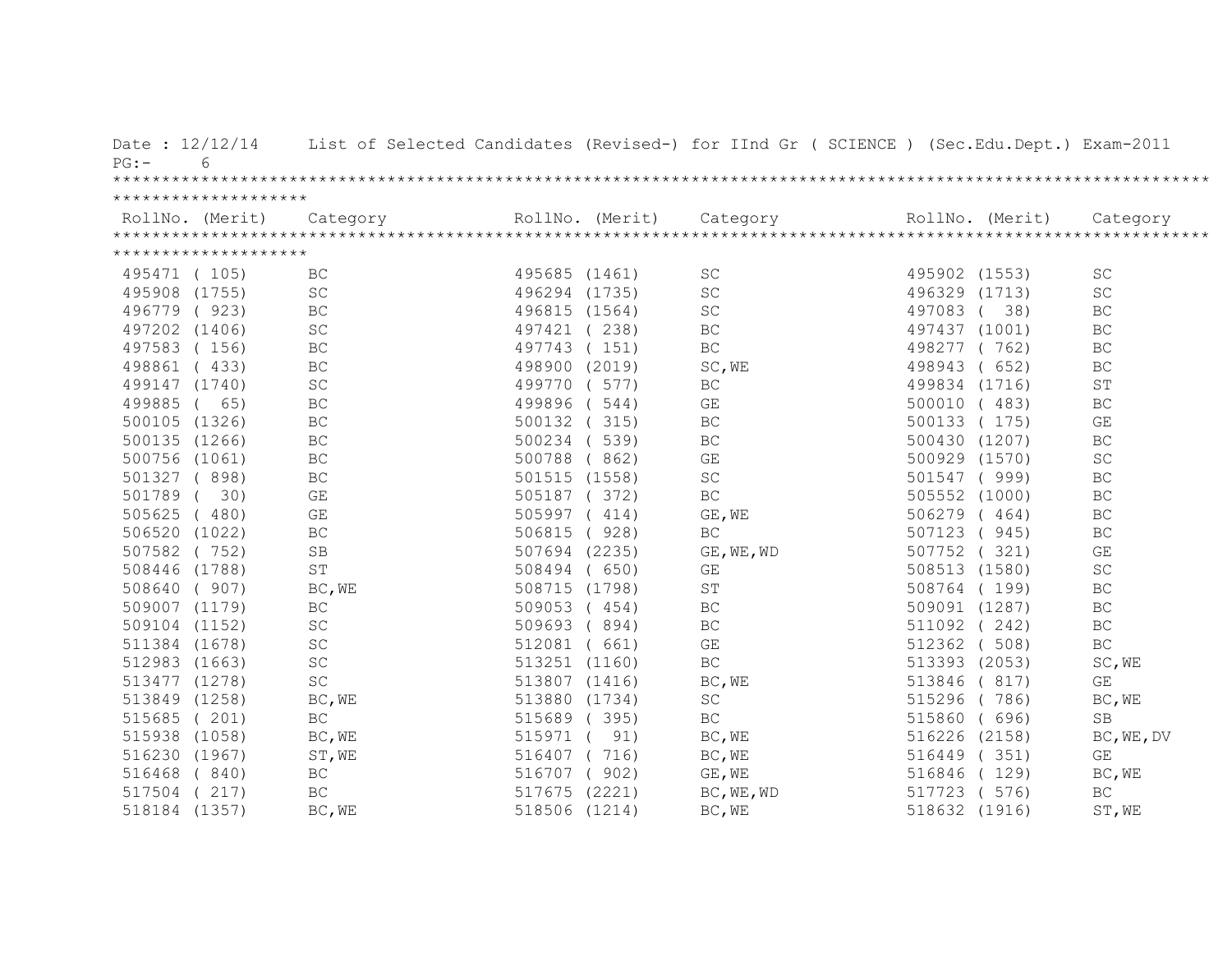| 519757 (1250) |        | BC                  | 519877<br>736)   | BC                  | 519878 (1979)    | SC, WE             |
|---------------|--------|---------------------|------------------|---------------------|------------------|--------------------|
| 520175        | (1662) | SC                  | 520939<br>216)   | BC                  | 520984<br>(171)  | <b>BC</b>          |
| 521043        | (2012) | SC, WE              | 927)<br>521306   | BC                  | 521414<br>(2118) | $GE$ , $WE$ , $LD$ |
| 521417        | (1527) | SC                  | 521766<br>(1610) | ST, WE              | 522147<br>(184)  | GE, WE             |
| 522780        | (671)  | BC                  | 523332<br>234)   | GE                  | 523971<br>(1324) | SC                 |
| 524321        | (1120) | SC                  | 524656<br>(1821) | ST                  | 524855 (1706)    | SC                 |
| 525032        | 769)   | BC                  | 525094<br>(1268) | $\operatorname{BC}$ | 525129<br>54)    | <b>BC</b>          |
| 525184        | 937)   | BC, WE              | 525334<br>334)   | $\operatorname{BC}$ | (2231)<br>525423 | GE, WE, WD         |
| 525425 (1434) |        | BC, WE              | 526066<br>484)   | BC                  | 526070 (1519)    | <b>SB</b>          |
| 526133        | (2103) | BC, LD              | 526337<br>987)   | <b>BC</b>           | 526380 (1992)    | SC, WE             |
| 526699        | (1101) | BC                  | 526878<br>796)   | BC                  | 527194 (1065)    | BC                 |
| 527856        | (1991) | SC, WE              | 528029<br>419)   | $\operatorname{BC}$ | 528187 (2202)    | BC, WE, WD         |
| 528507        | 45)    | BC, WE              | 528805<br>123)   | BC                  | 528867<br>(1949) | SC, WE             |
| 529528        | 695)   | $\operatorname{BC}$ | 529657<br>176)   | BC, WE              | 530268<br>(1175) | BC                 |
| 530450        | 676)   | <b>BC</b>           | 530866<br>(1176) | <b>BC</b>           | 530869<br>(1163) | <b>BC</b>          |
| 531100        | 882)   | $\operatorname{BC}$ | 531221<br>969)   | BC                  | 531603<br>(1640) | SC                 |
| 531635        | 996)   | BC, WE              | 531658<br>(1510) | SC                  | 531893<br>(639)  | BC, WE             |
| 532399        | (1127) | SC                  | 532456<br>502)   | GE                  | 532519<br>747)   | BC, WE             |
| 533004        | 950)   | $\operatorname{BC}$ | 533084<br>(1914) | SC, WE              | 533226<br>155)   | BC                 |
| 533562        | (1191) | BC, WE              | 534001<br>(1394) | BC, WE              | 534019<br>(445)  | BC, WE             |
| 534084        | 10)    | GE                  | 534123<br>(1135) | BC                  | 534710<br>(1581) | SC                 |
| 534844        | 113)   | BC, WE              | 535512<br>(1897) | SC, WE              | 535544<br>(1500) | BC, WE             |
| 535619        | (1737) | SC, WE              | 536014<br>(1528) | SC                  | 536940<br>(1467) | BC, WE             |
| 537009        | (1340) | BC, WE              | 538167<br>(1409) | BC, WE              | 538288<br>690)   | BC, WE             |
| 538452        | 625)   | BC, WE              | 539055<br>659)   | BC, WE              | 539347<br>51)    | SC                 |
| 539439        | 569)   | BC, WE              | 539546<br>(1446) | SC                  | 540433<br>(1430) | BC, WE             |
|               |        |                     |                  |                     |                  |                    |

From Roll No. 495471 To 540433 Page No.-> 6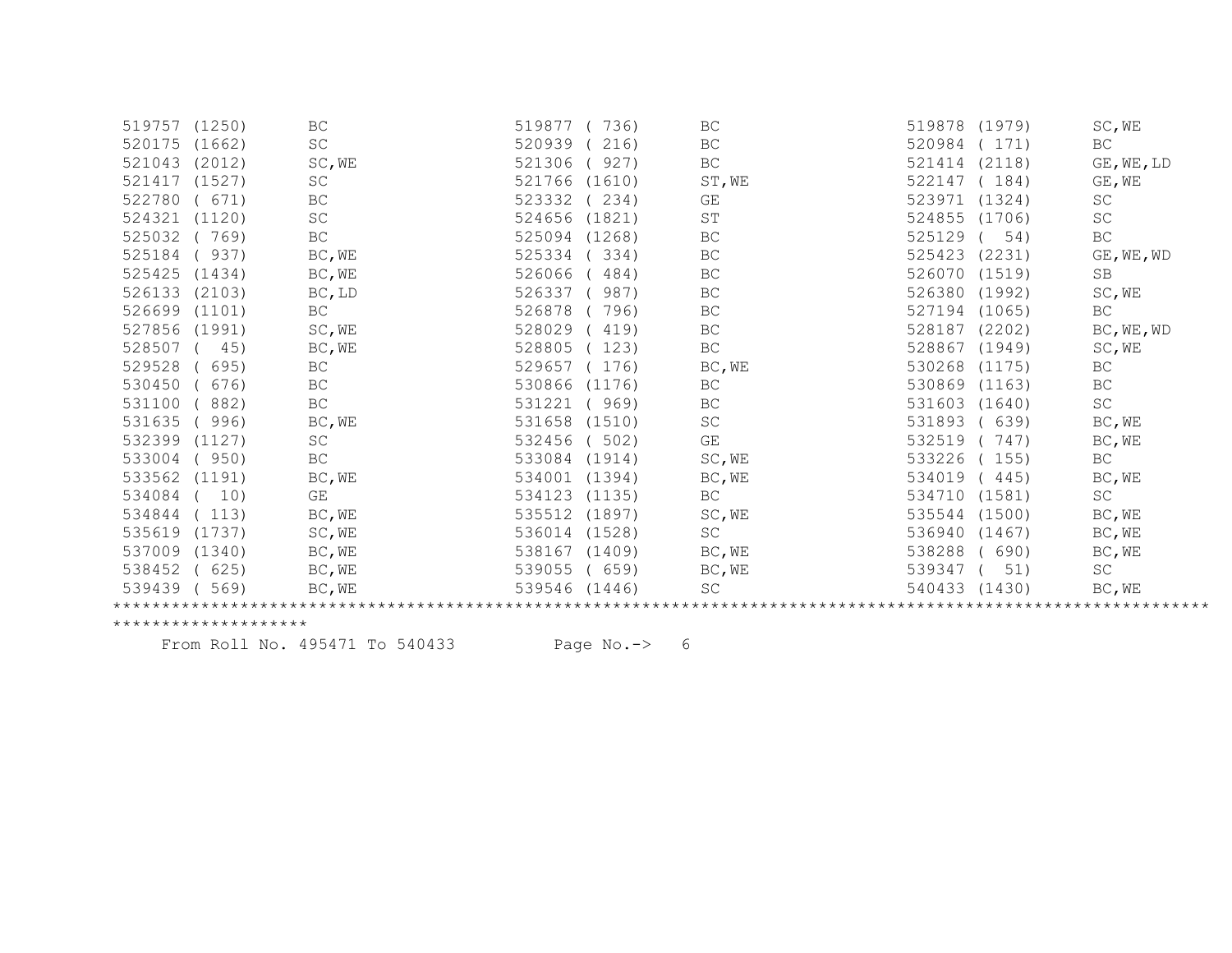| Date: 12/12/14<br>$PG: -$<br>7 |                     |               |               | List of Selected Candidates (Revised-) for IInd Gr ( SCIENCE ) (Sec.Edu.Dept.) Exam-2011                                                                                                                                                                                                                                                                                                                                                                         |                 |                     |
|--------------------------------|---------------------|---------------|---------------|------------------------------------------------------------------------------------------------------------------------------------------------------------------------------------------------------------------------------------------------------------------------------------------------------------------------------------------------------------------------------------------------------------------------------------------------------------------|-----------------|---------------------|
|                                |                     |               |               |                                                                                                                                                                                                                                                                                                                                                                                                                                                                  |                 |                     |
| ********************           |                     |               |               |                                                                                                                                                                                                                                                                                                                                                                                                                                                                  |                 |                     |
|                                |                     |               |               | $\begin{minipage}{.45\textwidth} \begin{minipage}{0.5cm} \begin{minipage}{0.5cm} \begin{minipage}{0.5cm} \begin{minipage}{0.5cm} \begin{minipage}{0.5cm} \begin{minipage}{0.5cm} \begin{minipage}{0.5cm} \begin{minipage}{0.5cm} \begin{minipage}{0.5cm} \begin{minipage}{0.5cm} \begin{minipage}{0.5cm} \begin{minipage}{0.5cm} \begin{minipage}{0.5cm} \begin{minipage}{0.5cm} \begin{minipage}{0.5cm} \begin{minipage}{0.5cm} \begin{minipage}{0.5cm} \begin$ |                 |                     |
|                                |                     |               |               |                                                                                                                                                                                                                                                                                                                                                                                                                                                                  |                 |                     |
| ********************           |                     |               |               |                                                                                                                                                                                                                                                                                                                                                                                                                                                                  |                 |                     |
| 540994 (1869)                  | BC, WE, DV          | 541944 (2065) |               | SC, WE                                                                                                                                                                                                                                                                                                                                                                                                                                                           | 541955 (1184)   | BC                  |
| 542055 (1515)                  | BC, WE              | 542349 (1102) |               | BC.                                                                                                                                                                                                                                                                                                                                                                                                                                                              | 542383 (1314)   | BC, WE              |
| 542877 (1365)                  | $\operatorname{SC}$ | 543089 (1346) |               | BC, WE                                                                                                                                                                                                                                                                                                                                                                                                                                                           | 544106 ( 665)   | $\operatorname{BC}$ |
| 544956 (432)                   | BC                  | 546164 (196)  |               | BC, WE                                                                                                                                                                                                                                                                                                                                                                                                                                                           | 546425 (2220)   | BC, EX              |
| 546992 (1646)                  | $\operatorname{SC}$ | 547099 (1502) |               | SC                                                                                                                                                                                                                                                                                                                                                                                                                                                               | 547638 ( 615)   | BC                  |
| 547681 (712)                   | SC                  |               | 547866 (1276) | <b>BC</b>                                                                                                                                                                                                                                                                                                                                                                                                                                                        | 547875 (145)    | <b>SB</b>           |
| 548240 (564)                   | BC, WE              |               | 548801 (1542) | SC                                                                                                                                                                                                                                                                                                                                                                                                                                                               | 549502 (188)    | BC, WE              |
| 549597 ( 46)                   | BC, WE              |               | 549598 (102)  | BC, WE                                                                                                                                                                                                                                                                                                                                                                                                                                                           | 550997 (157)    | BC                  |
| 551285 (1142)                  | BC                  |               | 551684 ( 911) | BC                                                                                                                                                                                                                                                                                                                                                                                                                                                               | 551765 (710)    | BC, WE              |
| 552360 (1892)                  | SC, WE              |               | 552672 (1005) | BC, WE                                                                                                                                                                                                                                                                                                                                                                                                                                                           | 553125 (1254)   | $\operatorname{BC}$ |
| 553216 (1076)                  | $\operatorname{BC}$ | 553223 (1174) |               | BC, WE                                                                                                                                                                                                                                                                                                                                                                                                                                                           | 553309 (2008)   | ST, WE              |
| 553425 (2070)                  | SC, WE              | 553697 (1388) |               | BC, WE                                                                                                                                                                                                                                                                                                                                                                                                                                                           | 555163 (1131)   | BC, WE              |
| 555430 (1913)                  | ST, WE              | 555444 ( 611) |               | BC                                                                                                                                                                                                                                                                                                                                                                                                                                                               | 555838 (278)    | BC                  |
| 556082 (839)                   | BC                  | 556197 (106)  |               | GE                                                                                                                                                                                                                                                                                                                                                                                                                                                               | 556366 ( 20)    | BC                  |
| 556370 (391)                   | BC                  | 556911 (1400) |               | BC, WE                                                                                                                                                                                                                                                                                                                                                                                                                                                           | 557144 (126)    | BC                  |
| 557808 (1071)                  | BC                  | 558085 (1912) |               | SC, WE                                                                                                                                                                                                                                                                                                                                                                                                                                                           | 558138 (1261)   | BC                  |
| 558141 (240)                   | BC, WE              | 558888 (1717) |               | $\operatorname{SC}$                                                                                                                                                                                                                                                                                                                                                                                                                                              | 559091 (2059)   | SC, WE              |
| 559262 (1094)                  | BC, WE              | 559323 (1107) |               | BC                                                                                                                                                                                                                                                                                                                                                                                                                                                               | 559354 (401)    | GE, WE              |
| 559928 ( 675)                  | BC                  | 559994 (1376) |               | SC                                                                                                                                                                                                                                                                                                                                                                                                                                                               | 560161 (1694)   | SC                  |
| 560277 (914)                   | $\operatorname{BC}$ | 560727 (794)  |               | $\operatorname{BC}$                                                                                                                                                                                                                                                                                                                                                                                                                                              | 561059 (35)     | $\operatorname{BC}$ |
| 561325 (2213)                  | BC, WE, WD          | 561417 ( 557) |               | BC                                                                                                                                                                                                                                                                                                                                                                                                                                                               | 561977 (1588)   | $\operatorname{SC}$ |
| 562243 (1744)                  | SC                  | 562360 (982)  |               | GE, WE                                                                                                                                                                                                                                                                                                                                                                                                                                                           | 563386 (1198)   | $\operatorname{BC}$ |
| 563517 (1634)                  | $\operatorname{SC}$ | 563729 (131)  |               | BC                                                                                                                                                                                                                                                                                                                                                                                                                                                               | 563817 (798)    | GE                  |
| 563979 (2037)                  | GE, LD              | 564501 (711)  |               | BC, WE                                                                                                                                                                                                                                                                                                                                                                                                                                                           | 564896 (2075)   | BC, LD              |
| 565251 (2078)                  | BC, LD              | 565294 (936)  |               | SC                                                                                                                                                                                                                                                                                                                                                                                                                                                               | 565644 (147)    | BC                  |
| 566070 (717)                   | GE                  | 566639 (1210) |               | $\operatorname{BC}$                                                                                                                                                                                                                                                                                                                                                                                                                                              | 566976 ( 587)   | GE                  |
| 567020 (1408)                  | $\operatorname{SC}$ | 567565 (1919) |               | SC, WE                                                                                                                                                                                                                                                                                                                                                                                                                                                           | 567757 (1308)   | $\operatorname{BC}$ |
| 567765 (719)                   | <b>BC</b>           | 567845 (2211) |               | GE, WE, WD                                                                                                                                                                                                                                                                                                                                                                                                                                                       | 568315 (218)    | $\operatorname{BC}$ |
| 569851 (1456)                  | BC, WE              | 570021 (533)  |               | GE                                                                                                                                                                                                                                                                                                                                                                                                                                                               | 570057 (889)    | $\operatorname{SC}$ |
| 570292 (835)                   | BC                  | 570518 (2163) |               | GE, WE, WD                                                                                                                                                                                                                                                                                                                                                                                                                                                       | 570623<br>(366) | BC                  |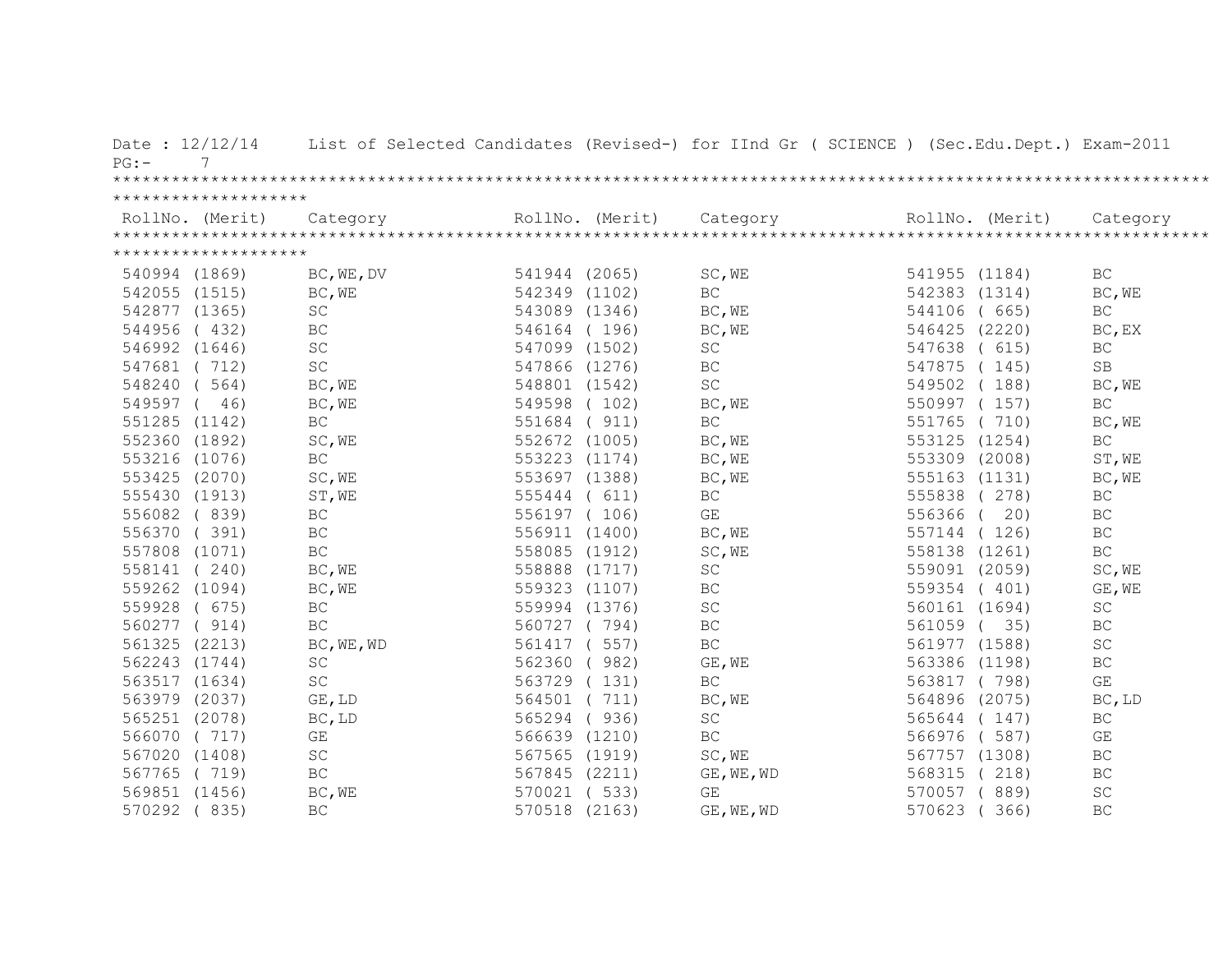| 570863        | (1103) | BC                  | 571085<br>(1257) | BC                  | 571286<br>567)   | BC                  |
|---------------|--------|---------------------|------------------|---------------------|------------------|---------------------|
| 571457        | 499)   | BC, WE              | 571991<br>575)   | BC, WE              | 572738<br>757)   | GE                  |
| 573085        | 627)   | BC, WE              | 573157<br>(1567) | SC                  | 573165 (1695)    | $\operatorname{SC}$ |
| 573234        | 771)   | BC                  | 573566<br>(1130) | BC                  | 574042<br>(103)  | BC, WE              |
| 574367        | (1722) | SC, WE              | 574810<br>(2089) | BC, LD              | 575181<br>(146)  | <b>BC</b>           |
| 575447        | (2245) | GE, WE, WD          | 575883<br>(1807) | ST                  | 575968<br>(1349) | BC, WE              |
| 575969        | (1529) | SC                  | 921)<br>576064   | BC                  | 576374<br>(1721) | SC                  |
| 576487        | (1378) | BC, WE              | 576598<br>(1393) | SC                  | 576638<br>(1136) | SC                  |
| 576835        | (313)  | BC                  | 577275<br>(1617) | SC                  | 578168<br>(466)  | GE                  |
| 578346        | (2112) | BC, LD              | 578392<br>213)   | BC                  | 578940<br>52)    | SC                  |
| 578962        | (834)  | $\operatorname{BC}$ | 579298<br>(1921) | SC, WE              | 579466<br>241)   | BC                  |
| 579916 (1244) |        | SC                  | 580130<br>(1665) | SC                  | 580939<br>948)   | BC, WE              |
| 585206        | 214)   | ST                  | 585553<br>(1974) | ST, WE              | 585807<br>(1797) | ST                  |
| 586280        | (1701) | SC                  | 586281<br>111)   | GE                  | 587410<br>(1235) | <b>BC</b>           |
| 587988        | (1765) | ST                  | 838)<br>588184   | GE                  | 588465<br>(416)  | GE                  |
| 588522        | (1878) | ST                  | 588768<br>(1474) | $\operatorname{SC}$ | 589022<br>(2095) | ST, WE              |
| 589099 (1801) |        | ST                  | 589153<br>(2102) | BC, LD              | 590011<br>(825)  | GE                  |
| 590808        | (702)  | BC                  | 590980<br>320)   | GE, WE              | 591044<br>(1879) | ST                  |
| 591099 (1669) |        | $\operatorname{ST}$ | 591339<br>922)   | SC                  | 591447<br>(1066) | $\operatorname{ST}$ |
| 591495        | (974)  | GE, WE              | 591807<br>(1363) | SC                  | 592069 (1696)    | SC                  |
| 592070 (1438) |        | <b>SB</b>           | 592235<br>(1309) | BC                  | 592308<br>(1552) | ST                  |
| 592532 (1532) |        | $\operatorname{ST}$ | 592615<br>(2055) | ST, WE              | 592874<br>70)    | BC                  |
| 593226        | (1904) | SC, LD              | 593383<br>(1901) | ST, WE              | 593574<br>(1906) | BC, LD              |
| 593729        | (1852) | $\operatorname{ST}$ | 593734<br>(1232) | SB                  | 593802<br>(534)  | <b>BC</b>           |
| 593943        | 68)    | GE                  | 594041<br>(1375) | ST                  | 594120<br>(2048) | SC, WE              |
| 594758 (1480) |        | ST                  | 594797<br>(475)  | GE, WE, DV          | 595095 (1504)    | <b>SC</b>           |
|               |        |                     |                  |                     |                  |                     |

From Roll No. 540994 To 595095 Page No.-> 7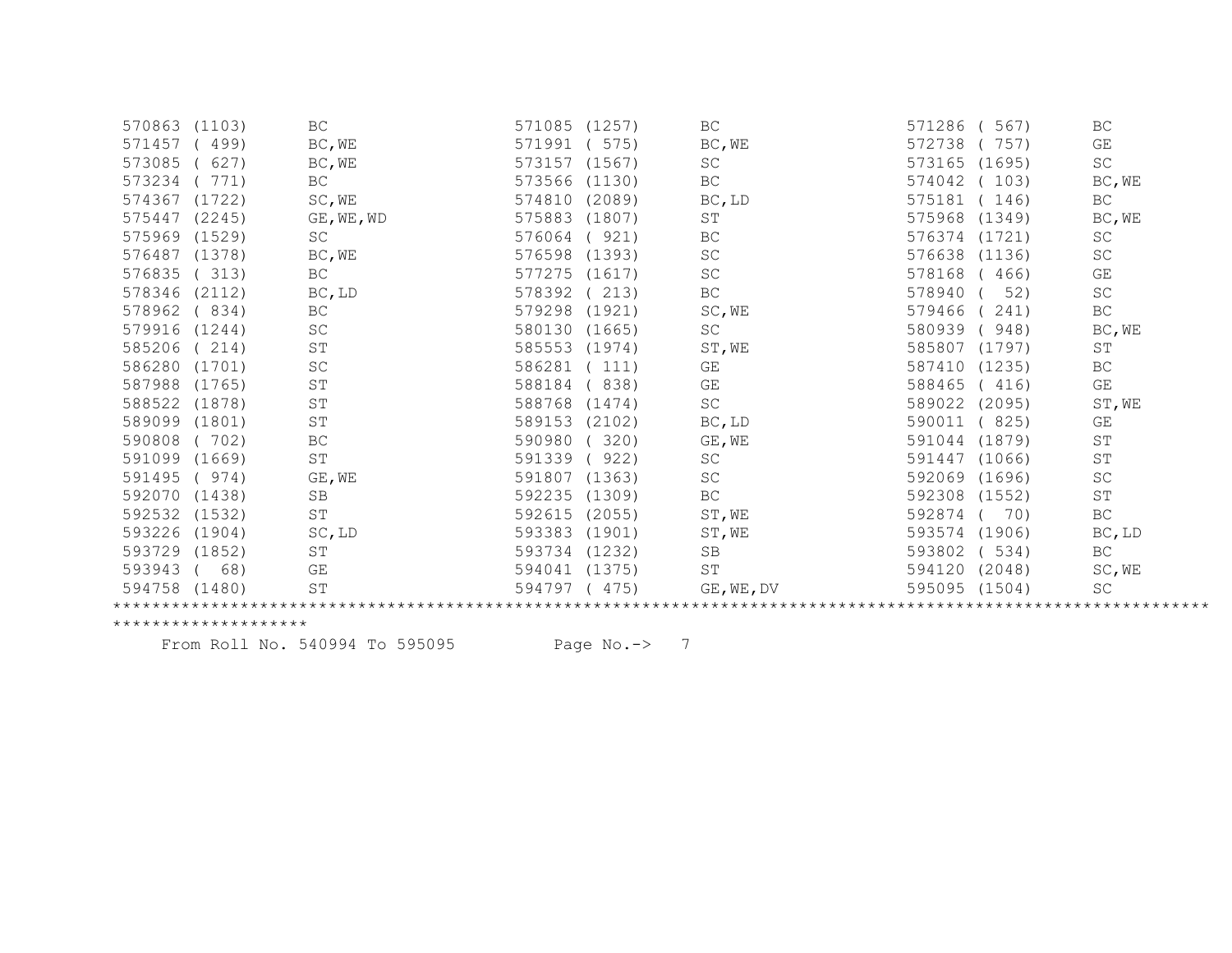| Date: $12/12/14$<br>8<br>PG:            |                     |               |                 | List of Selected Candidates (Revised-) for IInd Gr ( SCIENCE ) (Sec.Edu.Dept.) Exam-2011 |               |                 |                         |
|-----------------------------------------|---------------------|---------------|-----------------|------------------------------------------------------------------------------------------|---------------|-----------------|-------------------------|
|                                         |                     |               |                 |                                                                                          |               |                 |                         |
| ********************<br>RollNo. (Merit) | Category            |               | RollNo. (Merit) | Category                                                                                 |               | RollNo. (Merit) | Category                |
| ********************                    |                     |               |                 |                                                                                          |               |                 |                         |
| 595130 (1231)                           | <b>ST</b>           | 595533 (1962) |                 | ST, LD                                                                                   | 595693 (789)  |                 | <b>BC</b>               |
| 596141 (2039)                           | ST, WE              | 596194 (1492) |                 | ST                                                                                       | 596619 (1470) |                 | ST                      |
| 596777 (1445)                           | ST                  | 596996 (1536) |                 | <b>ST</b>                                                                                | 597124 (1918) |                 | ST, WE                  |
| 597200 (347)                            | GE, WE              | 597400 (1633) |                 | $\operatorname{SC}$                                                                      | 597429 ( 618) |                 | GE                      |
| 597471 (1429)                           | ST                  | 597936 (1544) |                 | $\operatorname{ST}$                                                                      | 597955 (1785) |                 | $\mbox{ST}$             |
| 597966 (224)                            | GE                  |               | 598057 (850)    | GE                                                                                       | 598302 (2108) |                 | ST, WE                  |
| 598341 (1343)                           | SB                  |               | 598571 (1655)   | ST                                                                                       | 598601 (582)  |                 | BC                      |
| 598612 (1823)                           | ST                  |               | 598778 (735)    | $\mathbb{G}\mathcal{E}$                                                                  | 599052 (1045) |                 | GE, WE                  |
| 599361 ( 626)                           | GE                  |               | 599446 (821)    | $\operatorname{BC}$                                                                      | 600604 (1298) |                 | $\operatorname{SC}$     |
| 600758 (204)                            | BC                  |               | 600882 (365)    | BC                                                                                       | 600893 (896)  |                 | BC                      |
| 601141 (<br>96)                         | GE                  |               | 601903 (1036)   | BC                                                                                       | 601947 (      | 53)             | $\operatorname{ST}$     |
| 602189 (1133)                           | $\operatorname{BC}$ |               | 602191 (361)    | $\operatorname{SB}$                                                                      | 602237 (270)  |                 | $\mathbb{G}\mathcal{E}$ |
| 602524 (892)                            | GE, WE              |               | 602536 (860)    | $\operatorname{BC}$                                                                      | 602620 (1600) |                 | $\mbox{S}\,\mbox{T}$    |
| 603355 ( 542)                           | BC                  |               | 603375 (1067)   | GE, WE                                                                                   | 603600 (1013) |                 | GE, WE                  |
| 604023 (875)                            | BC                  |               | 604523 (1753)   | $\operatorname{ST}$                                                                      | 604603 (1915) |                 | SC, WE                  |
| 604668 (317)                            | $\operatorname{BC}$ |               | 604854 (1352)   | BC, WE                                                                                   | 604879 (357)  |                 | GE, WE                  |
| 604916 (2116)                           | GE, LD              | 604967 (1433) |                 | $\operatorname{SC}$                                                                      | 605113 (1424) |                 | ST                      |
| 605153 (1777)                           | GE, WE, DV          | 605277 ( 656) |                 | GE, WE                                                                                   | 605296 (1153) |                 | SC                      |
| 605382 (1943)                           | ST, WE              | 605805 ( 610) |                 | GE, WE                                                                                   | 605865 (1763) |                 | $\operatorname{ST}$     |
| 606078 (983)                            | GE, WE              | 606083 (556)  |                 | $\mathbb{G}\mathcal{E}$                                                                  | 606308 (2153) |                 | GE, WE, WD              |
| 606639 (1565)                           | ST                  | 606720 (289)  |                 | GE                                                                                       | 606824 (1935) |                 | ST, WE                  |
| 606826 (884)                            | BC                  | 606847 (1800) |                 | $\operatorname{ST}$                                                                      | 606999 (1957) |                 | ST, LD                  |
| 607429 (1877)                           | $\operatorname{ST}$ | 607487 (941)  |                 | BC, WE                                                                                   | 607522 (1862) |                 | $\operatorname{ST}$     |
| 607774 (1439)                           | $\operatorname{ST}$ |               | 608367 ( 573)   | $\operatorname{ST}$                                                                      | 608433 (1589) |                 | $\operatorname{SC}$     |
| 608491 (1903)                           | SC, WE              | 609088 (1255) |                 | ST                                                                                       | 609198 (148)  |                 | GE                      |
| 609269 (1846)                           | ST                  | 609308 (2247) |                 | GE, WE, WD                                                                               | 609706 ( 643) |                 | $\operatorname{BC}$     |
| 609940 (322)                            | $\operatorname{SC}$ |               | 610337 ( 841)   | BC                                                                                       | 610639 (1263) |                 | BC                      |
| 610812 ( 958)                           | <b>BC</b>           | 610848 (1537) |                 | SC                                                                                       | 611302 (2072) |                 | ST, WE                  |
| 611594 (1356)                           | BC, WE              | 611677 (1805) |                 | $\operatorname{ST}$                                                                      | 612106 ( 572) |                 | BC, WE, DV              |
| 612211 (1830)                           | ST                  | 612801 (1451) |                 | $\operatorname{ST}$                                                                      | 612993 (1545) |                 | $\operatorname{SC}$     |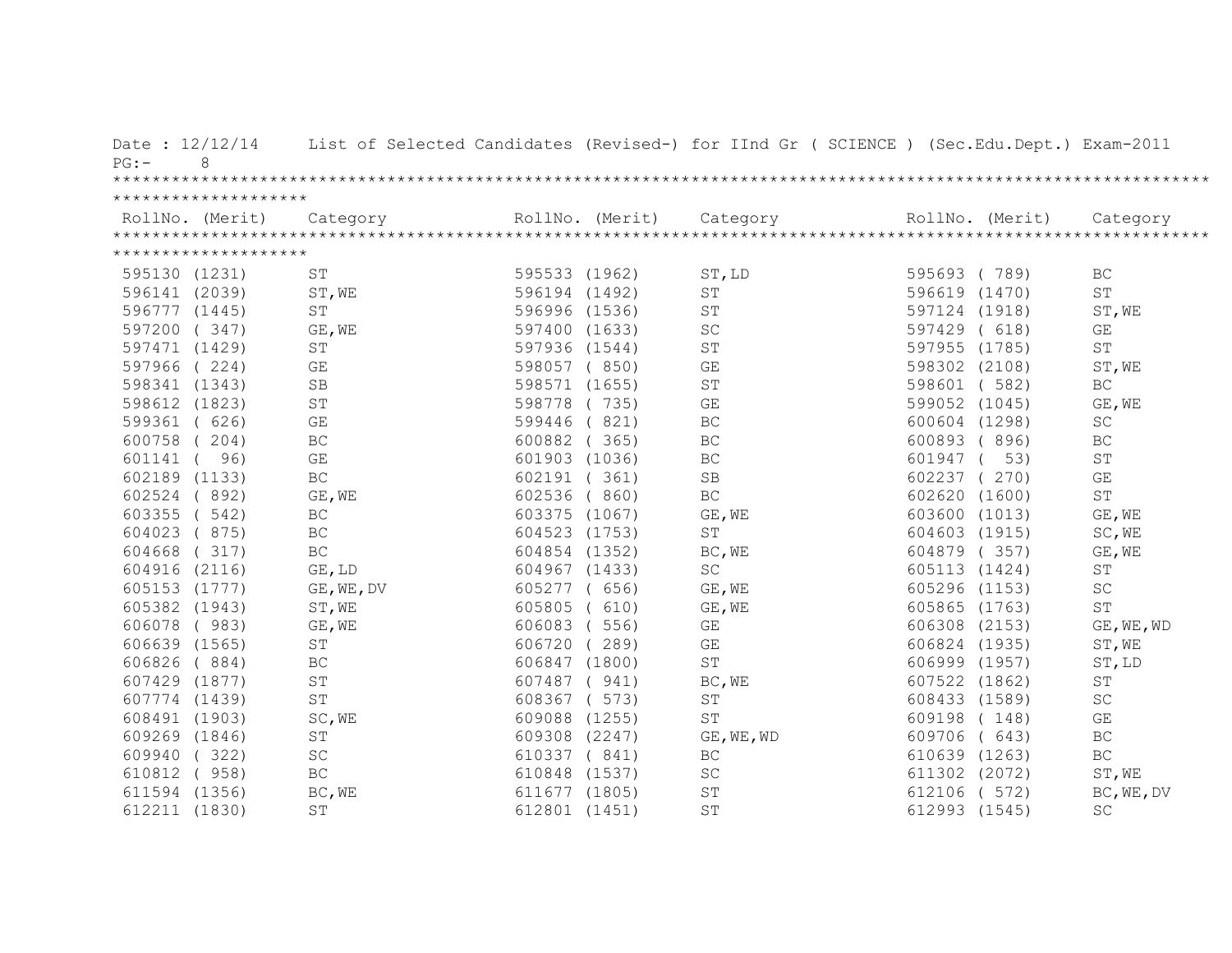| 613414 | 439)   | BC                  | 613440 | 629)   | ST                  | 613441        | (1885) | ST, WE              |
|--------|--------|---------------------|--------|--------|---------------------|---------------|--------|---------------------|
| 613576 | 765)   | <b>BC</b>           | 613603 | (1521) | ST, WE              | 613804        | 61)    | GE, WE              |
| 613912 | (1791) | ST                  | 613944 | (1422) | BC, WE              | 613989        | 583)   | GE                  |
| 614037 | (1804) | ST                  | 614102 | (1982) | BC, WE, DV          | 614192        | (1759) | $\operatorname{ST}$ |
| 614261 | 692)   | $\operatorname{BC}$ | 614324 | (1578) | SC                  | 614461        | 673)   | BC                  |
| 614482 | (1890) | SC, WE              | 614590 | 393)   | GE, WE              | 614667        | (1844) | ST, WE              |
| 614706 | (1143) | BC, WE              | 614935 | (1970) | BC, WE, WD          | 615377        | (1494) | BC, WE              |
| 615671 | 190)   | BC                  | 615853 | (1641) | ST                  | 616190        | (2105) | ST, WE              |
| 616449 | 83)    | $\operatorname{BC}$ | 616603 | (1900) | GE, WE, LD          | 616658        | (563)  | $GE$ , $WE$         |
| 616686 | 682)   | <b>GE</b>           | 616788 | (1845) | <b>ST</b>           | 616801        | (1348) | BC, WE              |
| 616805 | (1450) | BC, WE              | 616905 | (1412) | SB                  | 616961        | (893)  | ST                  |
| 617039 | (1925) | BC, LD              | 617231 | (1145) | BC                  | 617377        | (1636) | ST                  |
| 617631 | 491)   | $\operatorname{BC}$ | 617717 | 787)   | BC                  | 617829        | (2242) | GE, WE, WD          |
| 617837 | 820)   | SB, WE              | 618096 | (2233) | GE, WE, WD          | 618341 (1649) |        | ST                  |
| 618424 | 422)   | GE, WE              | 618558 | 489)   | <b>BC</b>           | 618634        | (2189) | ST, WE, WD          |
| 618695 | 706)   | BC                  | 619255 | (1926) | SC, WE              | 619605        | (1091) | BC                  |
| 619609 | (1269) | BC, WE              | 620273 | 527)   | GE, WE              | 620648        | (1050) | $\operatorname{BC}$ |
| 620655 | (2237) | GE, WE, WD          | 620789 | (1850) | ST                  | 620798        | 981)   | $\operatorname{ST}$ |
| 620884 | 677)   | ST, WE              | 621094 | 977)   | GE, WE              | 621447        | (2224) | GE, WE, WD          |
| 621509 | (1563) | ST                  | 621645 | (1004) | $\operatorname{SC}$ | 621971        | 98)    | GE, WE              |
| 622306 | 304)   | <b>SB</b>           | 622417 | (2031) | ST, WE              | 622491        | (2027) | ST, WE              |
| 622567 | (2034) | SC, WE              | 622682 | (1881) | ST                  | 622987        | (1236) | BC                  |
| 623238 | (2248) | GE, WE, WD          | 623681 | 437)   | BC                  | 623713        | 350)   | GE                  |
| 623730 | (1880) | ST                  | 623753 | (1503) | ST                  | 623839        | 867)   | BC                  |
| 623847 | 621)   | $GE$ , $WE$         | 624105 | (1128) | BC                  | 624147        | (1754) | ST                  |
| 624960 | (1938) | GE, WE, LD          | 624989 | (1520) | $\operatorname{ST}$ | 625125        | (1857) | ST, WE              |
|        |        |                     |        |        |                     |               |        |                     |

From Roll No. 595130 To 625125 Page No.-> 8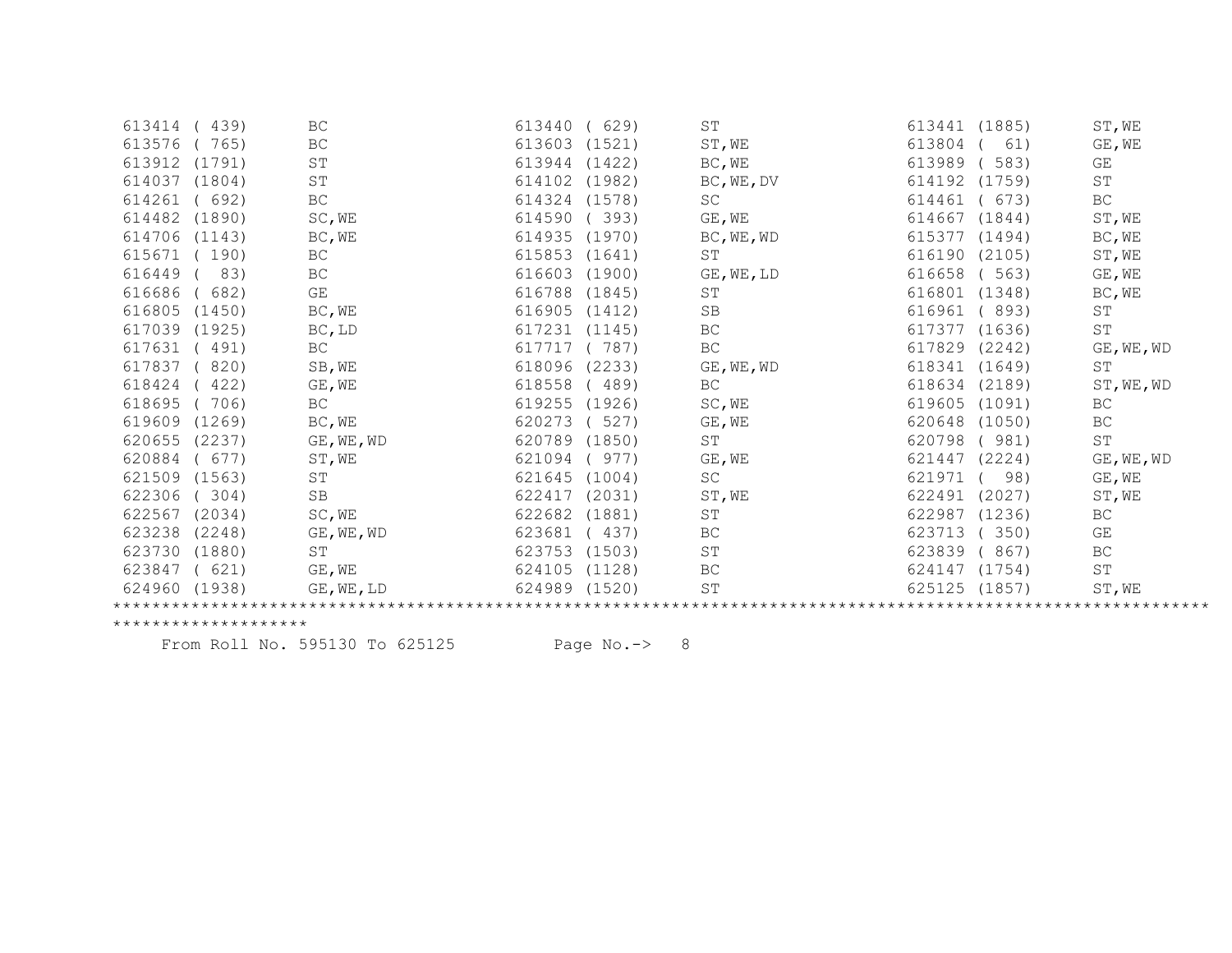| Date: $12/12/14$<br>9<br>PG: |                         |               |                 | List of Selected Candidates (Revised-) for IInd Gr ( SCIENCE ) (Sec.Edu.Dept.) Exam-2011 |                 |                     |
|------------------------------|-------------------------|---------------|-----------------|------------------------------------------------------------------------------------------|-----------------|---------------------|
|                              |                         |               |                 |                                                                                          |                 |                     |
| ********************         |                         |               |                 |                                                                                          |                 |                     |
| RollNo. (Merit)              | Category                |               | RollNo. (Merit) | Category                                                                                 | RollNo. (Merit) | Category            |
|                              |                         |               |                 |                                                                                          |                 |                     |
| ********************         |                         |               |                 |                                                                                          |                 |                     |
| 625151 (328)                 | BC                      | 625246 (2113) |                 | GE, WE, DV                                                                               | 625527 (<br>66) | GE                  |
| 630076 (1479)                | BC, WE                  |               | 630117 (1165)   | <b>BC</b>                                                                                | 630247 (1019)   | BC                  |
| 630289 (117)                 | BC                      |               | 630350 (989)    | SC                                                                                       | 630927 (1815)   | SC, WE              |
| 630971 (2087)                | BC, LD                  |               | 630988 (1189)   | BC                                                                                       | 631210 (208)    | $\operatorname{BC}$ |
| 631252 (824)                 | BC                      |               | 631428 ( 607)   | BC                                                                                       | 631804<br>6)    | BC                  |
| 631946 (180)                 | BC                      |               | 631984 (1015)   | BC                                                                                       | 632010 (227)    | BC                  |
| 632114 (2062)                | SC, WE                  |               | 632331 ( 689)   | BC                                                                                       | 632543 ( 647)   | $\operatorname{BC}$ |
| 632603 (744)                 | GE                      |               | 632631 ( 978)   | $\operatorname{BC}$                                                                      | 632743 (398)    | BC, WE              |
| 632875 (1029)                | $\operatorname{BC}$     |               | 633015 (1233)   | $\operatorname{BC}$                                                                      | 633540 (1006)   | $\operatorname{BC}$ |
| 633685 (1684)                | $\operatorname{SC}$     |               | 633840 (2046)   | GE, LD                                                                                   | 633869 (1282)   | SC                  |
| 634289 (133)                 | BC, WE                  |               | 634324 (777)    | BC                                                                                       | 634399 (1313)   | BC, WE              |
| 635096 (1111)                | BC                      |               | 635165 (1942)   | SC, WE                                                                                   | 635368 (1183)   | BC                  |
| 635400 (703)                 | BC                      |               | 635668 ( 524)   | BC                                                                                       | 635806 ( 666)   | GE                  |
| 636006 (192)                 | GE                      | 636177 (      | 80)             | BC                                                                                       | 636349 (1976)   | BC, LD              |
| 636559 (1843)                | BC, LD                  |               | 636857 (327)    | GE, WE                                                                                   | 636972 (352)    | BC, WE              |
| 636986 (494)                 | BC                      |               | 637139 (811)    | BC                                                                                       | 637361 (141)    | BC                  |
| 637434 (258)                 | BC                      | 637499 (1161) |                 | BC                                                                                       | 637787 (1024)   | BC                  |
| 637959 (1652)                | $\operatorname{SC}$     |               | 638117 (718)    | BC                                                                                       | 638262 (1984)   | SC, WE              |
| 638274 ( 606)                | $\operatorname{BC}$     |               | 639354 (1063)   | $\operatorname{BC}$                                                                      | 639479 (1347)   | $\operatorname{SC}$ |
| 640137 (734)                 | BC, WE                  |               | 641214 (1586)   | $\operatorname{SC}$                                                                      | 641723 (1216)   | BC, WE              |
| 642130 (1229)                | BC, WE                  |               | 642146 (538)    | BC                                                                                       | 642219 (1516)   | SC                  |
| 642253 (985)                 | BC                      | 642568 (344)  |                 | BC                                                                                       | 642908 (584)    | BC, WE              |
| 642910 (723)                 | $\mathbb{G}\mathcal{E}$ | 643174 ( 512) |                 | $\operatorname{BC}$                                                                      | 643194 (243)    | BC                  |
| 643291 (310)                 | BC, WE                  |               | 643410 (1112)   | $\operatorname{BC}$                                                                      | 643611 (1201)   | $\operatorname{SC}$ |
| 643741 (528)                 | $\operatorname{BC}$     |               | 643744 (435)    | BC                                                                                       | 644071 (763)    | BC                  |
| 644105<br>(691)              | $\operatorname{BC}$     | 644248 (485)  |                 | $\operatorname{BC}$                                                                      | 644292 (956)    | BC, WE              |
| 644413 (756)                 | $\mathbb{G}\mathcal{E}$ | 644717 (450)  |                 | $\operatorname{BC}$                                                                      | 644802 (1017)   | $\operatorname{BC}$ |
| 644864 (1192)                | BC, WE                  | 645144 (783)  |                 | BC, WE                                                                                   | 645235 (1658)   | BC, LD              |
| 645550 (1213)                | BC                      | 645696 (1377) |                 | BC, WE                                                                                   | 645817 (314)    | <b>BC</b>           |
| 645951 (704)                 | <b>BC</b>               | 645955 (1082) |                 | BC, WE                                                                                   | 646413<br>264)  | GE                  |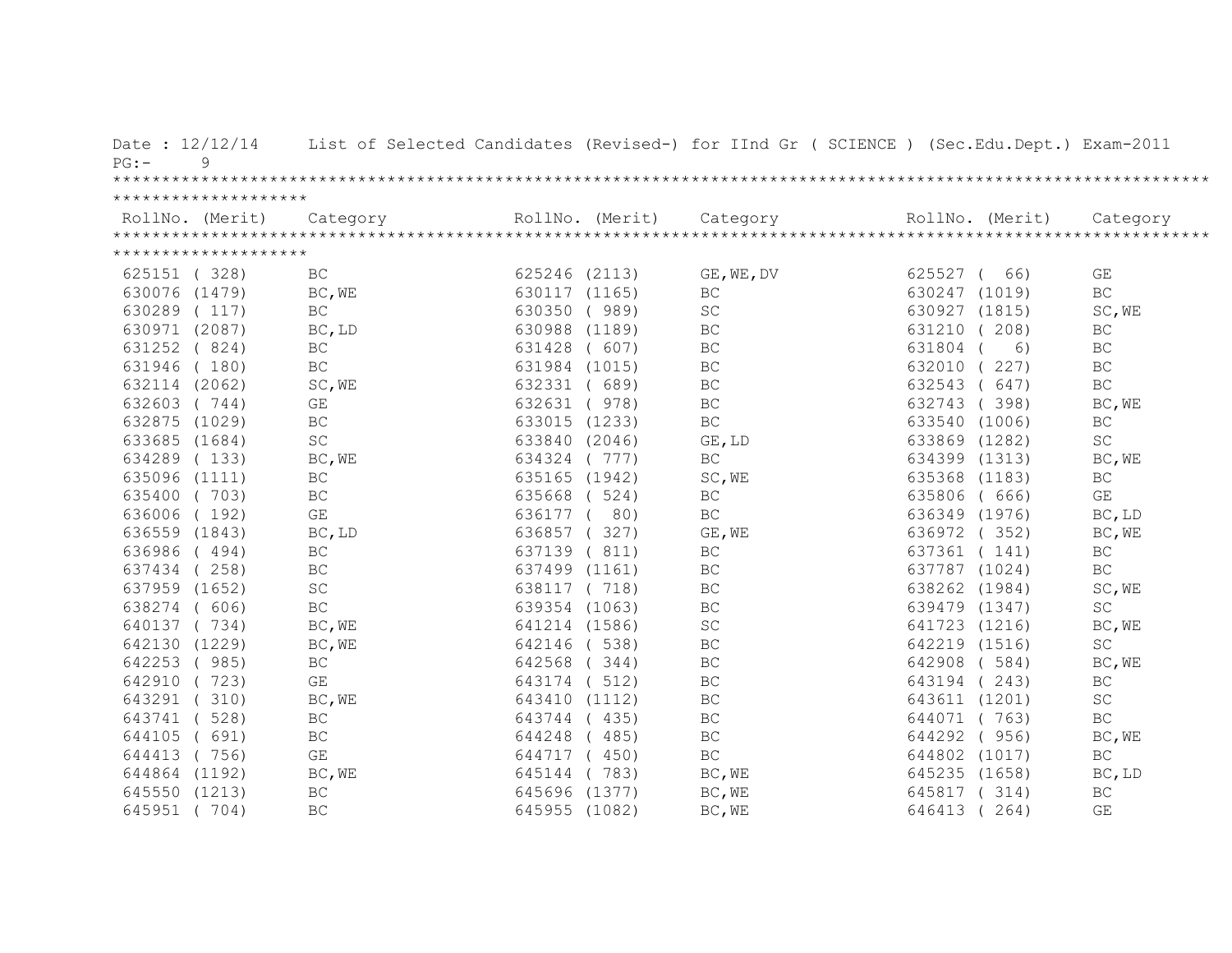| 363)<br>646708   | BC                          | 646759 | 135)   | BC                  | 646954 | (1486) | BC, WE              |
|------------------|-----------------------------|--------|--------|---------------------|--------|--------|---------------------|
| 646958<br>(1167) | BC, WE                      | 647038 | (1667) | SC                  | 647221 | (831)  | BC                  |
| 647388<br>(701)  | $\operatorname{BC}$         | 647747 | 602)   | BC                  | 647835 | (1044) | $\operatorname{BC}$ |
| 648314<br>(1030) | BC                          | 648416 | (1473) | $\operatorname{SC}$ | 648748 | (1239) | BC, WE              |
| 648755<br>(1007) | BC                          | 648799 | (1390) | BC, WE              | 648811 | 95)    | BC                  |
| 648934<br>957)   | $\operatorname{BC}$         | 648960 | 27)    | BC                  | 648967 | 42)    | BC                  |
| 649278<br>(1057) | BC                          | 649390 | 596)   | BC                  | 649433 | (1848) | SC, WE              |
| 649474<br>(1505) | SC                          | 650750 | (1336) | SC                  | 652326 | 287)   | GE                  |
| 652557<br>560)   | BC                          | 653497 | (1704) | SC                  | 654455 | (1197) | BC                  |
| 654605<br>(1339) | <b>SB</b>                   | 655447 | (1460) | $\operatorname{SC}$ | 656575 | 178)   | BC                  |
| 658500<br>(1164) | SC                          | 658535 | (1021) | $\operatorname{SB}$ | 658644 | 81)    | GE                  |
| 660221<br>(2169) | TSP-ST, WE                  | 660567 | (2136) | TSP-ST              | 661109 | (1969) | TSP-ST              |
| 662044<br>(2030) | TSP-ST                      | 662179 | (1611) | TSP-SC              | 662782 | (2040) | TSP-ST              |
| 663197<br>879)   | TSP-ST                      | 665879 | (2239) | GE, WE, WD          | 666262 | (442)  | BC                  |
| 667305<br>963)   | $\operatorname{BC}$         | 667352 | 262)   | GE                  | 668613 | (1215) | $\operatorname{BC}$ |
| 675087<br>225)   | $\mathbb{G}\mathcal{E}$     | 675255 | (1875) | ST                  | 675318 | (1137) | BC                  |
| 675469           | BC, WE<br>724)              | 675862 | (1742) | $\operatorname{ST}$ | 676597 | (1622) | $\operatorname{ST}$ |
| 677031<br>541)   | GE                          | 677315 | (2086) | GE, WE, WD          | 677970 | 589)   | GE                  |
| 678333           | $\operatorname{ST}$<br>797) | 678644 | 421)   | GE                  | 679063 | 221)   | <b>SB</b>           |
| 679138<br>509)   | GE, WE                      | 679577 | (1882) | <b>ST</b>           | 679618 | (456)  | GE                  |
| 680045<br>(1787) | $\operatorname{ST}$         | 680497 | 779)   | BC, WE              | 680585 | (1487) | $\operatorname{SC}$ |
| 680634<br>(1898) | ST, WE                      | 680685 | 296)   | GE                  | 680880 | (1620) | $\operatorname{SC}$ |
| 681141<br>730)   | BC                          | 681404 | 754)   | GE                  | 681417 | (2206) | GE, WE, WD          |
| 681717<br>143)   | $\operatorname{ST}$         | 682051 | (1812) | GE, WE, LD          | 682285 | (637)  | GE                  |
| 682505<br>358)   | GE                          | 682545 | (2047) | SC, WE              | 683233 | (1168) | BC                  |
| 683517 (1444)    | SC                          | 683807 | 881)   | BC                  | 683841 | (197)  | GE, WE              |
|                  |                             |        |        |                     |        |        |                     |

From Roll No. 625151 To 683841 Page No.-> 9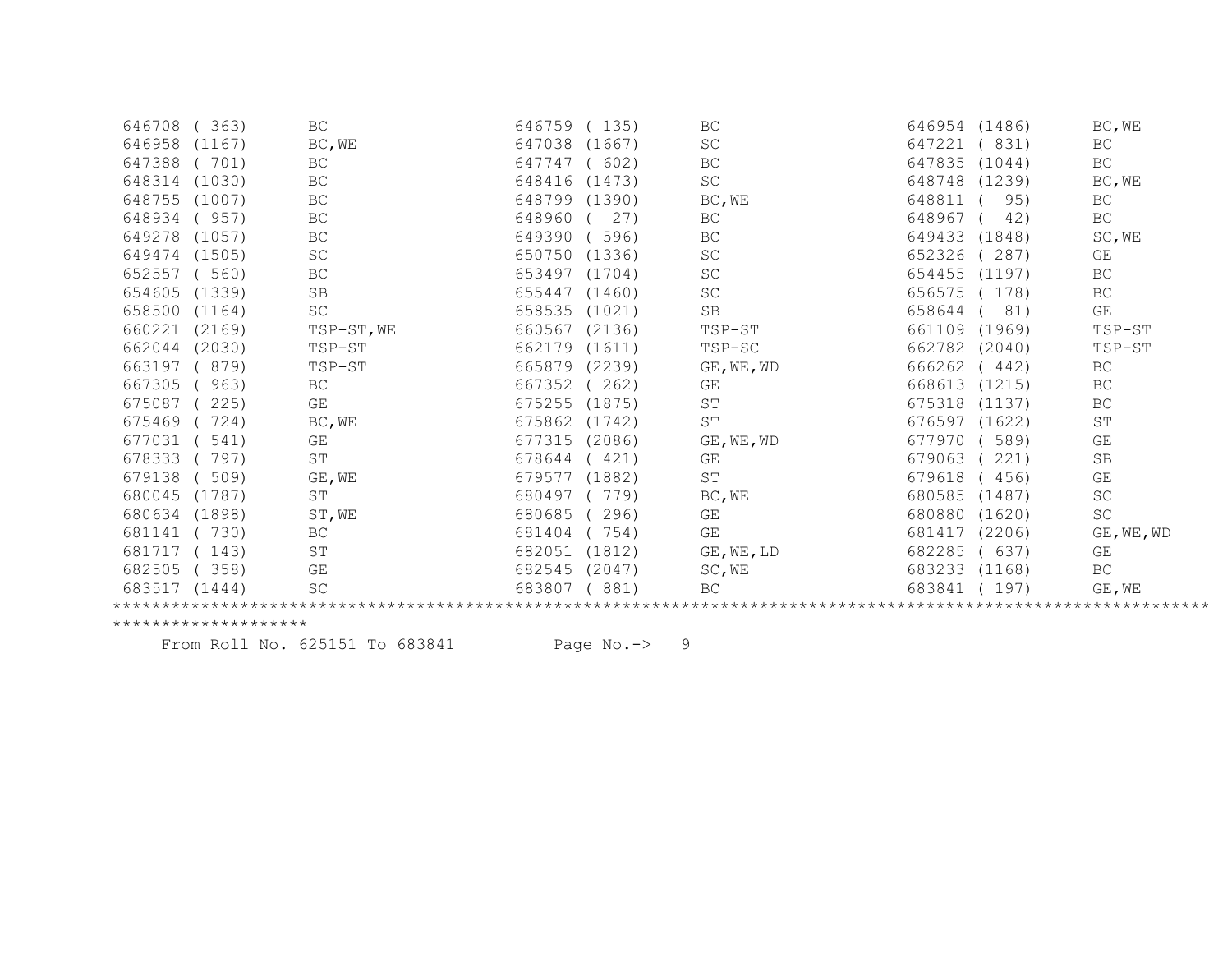| Date: $12/12/14$<br>10<br>PG: |                                                                                                                                                                                                                                                                                                                                                                                                                                                                  |                                |                               | List of Selected Candidates (Revised-) for IInd Gr ( SCIENCE ) (Sec.Edu.Dept.) Exam-2011 |                               |  |
|-------------------------------|------------------------------------------------------------------------------------------------------------------------------------------------------------------------------------------------------------------------------------------------------------------------------------------------------------------------------------------------------------------------------------------------------------------------------------------------------------------|--------------------------------|-------------------------------|------------------------------------------------------------------------------------------|-------------------------------|--|
|                               |                                                                                                                                                                                                                                                                                                                                                                                                                                                                  |                                |                               |                                                                                          |                               |  |
| ********************          | $\begin{minipage}{.45\textwidth} \begin{minipage}{0.5cm} \begin{minipage}{0.5cm} \begin{minipage}{0.5cm} \begin{minipage}{0.5cm} \begin{minipage}{0.5cm} \begin{minipage}{0.5cm} \begin{minipage}{0.5cm} \begin{minipage}{0.5cm} \begin{minipage}{0.5cm} \begin{minipage}{0.5cm} \begin{minipage}{0.5cm} \begin{minipage}{0.5cm} \begin{minipage}{0.5cm} \begin{minipage}{0.5cm} \begin{minipage}{0.5cm} \begin{minipage}{0.5cm} \begin{minipage}{0.5cm} \begin$ | RollNo. (Merit)                |                               | RollNo. (Merit)                                                                          |                               |  |
| ********************          |                                                                                                                                                                                                                                                                                                                                                                                                                                                                  |                                |                               |                                                                                          |                               |  |
| 683870 ( 427)                 | GE, WE                                                                                                                                                                                                                                                                                                                                                                                                                                                           | 683973 (1751)                  | ST                            | 684779 (818)                                                                             | BC                            |  |
| 685031 (272)                  | GE                                                                                                                                                                                                                                                                                                                                                                                                                                                               | 685126 (2024)                  | ST, WE                        | 685140 (1795)                                                                            | ST                            |  |
| 690426 (1547)                 | <b>SC</b>                                                                                                                                                                                                                                                                                                                                                                                                                                                        | 690532 (764)                   |                               | 690577 (722)                                                                             | GE                            |  |
| 690765 (                      | BC<br>1)                                                                                                                                                                                                                                                                                                                                                                                                                                                         | 691048 (1865)                  | BC, WE<br>SC, WE              | 691182 (1209)                                                                            | $\operatorname{BC}$           |  |
|                               | $\operatorname{BC}$                                                                                                                                                                                                                                                                                                                                                                                                                                              | 691645 (1608)                  | $\operatorname{SC}$           |                                                                                          | BC, WE                        |  |
| 691383 (804)                  |                                                                                                                                                                                                                                                                                                                                                                                                                                                                  |                                |                               | 691818 (1039)                                                                            |                               |  |
| 691831 ( 18)                  | $\operatorname{BC}$<br><b>BC</b>                                                                                                                                                                                                                                                                                                                                                                                                                                 | 691860 (2050)                  | SC, LD                        | 691911 (1743)<br>692356 (964)                                                            | SC<br>BC                      |  |
| 692063 (1187)                 | $\operatorname{BC}$                                                                                                                                                                                                                                                                                                                                                                                                                                              | 692335 (749)                   | BC<br>$\operatorname{ST}$     |                                                                                          |                               |  |
| 692756 (1316)                 | $\operatorname{BC}$                                                                                                                                                                                                                                                                                                                                                                                                                                              | 692814 (1723)<br>693302 (1402) |                               | 693116 (1371)<br>693597 (1342)                                                           | BC, WE<br>$\operatorname{SC}$ |  |
| 693217 (1123)                 | <b>BC</b>                                                                                                                                                                                                                                                                                                                                                                                                                                                        |                                | BC, WE<br>$\operatorname{SC}$ |                                                                                          | BC                            |  |
| 693776 (1180)                 | <b>SC</b>                                                                                                                                                                                                                                                                                                                                                                                                                                                        | 693997 (1522)<br>694215 ( 43)  | GE                            | 694025 (890)<br>694399 (1337)                                                            |                               |  |
| 694125 (222)                  |                                                                                                                                                                                                                                                                                                                                                                                                                                                                  |                                |                               |                                                                                          | BC, LD                        |  |
| 694452 (1420)                 | BC, WE                                                                                                                                                                                                                                                                                                                                                                                                                                                           | 694946 (592)                   | $\mathbb{G}\mathcal{E}$       | 695437 (510)                                                                             | BC, WE                        |  |
| 695482 (1410)                 | BC, WE                                                                                                                                                                                                                                                                                                                                                                                                                                                           | 695566 (866)                   | BC, WE<br>GE                  | 695800 (1288)                                                                            | $\operatorname{BC}$<br>GE     |  |
| 695859 (2085)                 | BC, WE, WD                                                                                                                                                                                                                                                                                                                                                                                                                                                       | 695932 (223)                   |                               | 697632 (130)                                                                             |                               |  |
| 698332 (773)                  | BC, WE                                                                                                                                                                                                                                                                                                                                                                                                                                                           | 698338 (943)                   | BC                            | 698451 (273)                                                                             | BC                            |  |
| 698526 (162)                  | BC                                                                                                                                                                                                                                                                                                                                                                                                                                                               | 698820 (998)                   | $\operatorname{BC}$           | 698923 (952)                                                                             | $\operatorname{BC}$           |  |
| 699117 (1139)                 | BC                                                                                                                                                                                                                                                                                                                                                                                                                                                               | 699179 (246)                   | BC                            | 700194 ( 663)                                                                            | BC                            |  |
| 700358 ( 699)                 | BC, WE                                                                                                                                                                                                                                                                                                                                                                                                                                                           | 700420 (404)                   | BC                            | 700556 (1151)                                                                            | SC                            |  |
| 700889 (1359)                 | $\operatorname{SC}$                                                                                                                                                                                                                                                                                                                                                                                                                                              | 700972 (1391)                  | BC, WE                        | 701314 (1489)                                                                            | SC                            |  |
| 701446 (1200)                 | $\operatorname{BC}$                                                                                                                                                                                                                                                                                                                                                                                                                                              | 701482 (279)                   | $\operatorname{BC}$           | 701750 (913)                                                                             | $\operatorname{BC}$           |  |
| 701758 ( 668)                 | $\operatorname{BC}$                                                                                                                                                                                                                                                                                                                                                                                                                                              | 702066 (1774)                  | ST                            | 702419 (1171)                                                                            | BC                            |  |
| 702478 ( 566)                 | BC, WE                                                                                                                                                                                                                                                                                                                                                                                                                                                           | 702573 (431)                   | BC                            | 703129 (440)                                                                             | $\operatorname{BC}$           |  |
| 703271 (253)                  | $\operatorname{BC}$                                                                                                                                                                                                                                                                                                                                                                                                                                              | 703417 ( 571)                  | $\operatorname{BC}$           | 703436 (887)                                                                             | BC, WE                        |  |
| 703495 (1384)                 | BC, WE                                                                                                                                                                                                                                                                                                                                                                                                                                                           | 703648 (376)                   | $\operatorname{BC}$           | 703873 (1366)                                                                            | BC, WE                        |  |
| 703916 (1032)                 | <b>BC</b>                                                                                                                                                                                                                                                                                                                                                                                                                                                        | 704060 (1108)                  | $\operatorname{BC}$           | 704085 (1267)                                                                            | BC, WE                        |  |
| 704311 (288)                  | BC, WE                                                                                                                                                                                                                                                                                                                                                                                                                                                           | 704398 (1182)                  | $\operatorname{BC}$           | 704447 (1573)                                                                            | $\operatorname{SC}$           |  |
| 704586 (1796)                 | SC, WE                                                                                                                                                                                                                                                                                                                                                                                                                                                           | 704671 (470)                   | $\operatorname{BC}$           | 705296 (1224)                                                                            | BC, WE                        |  |
| 705459 (743)                  | <b>BC</b>                                                                                                                                                                                                                                                                                                                                                                                                                                                        | 705583 (1551)                  | $\operatorname{SC}$           | 705844 (521)                                                                             | BC                            |  |
| 706099 (1437)                 | SC                                                                                                                                                                                                                                                                                                                                                                                                                                                               | 706220 (1225)                  | $\operatorname{BC}$           | 706623 (1113)                                                                            | BC                            |  |
| 706796                        | 57)<br><b>BC</b>                                                                                                                                                                                                                                                                                                                                                                                                                                                 | 706952 (104)                   | BC, WE                        | 706980 (161)                                                                             | GE                            |  |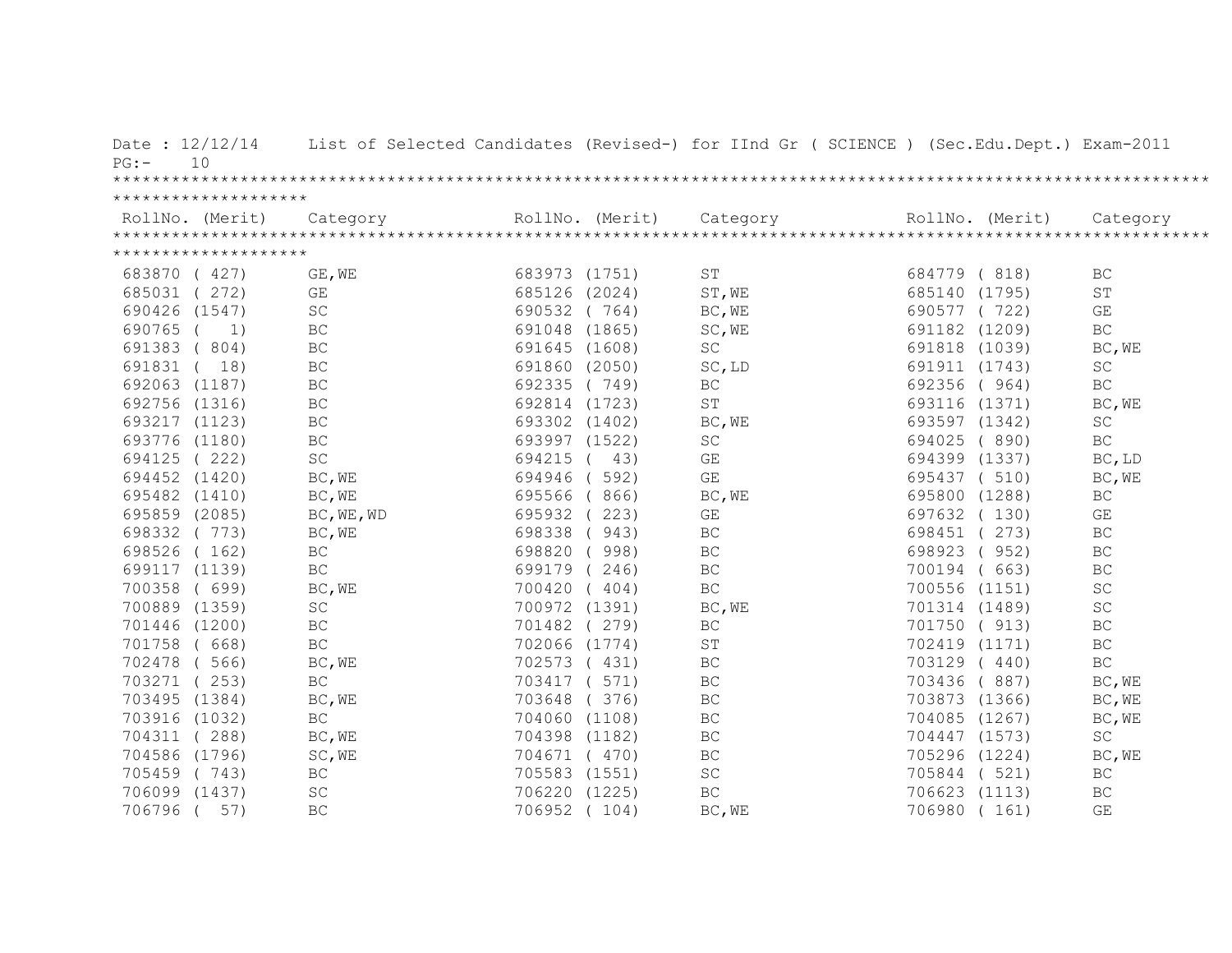| 707206 (1382)    | BC, WE              | 707299<br>791)   | BC                      | 707306 (1075)    | BC         |
|------------------|---------------------|------------------|-------------------------|------------------|------------|
| 707365<br>(654)  | GE                  | 707382<br>446)   | BC                      | 707479<br>(403)  | GE, WE     |
| 707686 (1323)    | BC                  | 707766<br>(1212) | BC, WE                  | 707807<br>(2123) | BC, WE, DV |
| 708061<br>(1194) | $\operatorname{BC}$ | 708075<br>(1219) | BC                      | 708090 (1590)    | SC         |
| 708145<br>891)   | BC, WE              | 708330<br>(1692) | $\operatorname{SC}$     | 708336<br>(658)  | GE, WE     |
| 708434<br>594)   | GE                  | 708528<br>410)   | BC                      | 708684<br>(332)  | BC         |
| 708734<br>(910)  | <b>SB</b>           | 708744 (1285)    | BC                      | 709031 (1948)    | SC, WE     |
| 709233 (1693)    | SC                  | 709238<br>967)   | BC                      | 709377 (1435)    | SC         |
| 709514 (1987)    | SC, WE              | 709727<br>341)   | BC                      | 710062<br>(636)  | BC, WE     |
| 710096<br>870)   | BC                  | 710271<br>790)   | BC                      | 710453 (1465)    | SC         |
| 710862<br>519)   | BC                  | 711008<br>(1432) | $\operatorname{ST}$     | 711193 (1243)    | <b>BC</b>  |
| 711474<br>481)   | $\operatorname{BC}$ | 711479<br>(1138) | BC                      | 711568<br>(976)  | BC         |
| 711731<br>822)   | $\operatorname{BC}$ | 711807<br>(1297) | SC                      | 712005<br>728)   | GE         |
| 712042<br>715)   | GE, WE              | 712377<br>187)   | $\mathbb{G}\mathcal{E}$ | 712619<br>617)   | GE, WE     |
| 712646<br>249)   | <b>BC</b>           | 712744<br>837)   | GE, WE                  | 712880<br>(680)  | BC         |
| 713182<br>(1986) | SC, WE              | 713421<br>(1199) | BC, WE                  | 713498<br>(1095) | BC         |
| 713576<br>(1262) | BC                  | 713651<br>87)    | BC                      | 714042<br>(257)  | GE         |
| 714070<br>291)   | GE                  | 714238<br>(2057) | SC, WE                  | 714341 (1341)    | BC, WE     |
| (1498)<br>714467 | BC, WE              | 714522<br>(128)  | BC                      | 714644<br>(632)  | BC, WE     |
| 714713<br>(1387) | BC, WE              | 715018<br>(1320) | BC, WE                  | 715470<br>(2064) | ST, WE     |
| 715587<br>(849)  | BC                  | 715672<br>(1369) | SC                      | 715696 (1936)    | GE, LD     |
| 716217 (1485)    | BC, WE              | 716670<br>82)    | BC                      | 716726 (1060)    | SB         |
| 716879<br>809)   | $\operatorname{BC}$ | 716896<br>453)   | GE                      | 716964<br>(134)  | BC         |
| 717054<br>495)   | GE                  | 717092<br>(1299) | BC                      | 717125<br>(935)  | BC         |
| 717201<br>750)   | BC, WE              | 717437<br>(1245) | SC                      | 717513<br>(1454) | BC, WE     |
| 717828<br>565)   | BC                  | 717949<br>530)   | ВC                      | 717982<br>(899)  | BC, WE     |
|                  |                     |                  |                         |                  |            |

From Roll No. 683870 To 717982 Page No.-> 10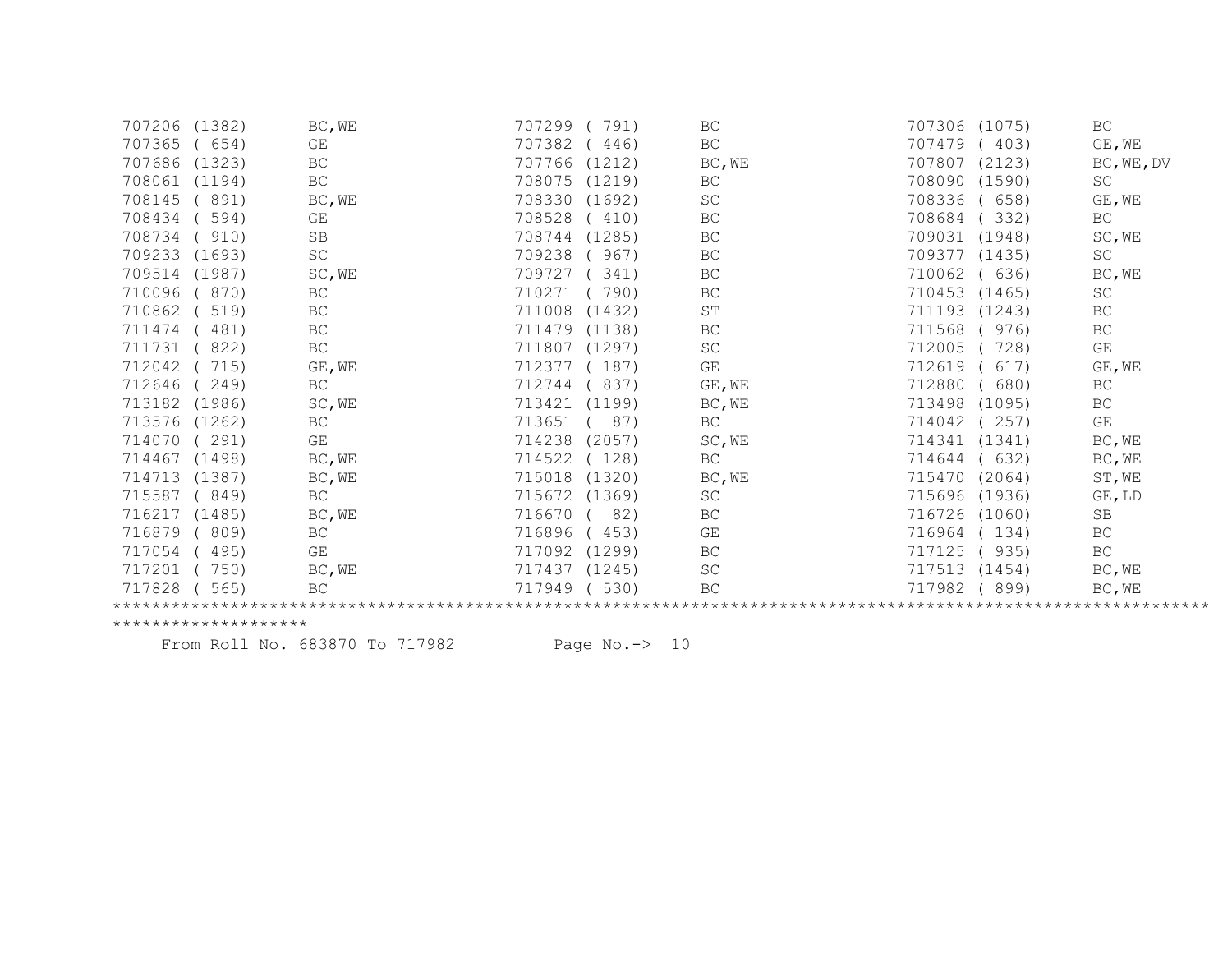| Date: $12/12/14$<br>11<br>$PG:$ - |                     |               |                 | List of Selected Candidates (Revised-) for IInd Gr ( SCIENCE ) (Sec.Edu.Dept.) Exam-2011 |                 |                         |
|-----------------------------------|---------------------|---------------|-----------------|------------------------------------------------------------------------------------------|-----------------|-------------------------|
| ********************              |                     |               |                 |                                                                                          |                 |                         |
| RollNo. (Merit)                   | Category            |               | RollNo. (Merit) | Category                                                                                 | RollNo. (Merit) | Category                |
| ********************              |                     |               |                 |                                                                                          |                 |                         |
| 718041 (760)                      | BC                  | 718084 (1277) |                 | BC                                                                                       | 718412 ( 630)   | BC, WE                  |
| 718545 (269)                      | <b>BC</b>           | 718770 ( 687) |                 | $\operatorname{BC}$                                                                      | 718785 (2150)   | BC, WE, DV              |
| 718791 (2080)                     | ST, LD              | 718818        | (624)           | BC, WE                                                                                   | 718965<br>(520) | BC, WE                  |
| 719359 (1469)                     | $\operatorname{SC}$ | 719361 (346)  |                 | BC                                                                                       | 719518<br>(900) | BC                      |
| 719547 (959)                      | $\operatorname{BC}$ | 719953 (      | 49)             | $\mathbb{G}\mathcal{E}$                                                                  | 720276 (1295)   | $\operatorname{BC}$     |
| 720332 (1292)                     | $\operatorname{BC}$ | 720713 (1481) |                 | BC, WE                                                                                   | 720991 (189)    | BC, WE                  |
| 721208 (1383)                     | BC, WE              | 721637 ( 537) |                 | BC                                                                                       | 88)<br>721819   | GE                      |
| 722361 (1033)                     | SC, LD              | 722477 (874)  |                 | BC, WE                                                                                   | 722779 (759)    | $\operatorname{BC}$     |
| 723025 (504)                      | GE                  | 723030 (1234) |                 | $\operatorname{BC}$                                                                      | 723052 (1353)   | BC, WE                  |
| 723278 (280)                      | BC                  | 723282 (1666) |                 | SC                                                                                       | 730243 (<br>21) | GE                      |
| 730620 (1728)                     | SC, WE              | 730741 (1732) |                 | $\operatorname{SC}$                                                                      | 731227 (880)    | <b>BC</b>               |
| 731406 (1627)                     | ST                  | 731615 (2013) |                 | BC, LD                                                                                   | 732192 (949)    | $\operatorname{BC}$     |
| 732330 (1699)                     | $\operatorname{SC}$ | 732589 (1825) |                 | SC, WE                                                                                   | 733084 (108)    | $\operatorname{BC}$     |
| 734753 (1966)                     | GE, WE, DV          | 735321 (1840) |                 | ST, WE                                                                                   | 735340 ( 463)   | GE                      |
| 740464 (259)                      | $\operatorname{BC}$ | 740670 (847)  |                 | GE                                                                                       | 741441 (1459)   | BC, WE                  |
| 741870 (284)                      | BC                  | 742079 (1471) |                 | BC, WE                                                                                   | 742425 (429)    | GE                      |
| 742434 (908)                      | BC                  | 742830 (303)  |                 | GE                                                                                       | 743108 (1344)   | BC, WE                  |
| 743215 (297)                      | BC                  | 744182 ( 513) |                 | GE                                                                                       | 744614 (2100)   | BC, WE, LD              |
| 745058 (1296)                     | $\operatorname{BC}$ | 745132 (780)  |                 | $\mathbb{G}\mathcal{E}$                                                                  | 745249 (1181)   | BC                      |
| 745746 (1749)                     | $\operatorname{SC}$ | 746281 (1386) |                 | BC, WE                                                                                   | 746357 (254)    | $\operatorname{BC}$     |
| 746466 (758)                      | GE                  | 747272 (1081) |                 | GE, WE                                                                                   | 747780 (2194)   | BC, WE, WD              |
| 748175 (1686)                     | $\operatorname{SC}$ | 749131 (1668) |                 | $\operatorname{SC}$                                                                      | 749419 (788)    | BC                      |
| 750573 (1038)                     | $\operatorname{BC}$ | 751995 (1259) |                 | $\operatorname{BC}$                                                                      | 752060<br>34)   | $\mathbb{G}\mathcal{E}$ |
| 752727 (1518)                     | BC, WE              | 753018 (1332) |                 | BC, WE                                                                                   | 753389 (1202)   | BC, WE                  |
| 753846 (2249)                     | GE, WE, WD          | 754056 (559)  |                 | GE, WE                                                                                   | 754707 (986)    | BC, WE                  |
| 754732 (1447)                     | BC, WE              | 755686 ( 13)  |                 | $\mathbb{G}\mathcal{E}$                                                                  | 755730 (1625)   | $\operatorname{SC}$     |
| 755896 (732)                      | $\operatorname{SC}$ | 755939 (399)  |                 | $\operatorname{BC}$                                                                      | 756371 (1709)   | SC                      |
| 756987 (1159)                     | BC, WE              | 757075 (2209) |                 | GE, WE, WD                                                                               | 757227 (1042)   | BC                      |
| 757925 (1899)                     | GE, WE, DV          | 758221 (343)  |                 | <b>BC</b>                                                                                | 758246 (1994)   | SC, WE                  |
| 759050 (1421)                     | BC, WE, DV          | 759271 (2178) |                 | GE, EX                                                                                   | 759501 (2195)   | SC, WE, DV              |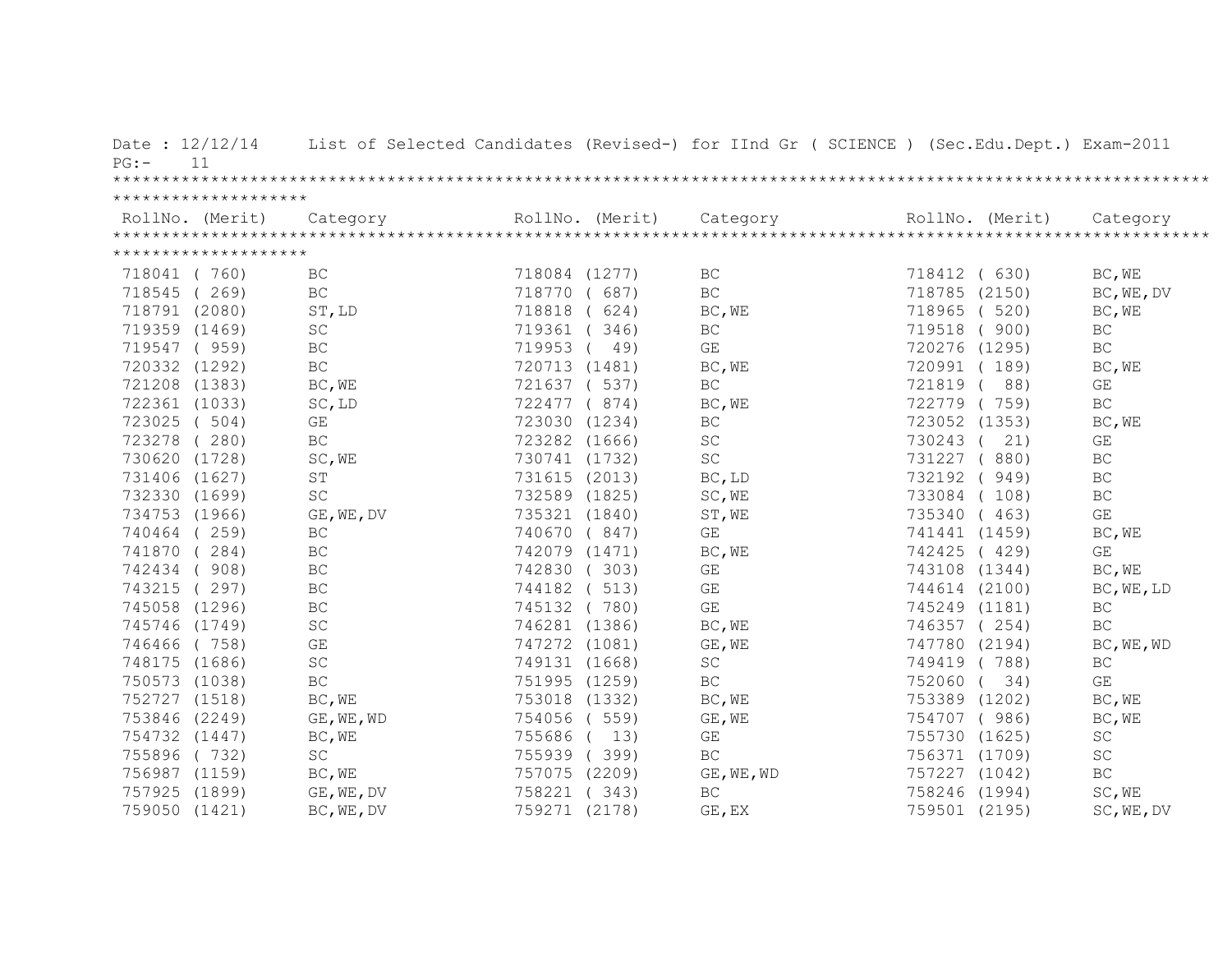| 759575        | (397)  | $\operatorname{SC}$ | 759802<br>972)   | BC, WE                  | 759850 (1463)    | ST                      |
|---------------|--------|---------------------|------------------|-------------------------|------------------|-------------------------|
| 759896 (1370) |        | BC, WE              | 760019<br>(1093) | BC                      | 760079 (1997)    | GE, LD                  |
| 760701        | (349)  | BC                  | 761144<br>(1064) | GE, WE                  | 761181<br>(465)  | GE, WE                  |
| 765870 (1643) |        | $\operatorname{ST}$ | 766636<br>62)    | BC                      | 766980 (1811)    | $\operatorname{ST}$     |
| 767034 (2068) |        | $ST$ , WE           | 767355<br>(1924) | SC, WE                  | 767584 (1767)    | ST                      |
| 767813 (1806) |        | ST, WE              | 768170<br>806)   | GE                      | 768317 (1769)    | ST                      |
| 768379        | (460)  | <b>BC</b>           | 768600<br>356)   | GE                      | 768975 (1762)    | ST                      |
| 769376        | 622)   | BC                  | 770241<br>(1031) | BC                      | 771010<br>(282)  | BC                      |
| 771623        | (605)  | $\operatorname{BC}$ | 771657<br>329)   | BC                      | 771754<br>(339)  | BC                      |
| 771977 (2106) |        | GE, WE, DV          | 772173<br>309)   | BC                      | 772666<br>(1872) | BC, LD                  |
| 772667 (165)  |        | GE, WE              | 772938<br>457)   | BC                      | 773295 (1062)    | BC                      |
| 773303        | (1150) | BC                  | 773411<br>553)   | $\mathbb{G}\mathcal{E}$ | 773508<br>(529)  | $\mathbb{G}\mathcal{E}$ |
| 773754        | (644)  | GE                  | 774412<br>(1928) | GE, WE, LD              | 774590<br>(2193) | GE, WE, WD              |
| 775332        | (895)  | $\operatorname{BC}$ | 775803<br>(1483) | BC, LD                  | 775934 (2041)    | ST, WE                  |
| 776452 (1996) |        | ST, WE              | 203)<br>776461   | GE                      | 776584 (1720)    | ST                      |
| 776644 (1952) |        | GE, WE, DV          | 777084<br>(1995) | GE, LD                  | 777150 (1003)    | GE, WE                  |
| 777312 (1760) |        | $\operatorname{ST}$ | 777434<br>(1738) | SC                      | 777953<br>(548)  | <b>BC</b>               |
| 778227        | (1247) | $\operatorname{BC}$ | 780289<br>(1851) | ST, WE                  | 785104<br>(1687) | $TSP-ST$                |
| 785139 (2143) |        | TSP-ST              | 785371<br>808)   | BC                      | 786251 (2131)    | TSP-ST                  |
| 787197 (2093) |        | TSP-ST              | 787691<br>(2137) | TSP-ST                  | 788151<br>(2162) | TSP-ST, WE              |
| 788184        | (1482) | BC, WE              | 788490<br>(1193) | BC                      | 788803<br>(451)  | BC                      |
| 789125        | (1975) | TSP-ST              | 789847<br>(2104) | TSP-ST                  | 790249<br>(2007) | SC, WE                  |
| 790507        | (2241) | GE, WE, WD          | 790916<br>(1203) | BC                      | 791216<br>(434)  | BC                      |
| 791354 (2175) |        | TSP-ST, WE          | 791795<br>836)   | GE                      | 791826 (1697)    | SC, WE                  |
| 791985        | (2155) | GE, WE, WD          | 792332<br>449)   | GE                      | 792434<br>(406)  | <b>BC</b>               |
| 793310        | (2004) | TSP-ST              | 794100<br>(2177) | TSP-ST, WE              | 794627<br>(1770) | GE, WE, DV              |
|               |        |                     |                  |                         |                  |                         |

From Roll No. 718041 To 794627 Page No.-> 11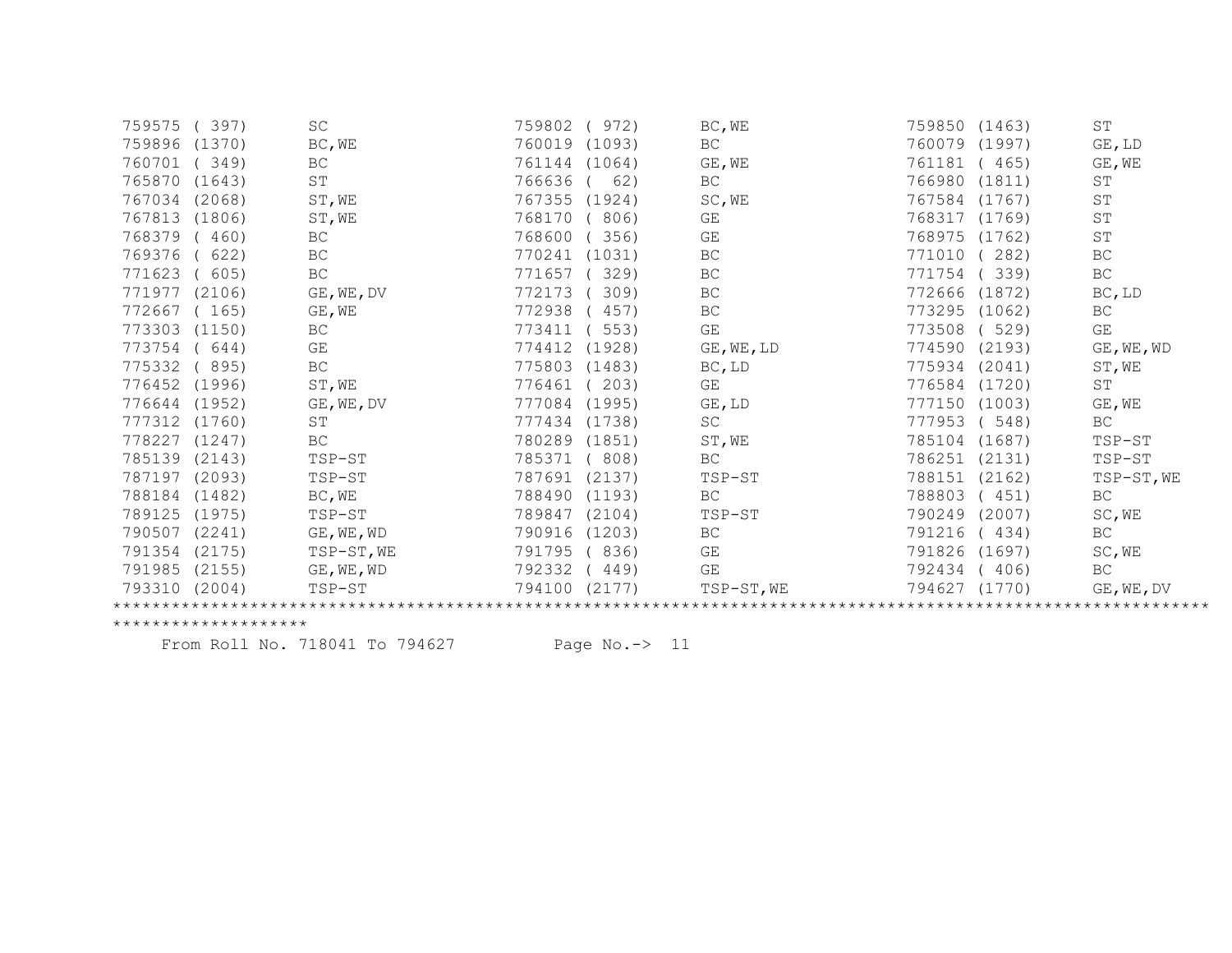| Date: 12/12/14<br>12<br>$PG: -$ |                         |               |              | List of Selected Candidates (Revised-) for IInd Gr ( SCIENCE ) (Sec.Edu.Dept.) Exam-2011                                                                                                                                                                                                                                                                                                                                                                         |               |                      |
|---------------------------------|-------------------------|---------------|--------------|------------------------------------------------------------------------------------------------------------------------------------------------------------------------------------------------------------------------------------------------------------------------------------------------------------------------------------------------------------------------------------------------------------------------------------------------------------------|---------------|----------------------|
| ********************            |                         |               |              |                                                                                                                                                                                                                                                                                                                                                                                                                                                                  |               |                      |
|                                 |                         |               |              | $\begin{minipage}{.45\textwidth} \begin{minipage}{0.5cm} \begin{minipage}{0.5cm} \begin{minipage}{0.5cm} \begin{minipage}{0.5cm} \begin{minipage}{0.5cm} \begin{minipage}{0.5cm} \begin{minipage}{0.5cm} \begin{minipage}{0.5cm} \begin{minipage}{0.5cm} \begin{minipage}{0.5cm} \begin{minipage}{0.5cm} \begin{minipage}{0.5cm} \begin{minipage}{0.5cm} \begin{minipage}{0.5cm} \begin{minipage}{0.5cm} \begin{minipage}{0.5cm} \begin{minipage}{0.5cm} \begin$ |               |                      |
| ********************            |                         |               |              |                                                                                                                                                                                                                                                                                                                                                                                                                                                                  |               |                      |
| 795974 (2160)                   | GE, WE, WD              | 796184 (1396) |              | GE, WE, WD                                                                                                                                                                                                                                                                                                                                                                                                                                                       | 796887 (2134) | TSP-ST               |
| 796929 (412)                    | GE                      | 797342 (581)  |              | GE                                                                                                                                                                                                                                                                                                                                                                                                                                                               | 797621 (2218) | GE, WE, WD           |
| 797812 (2141)                   | TSP-ST, WE              | 798186 (2226) |              | GE, WE, WD                                                                                                                                                                                                                                                                                                                                                                                                                                                       | 798434 (1934) | TSP-SC               |
| 798597 (2124)                   | TSP-ST                  | 798873 ( 14)  |              | $\mathbb{G}\mathcal{E}$                                                                                                                                                                                                                                                                                                                                                                                                                                          | 798882 (2174) | GE, WE, WD           |
| 800136 (1319)                   | BC, WE                  | 800275 (953)  |              | GE, WE                                                                                                                                                                                                                                                                                                                                                                                                                                                           | 800829 (2222) | GE, WE, WD           |
| 800866 (299)                    | GE                      |               | 800870 (686) | GE                                                                                                                                                                                                                                                                                                                                                                                                                                                               | 801698 (229)  | BC.                  |
| 802501 (367)                    | GE                      | 802646 (1917) |              | TSP-ST                                                                                                                                                                                                                                                                                                                                                                                                                                                           | 802881 (2165) | TSP-ST, WE           |
| 802962 (918)                    | BC                      | 803608 (2159) |              | TSP-ST, WE                                                                                                                                                                                                                                                                                                                                                                                                                                                       | 803658 (2156) | TSP-ST, WE           |
| 805139 (518)                    | GE, WE                  | 805390 (1265) |              | SC                                                                                                                                                                                                                                                                                                                                                                                                                                                               | 805671 (312)  | GE                   |
| 805687 ( 90)                    | $\operatorname{BC}$     | 806236 (382)  |              | BC                                                                                                                                                                                                                                                                                                                                                                                                                                                               | 806313 (1874) | $\mbox{S}\,\mbox{T}$ |
| 806572 (997)                    | BC, WE                  | 807570 (2215) |              | BC, WE, WD                                                                                                                                                                                                                                                                                                                                                                                                                                                       | 807585 (244)  | BC                   |
| 807892 (<br>7)                  | $\operatorname{BC}$     | 808337 (479)  |              | GE                                                                                                                                                                                                                                                                                                                                                                                                                                                               | 808706 ( 84)  | $\operatorname{BC}$  |
| 809110 (1660)                   | ST                      | 809194 (89)   |              | BC                                                                                                                                                                                                                                                                                                                                                                                                                                                               | 809834 (1246) | <b>SC</b>            |
| 809874 (634)                    | GE                      | 810118 (2018) |              | SC, WE                                                                                                                                                                                                                                                                                                                                                                                                                                                           | 810268 (1817) | $\operatorname{ST}$  |
| 810912 (1810)                   | ST                      | 811437 (1592) |              | $\operatorname{SC}$                                                                                                                                                                                                                                                                                                                                                                                                                                              | 811641 (1306) | BC                   |
| 811965 (2011)                   | ST, LD                  | 812029 (1888) |              | SC, WE                                                                                                                                                                                                                                                                                                                                                                                                                                                           | 812041 (586)  | BC, WE               |
| 812135 (1863)                   | ST, WE                  | 812766 (1579) |              | $\operatorname{SC}$                                                                                                                                                                                                                                                                                                                                                                                                                                              | 813070 (810)  | $\operatorname{BC}$  |
| 813158 (488)                    | GE                      | 813436 (2200) |              | SC, WE, DV                                                                                                                                                                                                                                                                                                                                                                                                                                                       | 814383 (827)  | BC                   |
| 814522 (1305)                   | SC                      | 814536 (1826) |              | BC, LD                                                                                                                                                                                                                                                                                                                                                                                                                                                           | 814558 (861)  | GE                   |
| 814818 (1508)                   | $\mbox{ST}$             | 815059 (1458) |              | SC                                                                                                                                                                                                                                                                                                                                                                                                                                                               | 815107 (496)  | GE, WE               |
| 815450 (1653)                   | $\operatorname{SC}$     | 815472 (955)  |              | BC                                                                                                                                                                                                                                                                                                                                                                                                                                                               | 815824 (1398) | SB, WE               |
| 816253 (1252)                   | BC, WE                  | 816729 (1283) |              | $\operatorname{BC}$                                                                                                                                                                                                                                                                                                                                                                                                                                              | 817417 (738)  | $\operatorname{BC}$  |
| 817617 (1109)                   | $\operatorname{BC}$     | 817658 (1988) |              | SC, WE                                                                                                                                                                                                                                                                                                                                                                                                                                                           | 817749 (2236) | BC, WE, WD           |
| 817935 (1426)                   | <b>SB</b>               | 818220 (2212) |              | GE, WE, WD                                                                                                                                                                                                                                                                                                                                                                                                                                                       | 818319 (2017) | TSP-ST               |
| 818511 (149)                    | $\mathbb{G}\mathcal{E}$ | 818798 (1676) |              | ST                                                                                                                                                                                                                                                                                                                                                                                                                                                               | 818881 (424)  | $\operatorname{BC}$  |
| 819081 (455)                    | $\mathbb{G}\mathcal{E}$ | 819959 (685)  |              | $\operatorname{BC}$                                                                                                                                                                                                                                                                                                                                                                                                                                              | 819973 (2038) | ST, WE               |
| 820009 (1560)                   | SC                      | 820671 (1380) |              | BC, WE                                                                                                                                                                                                                                                                                                                                                                                                                                                           | 820731 (1186) | BC                   |
| 820807 (1612)                   | $\operatorname{SC}$     | 821198 (1440) |              | $\operatorname{ST}$                                                                                                                                                                                                                                                                                                                                                                                                                                              | 821448 (746)  | GE                   |
| 821465 (1334)                   | BC, WE                  | 821467 (598)  |              | SC                                                                                                                                                                                                                                                                                                                                                                                                                                                               | 822128 (1854) | $\mbox{ST}$          |
| 822343 (549)                    | BC                      | 822744 (      | 200)         | BC                                                                                                                                                                                                                                                                                                                                                                                                                                                               | 822934 (1868) | ST                   |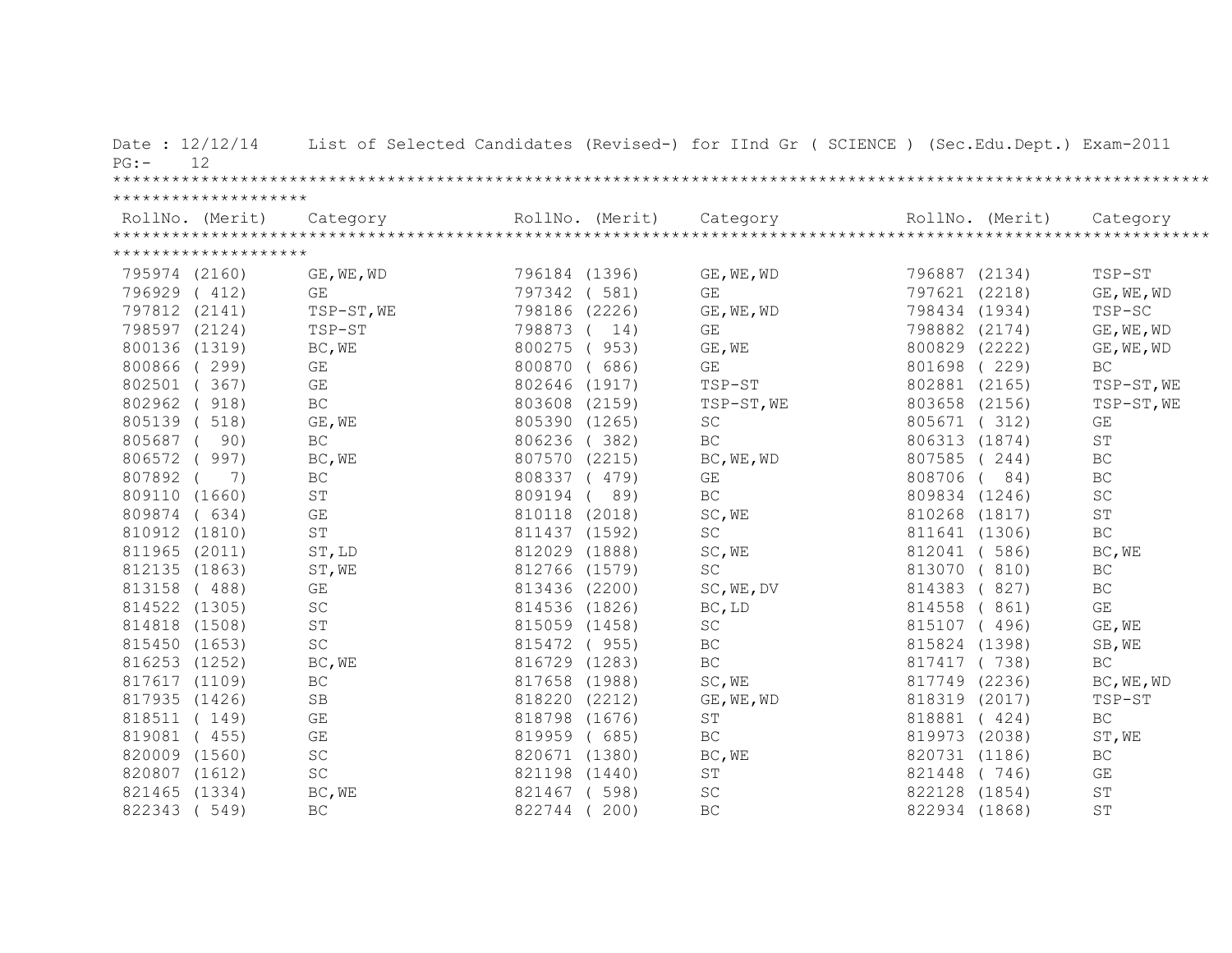| 823010 (1794) |       | ST                  | 823123 (1964)    | BC, WE, LD | 823126 (1144)   | BC                  |
|---------------|-------|---------------------|------------------|------------|-----------------|---------------------|
| 823266 (1672) |       | SC                  | 823377<br>476)   | BC, WE     | 823480<br>(795) | GE                  |
| 823525 (1819) |       | $\operatorname{ST}$ | 823591 (388)     | GE         | 823757<br>85)   | <b>BC</b>           |
| 823880 (1682) |       | SC                  | (1401)<br>824118 | BC, WE     | 824417 (1318)   | BC                  |
| 824620        | (863) | BC                  | 824678 (1576)    | SC         | 824762 (1205)   | <b>BC</b>           |
| 824953        | 292)  | GE                  | 825125<br>(939)  | BC         | 825270 (1170)   | <b>BC</b>           |
| 825632        | (144) | GE                  | 825806<br>612)   | BC         | 825825 (1146)   | <b>BC</b>           |
| 826195 (1757) |       | SC                  | 826602<br>(1756) | SC         | 827094<br>(447) | GE                  |
| 827230 (947)  |       | $\operatorname{SC}$ | 827278<br>(164)  | BC         | 827682 (2028)   | ST, WE              |
| 827706 (1629) |       | SC, WE              | 827842<br>438)   | BC         | 828262<br>(970) | <b>BC</b>           |
| 828351 ( 926) |       | BC, WE              | 828749<br>19)    | GE         | 828857 (250)    | ST                  |
| 828945 ( 613) |       | <b>BC</b>           | 829190 (1512)    | SC         | 829617 (1310)   | <b>BC</b>           |
| 829639 (1947) |       | BC, WE, WD          | (515)<br>829782  | GE         | 830250 (886)    | BC                  |
| 830491 (1335) |       | <b>SB</b>           | 831952 (1833)    | BC, LD     | 832531 (1673)   | SC                  |
| 832650 (1746) |       | SC                  | 832790 (1217)    | BC         | 833064<br>(600) | BC                  |
| 833214 (1237) |       | BC                  | 833468<br>(1166) | SB         | 833809<br>(415) | GE                  |
| 834050 (714)  |       | $\operatorname{BC}$ | 834353 (1228)    | BC         | 834562<br>(784) | $\operatorname{BC}$ |
| 835819 (1405) |       | $\operatorname{SC}$ | 835848<br>(1654) | SC         | 835906<br>(478) | BC                  |
| 835952 (232)  |       | GE                  | 836417 (1513)    | ST         | 836485 (1549)   | SB                  |
| 836658 (1837) |       | <b>ST</b>           | 837257<br>(951)  | BC         | 837330 (1116)   | <b>BC</b>           |
| 838109 (1185) |       | BC                  | 838136 (1362)    | BC, WE     | 838196 (2088)   | BC, LD              |
| 838304 (1025) |       | GE, WE              | 838396 (<br>79)  | GE         | 838593 (739)    | BC, WE              |
| 838627 (2099) |       | ST, WE              | 839052<br>9)     | ST         | (336)<br>839255 | BC, WE              |
| 839678 (1884) |       | SC, WE              | 839732 (934)     | BC         | 840006 (1724)   | <b>SC</b>           |
| 840244 (1895) |       | SC,WE               | 840331 (179)     | BC         | 840550 (1274)   | BC, WE              |
| 840675 (1661) |       | SC                  | 840901 (1441)    | BC, WE     | 840973 ( 662)   | BC.                 |
|               |       |                     |                  |            |                 |                     |

From Roll No. 795974 To 840973 Page No.-> 12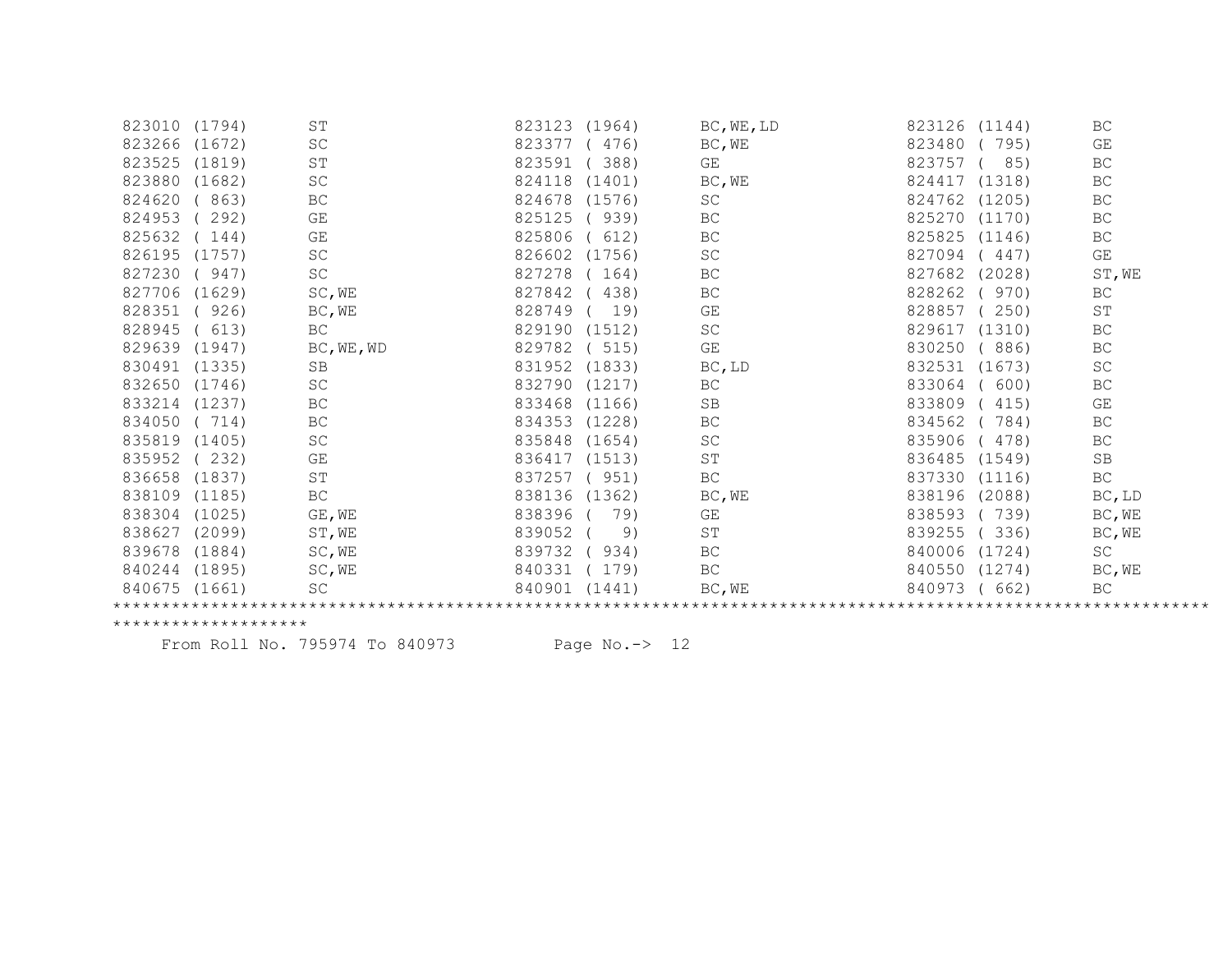| Date: 12/12/14<br>13<br>$PG: -$ | List of Selected Candidates (Revised-) for IInd Gr ( SCIENCE ) (Sec.Edu.Dept.) Exam-2011 |                 |                         |          |                 |                     |
|---------------------------------|------------------------------------------------------------------------------------------|-----------------|-------------------------|----------|-----------------|---------------------|
| ********************            |                                                                                          |                 |                         |          |                 |                     |
| RollNo. (Merit)                 | Category                                                                                 | RollNo. (Merit) | Category                |          | RollNo. (Merit) | Category            |
| ********************            |                                                                                          |                 |                         |          |                 |                     |
|                                 |                                                                                          |                 |                         |          |                 |                     |
| 840975 (1279)                   | <b>BC</b>                                                                                | 840996 (1141)   | BC                      |          | 841408 (731)    | <b>BC</b>           |
| 841436<br>(609)                 | $\operatorname{BC}$                                                                      | 841572 (1930)   | ST, WE                  |          | 841608 (1238)   | $\operatorname{BC}$ |
| 841674<br>(239)                 | BC                                                                                       | 842497 (169)    | GE, WE                  |          | 842560 (1889)   | SC, WE              |
| 842650<br>(635)                 | BC                                                                                       | 843011 ( 501)   | GE, WE                  |          | 843193 (1954)   | ST, WE              |
| 843378 (1350)                   | ST                                                                                       | 844578 (1619)   | ST                      |          | 844706 (210)    | GE                  |
| 844975 (1973)                   | ST, WE                                                                                   | 845004 (1428)   | SC                      | 845134   | (775)           | <b>BC</b>           |
| 845177 (158)                    | $\operatorname{BC}$                                                                      | 845178 (394)    | BC                      | 845306   | (472)           | $\operatorname{BC}$ |
| 845307 (132)                    | $\operatorname{BC}$                                                                      | 845356 (1054)   | BC                      |          | 845643 (1733)   | $\operatorname{ST}$ |
| 845738<br>16)                   | BC                                                                                       | 846287 (370)    | $\mathbb{G}\mathcal{E}$ |          | 846658 (1530)   | <b>SC</b>           |
| 847032 (251)                    | BC                                                                                       | 847066 (1364)   | <b>SC</b>               |          | 847143 (384)    | GE                  |
| 847175 (<br>67)                 | $\operatorname{BC}$                                                                      | 847540 (2042)   | GE, LD                  |          | 847758 (173)    | BC, WE              |
| 847793 (1601)                   | SC                                                                                       | 848032 ( 633)   | $\mathbb{G}\mathcal{E}$ |          | 848209 (570)    | BC, WE              |
| 849832 (1099)                   | $\operatorname{BC}$                                                                      | 850026 (1585)   | SC                      |          | 850349 (1002)   | GE, WE              |
| 850371 (482)                    | GE                                                                                       | 851153 (1999)   | GE, WE, DV              |          | 851173 ( 593)   | <b>BC</b>           |
| 851401 (755)                    | BC                                                                                       | 851486 (1360)   | $\operatorname{SC}$     |          | 851540 (374)    | <b>BC</b>           |
| 851635 (1835)                   | $\operatorname{ST}$                                                                      | 851798 (1273)   | $\operatorname{BC}$     | 852574 ( | 78)             | $\operatorname{BC}$ |
| 852841 ( 29)                    | GE                                                                                       | 853200 ( 693)   | BC, WE                  |          | 853745 (842)    | GE, WE              |
| 854185 (1587)                   | SC                                                                                       | 854235 ( 547)   | $\operatorname{SC}$     |          | 854315 (195)    | BC                  |
| 854340 (467)                    | BC                                                                                       | 854346 ( 620)   | GE, WE                  |          | 854372 (1618)   | <b>SC</b>           |
| 854708 (354)                    | BC                                                                                       | 854795 (100)    | GE                      |          | 855617 (1220)   | ST                  |
| 855853 (1575)                   | $\operatorname{SC}$                                                                      | 856445 (1427)   | SB, WE                  |          | 856481 ( 601)   | GE, WE              |
| 856945 (2114)                   | BC, WE, DV                                                                               | 856988 (991)    | GE, WE                  |          | 857128 (1959)   | ST, WE              |
| 857560 (1730)                   | $\operatorname{ST}$                                                                      | 857634 (1861)   | ST                      |          | 857964 (1606)   | ST                  |
| 858914 (266)                    | GE                                                                                       | 859046 (1514)   | BC, WE                  |          | 859073 (932)    | $\operatorname{BC}$ |
| 860060 (1368)                   | $\mbox{SB}$                                                                              | 860152 (1317)   | $\operatorname{BC}$     |          | 860271 (1526)   | $\operatorname{SC}$ |
| 860485 (868)                    | $\operatorname{SC}$                                                                      | 860632 (2207)   | GE, WE, WD              |          | 861026 ( 992)   | $\operatorname{BC}$ |
| 861230 (1591)                   | $\operatorname{SC}$                                                                      | 861554 (1745)   | $\operatorname{SC}$     | 861835   | (417)           | BC                  |
| 861989 (1289)                   | ST                                                                                       | 862036 (1301)   | BC, WE                  |          | 862077 (550)    | BC                  |
| 862127 (2032)                   | ST, WE                                                                                   | 862515 (2083)   | ST, WE                  |          | 863134 (1870)   | SC, WE              |
| 863914 (1190)                   | <b>BC</b>                                                                                | 863995 (1354)   | BC, WE                  |          | 864403 (1705)   | SC                  |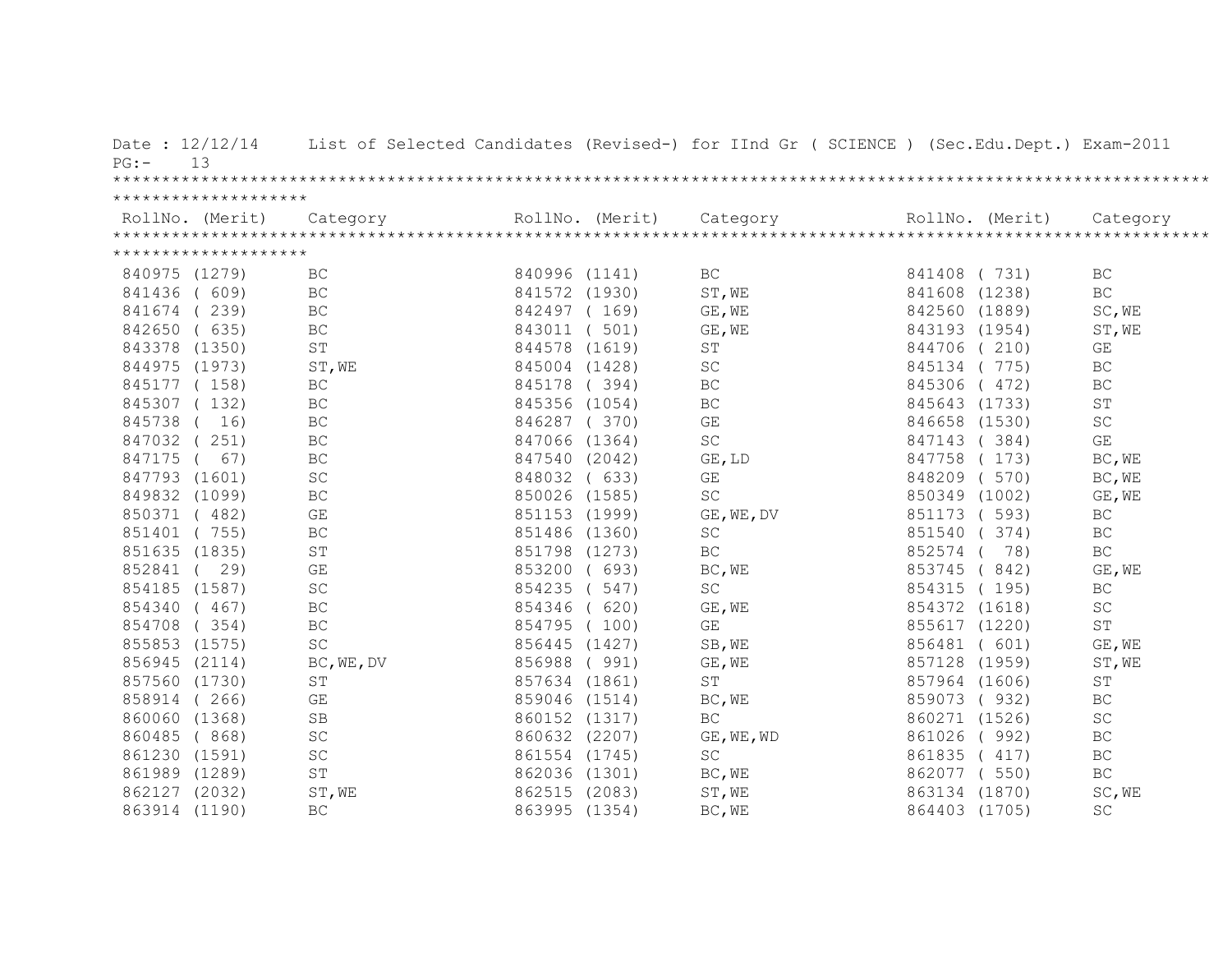| 864422        | 857)   | BC                      | 864441<br>(1550) | ST                      | 864467<br>(1154) | BC                  |  |
|---------------|--------|-------------------------|------------------|-------------------------|------------------|---------------------|--|
| 864522        | (2016) | ST, WE                  | 865501<br>674)   | BC                      | 865923<br>(1883) | ST                  |  |
| 866643        | (2198) | GE, WE, WD              | 866710<br>(1814) | ST, WE                  | 866738<br>(2216) | GE, WE, WD          |  |
| 866752        | (851)  | BC, WE                  | 866760<br>(1011) | $\operatorname{BC}$     | 867127<br>(966)  | BC                  |  |
| 867194        | (1523) | SC                      | 868665<br>(2079) | ST, WE                  | 868689<br>770)   | BC, WE              |  |
| 869027        | (1727) | $\operatorname{SC}$     | 869245<br>(1539) | SB                      | 869263<br>(400)  | BC                  |  |
| 869315        | (471)  | BC                      | 869389<br>300)   | BC                      | 869860<br>(1307) | BC                  |  |
| 870173        | (2005) | SC, WE                  | 870219<br>183)   | BC                      | 870341<br>(1577) | ST                  |  |
| 871368        | (2186) | GE, WE, WD              | 871777<br>378)   | ST                      | 871938<br>(1059) | BC                  |  |
| 871981        | (1290) | BC                      | 873349<br>(1671) | $\operatorname{SC}$     | 873351<br>(1689) | SC                  |  |
| 873781        | 651)   | $\mathbb{G}\mathcal{E}$ | 873814<br>(1615) | SC                      | 873834<br>(1085) | $\operatorname{BC}$ |  |
| 873928        | 679)   | $\operatorname{BC}$     | 874373<br>(2009) | ST, WE                  | 785)<br>874425   | BC, WE              |  |
| 874471        | (1932) | ST, WE                  | 874909<br>342)   | $\mathbb{G}\mathcal{E}$ | 874958<br>368)   | BC                  |  |
| 875519        | (2109) | GE, WE, LD              | 875911<br>(1221) | BC, WE                  | 875954<br>(1680) | SC, WE              |  |
| 875996        | (646)  | <b>BC</b>               | 876098<br>(1206) | <b>BC</b>               | 876120<br>(1688) | <b>SC</b>           |  |
| 876338        | (1559) | $\operatorname{SC}$     | 876423<br>(1909) | GE, LD                  | 876431<br>420)   | GE, WE              |  |
| 877905        | (2081) | ST, WE                  | 878092<br>487)   | BC                      | 878205<br>(885)  | BC                  |  |
| 878309        | (2181) | GE, WE, WD              | 878614<br>276)   | GE                      | 879042<br>(2179) | GE, WE, WD          |  |
| 879124        | (1685) | SC                      | 879125<br>500)   | $\mathbb{G}\mathcal{E}$ | 879210<br>(1173) | BC                  |  |
| 879398        | 115)   | GE                      | 879793<br>425)   | GE                      | 880511<br>(1911) | SC, WE              |  |
| 880656        | 109)   | $\operatorname{BC}$     | 880942<br>(1820) | $\operatorname{ST}$     | 881558<br>(302)  | BC                  |  |
| 881987        | 511)   | $\operatorname{SC}$     | 882113<br>(2097) | ST, WE                  | 882356<br>24)    | BC                  |  |
| 882405        | (1140) | BC, WE                  | 882429<br>657)   | BC                      | 883187<br>(1945) | BC, LD              |  |
| 883911        | (1413) | SC, WE                  | 884090<br>(1568) | ST                      | 884128<br>(1630) | SC                  |  |
| 884285        | (933)  | $\operatorname{BC}$     | 884500<br>766)   | BC                      | 884566<br>(107)  | GE                  |  |
| 885076 (1531) |        | SB                      | 885148<br>(1616) | SC                      | 885149<br>(1051) | SB                  |  |
|               |        |                         |                  |                         |                  |                     |  |

From Roll No. 840975 To 885149 Page No.-> 13